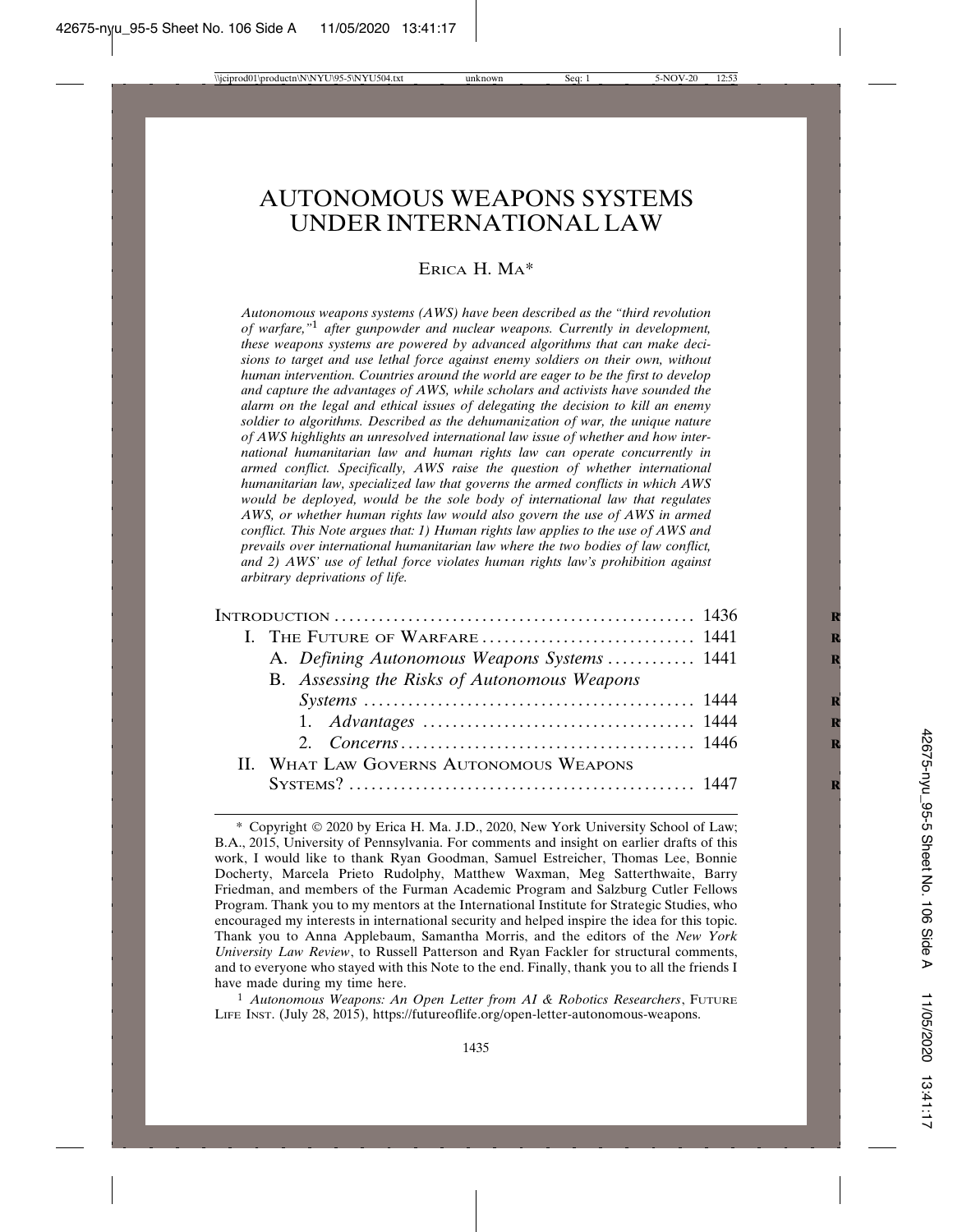| A. International Humanitarian Law Versus Human        |  |
|-------------------------------------------------------|--|
|                                                       |  |
| 1. International Humanitarian Law  1447               |  |
|                                                       |  |
| B. Human Rights in Armed Conflict  1453               |  |
| 1. International Court of Justice Jurisprudence  1454 |  |
|                                                       |  |
| THE CONCURRENT APPLICATION OF INTERNATIONAL<br>HI.    |  |
| HUMANITARIAN LAW AND HUMAN RIGHTS LAW TO              |  |
| AUTONOMOUS WEAPONS SYSTEMS  1461                      |  |
| A. Applying Human Rights Law to Autonomous            |  |
|                                                       |  |
| B. Autonomous Weapons Systems and Arbitrary           |  |
|                                                       |  |
| The Meaning of "Arbitrary"  1465<br>1.                |  |
|                                                       |  |
|                                                       |  |
| 4. Transparency and Accountability  1470              |  |
|                                                       |  |
|                                                       |  |

#### **INTRODUCTION**

Imagine the following scenario: State *A* has deployed a newly developed weapons system against State *B*. Described as fully autonomous, this weapons system consists of a wall along the border between the two states, mounted with "10-meter-tall metal towers, each topped with an advanced surveillance and response unit,"2 and capable of firing "fully automatic .50-caliber machine guns . . . ."3 State *A* has deployed this weapons system in order to use the wall to combat and deter militias crossing the border from State *B*. The wall can use force against border crossers by making targeting decisions based on algorithms developed from training data that included "millions of images, video footage, computer models, and other information derived from prior instances of armed conflict, civil unrest, and criminal activities during peacetime."4 This training data has been tagged—or filtered—

<sup>2</sup> This hypothetical is adapted from the fact pattern in the 2020 Jessup International Moot Court Competition. The fact pattern is styled as an International Court of Justice (ICJ) order: Helian Hyacinth (Adawa v. Rasasa), Order, 2019 I.C.J. ¶ 1 (Sept. 2019) [hereinafter Jessup Fact Pattern], https://www.ilsa.org/Jessup/Jessup2020/ 2020%20Compromis%20FINAL.pdf. *See Jessup 2020 Problem Now Available*, INT'L L. STUDENTS ASS'N (Sept. 20, 2019), https://www.ilsa.org/2019/09/20/jessup-2020-compromisnow-available (announcing and providing link to fact pattern).

<sup>3</sup> Jessup Fact Pattern, *supra* note 2.

<sup>4</sup> *Id.* ¶ 20.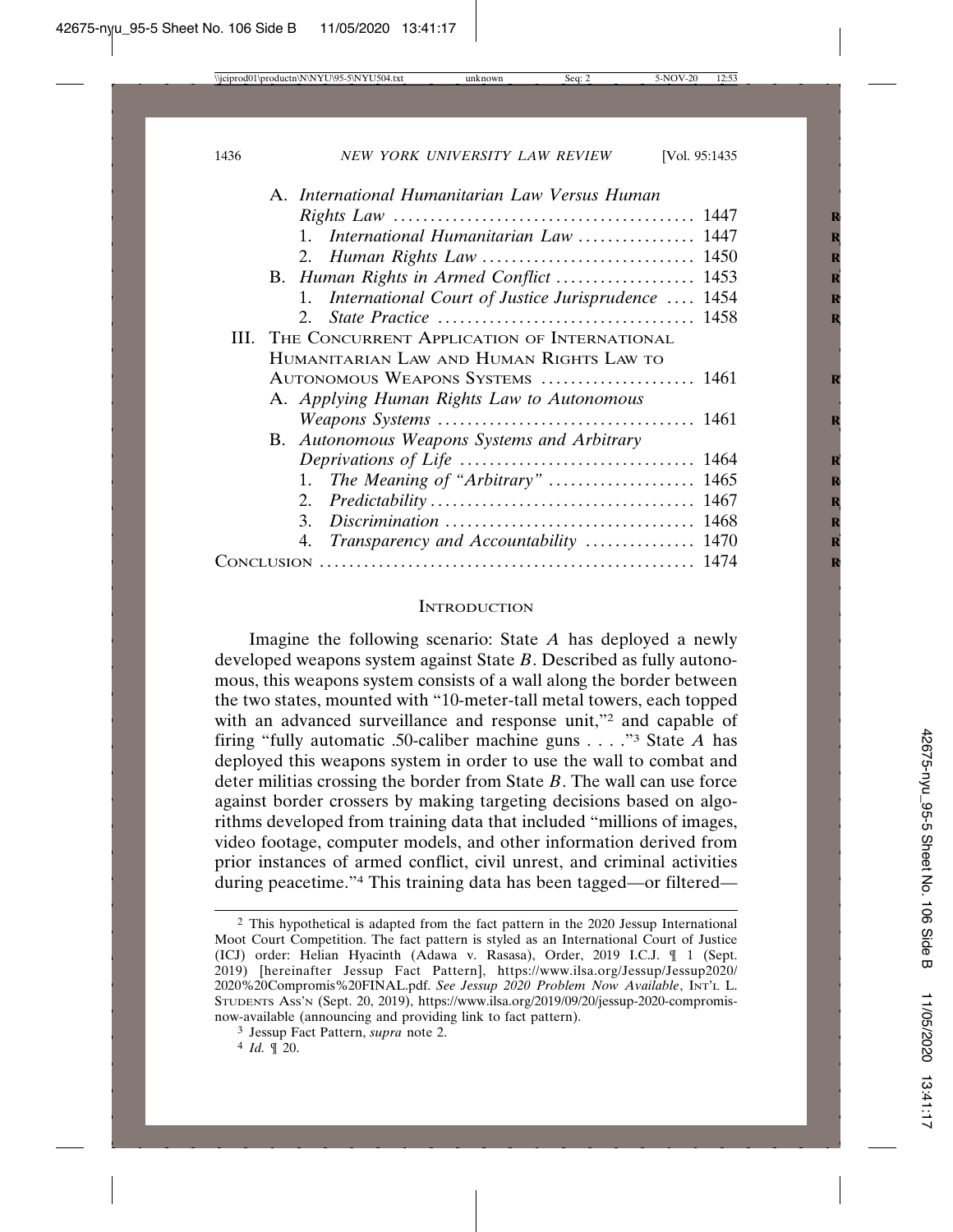by State *A*'s software engineers, police officers, and military officials in order to "highlight[] aspects of the training data that indicate[] armed threats, as well as indicators of retreat, surrender, incapacity, and other factors."5 These indicators inform the weapons system's assessment of whether a border crosser is a combatant or civilian. Imagine State *A* is the United States, Russia, or China, with this new technology ready to deploy along its borders or in an overseas conflict. Would this weapons system violate international law, and if so, which body of international law?

The described weapons system is an example of fully autonomous weapons systems (AWS). It is powered by artificial intelligence (AI) and capable of targeting and using lethal force on its own.6 It is considered *fully* autonomous because it can make targeting decisions entirely independent of contemporaneous human control, and can "instantaneously and appropriately decide whether and how to respond to any given threat, without any intervention by human actors."7 While this particular fact pattern is hypothetical, a future in which these kinds of autonomous weapons systems exist is not far off. In February 2019, the U.S. Army put out a call to solicit information on technologies to improve its Advanced Targeting and Lethality Automated System (ATLAS), an AI-powered targeting system. The Army planned to use AI developments to improve the targeting and fire control technology on the ATLAS in order to "provid[e] ground combat vehicles with the capability to acquire, identify, and engage targets at least 3X faster than the current manual process."8 While the ATLAS includes a human override of the system's target selections as a failsafe, states are rapidly developing the technology to create autonomous systems capable of making targeting decisions without

<sup>5</sup> *Id.*

<sup>6</sup> *See* DUSTIN A. LEWIS, GABRIELLA BLUM & NAZ K. MODIRZADEH, HARVARD LAW SCH. PROGRAM ON INT'L LAW & ARMED CONFLICT, WAR-ALGORITHM ACCOUNTABILITY vii (2016), https://papers.ssrn.com/sol3/papers.cfm?abstract\_id=2832734 (framing fully autonomous weapons systems as "any algorithm that is expressed in computer code, that is effectuated through a constructed system, and that is capable of operating in relation to armed conflict"). There is no settled definition of an autonomous weapons system, but the various definitions offered by states and scholars emphasize the absence of human input. The United Kingdom, for example, defines AWS as systems "capable of deciding a course of action, from a number of alternatives, without depending on human oversight and control . . . ." U.K. MINISTRY OF DEF., JOINT DOCTRINE PUBLICATION 0-30.2: UNMANNED AIRCRAFT SYSTEMS 72 (2017), https://assets.publishing.service.gov.uk/government/uploads/ system/uploads/attachment\_data/file/673940/doctrine\_uk\_uas\_jdp\_0\_30\_2.pdf.

<sup>7</sup> Jessup Fact Pattern, *supra* note 2, ¶ 24.

<sup>8</sup> U.S. Army, *Industry Day for the Advanced Targeting and Lethality Automated System (ATLAS) Program*, FEDBIZOPPS (Feb. 22, 2019, 4:13 PM), https://web.archive.org/ web/20190414094948/https://www.fbo.gov/index.php?s=opportunity&mode=form&id= 29a4aed941e7e87b7af89c46b165a091&tab=core&\_cview=0 (last accessed June 13, 2020).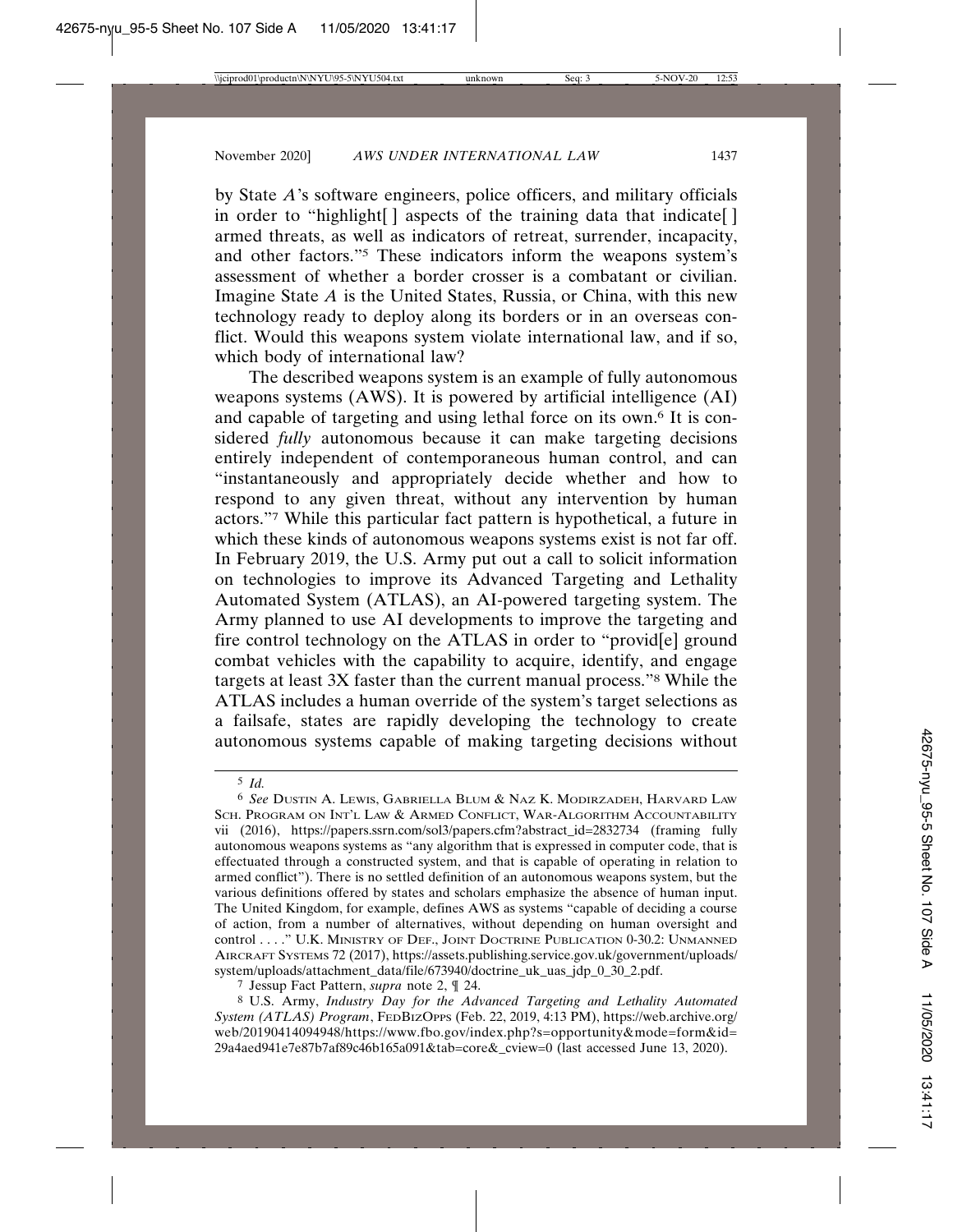human intervention. For instance, in 2016, the U.S. Department of Defense released a video of a swarm of autonomous drones currently under development.9 The swarm's flight pattern was determined entirely by artificial intelligence, without human operators directing the swarm.10

Governments, scholars, and activists are preparing for a future in which fully autonomous weapons systems become part of states' arsenals. In 2015, an open letter from AI and robotics researchers described AWS as "the third revolution in warfare, after gunpowder and nuclear arms."11 Currently, thirty states are developing autonomy in weapons systems, with the United States, Russia, and Israel in the lead.12 Russian officials have expressed interest in "seek[ing] to completely automate the battlefield,"13 while China is recruiting "patriotic" high school students to train to develop AI weapons systems.14 A U.S. Air Force report predicted that "by 2030 machine capabilities will have increased to the point that humans will have become the weakest component  $\dots$ ."<sup>15</sup> To these states, there are advantages to developing AWS: Robots are more resilient than soldiers, can be more lethal, and can cost less to train, house, and feed.16

However, researchers have sounded the alarm on the legal and ethical concerns AWS pose. Organizations like Human Rights Watch have raised the legal concern that fully autonomous weapons sys-

11 FUTURE LIFE INST., *supra* note 1.

12 *See* Paul Scharre, *A Million Mistakes a Second*, FOREIGN POL'Y, Fall 2018, at 23 ("At least 30 countries . . . employ human-supervised autonomous weapons to defend bases, vehicles, and ships.").

14 Stephen Chen, *China's Brightest Children Are Being Recruited to Develop AI 'Killer Bots*,*'* SOUTH CHINA MORNING POST (Nov. 8, 2018, 2:00 AM), https://www.scmp.com/ news/china/science/article/2172141/chinas-brightest-children-are-being-recruited-developai-killer.

15 U.S. AIR FORCE, TECHNOLOGY HORIZONS: A VISION FOR AIR FORCE SCIENCE & TECHNOLOGY DURING 2010-2030, at 131 (2011), https://www.airuniversity.af.edu/Portals/ 10/AUPress/Books/B\_0126\_TECHNOLOGYHORIZONS.pdf.

16 *See, e.g.*, Amitai Etzioni & Oren Etzioni, *Pros and Cons of Autonomous Weapons Systems*, MIL. REV., May–June 2017, at 72–74, https://www.armyupress.army.mil/Portals/7/ military-review/Archives/English/pros-and-cons-of-autonomous-weapons-systems.pdf (describing potential advantages AWS can provide to states).

<sup>9</sup> U.S. Dep't of Def., *Perdix Swarm Demo Oct. 2016*, DVIDS (Oct. 26, 2016), https:// www.dvidshub.net/video/504622/perdix-swarm-demo-oct-2016.

<sup>10</sup> For a further discussion of autonomous drone swarms, see Alexis C. Madrigal, *Drone Swarms Are Going to Be Terrifying and Hard to Stop*, ATLANTIC (Mar. 7, 2018), https:// www.theatlantic.com/technology/archive/2018/03/drone-swarms-are-going-to-be-terrifying/ 555005, and Billy Perrigo, *A Global Arms Race for Killer Robots Is Transforming the Battlefield*, TIME (Apr. 9, 2018, 2:12 PM), https://time.com/5230567/killer-robots.

<sup>13</sup> Noel Sharkey, *Killer Robots from Russia Without Love*, FORBES (Nov. 28, 2018, 12:12 PM), https://www.forbes.com/sites/noelsharkey/2018/11/28/killer-robots-from-russiawithout-love.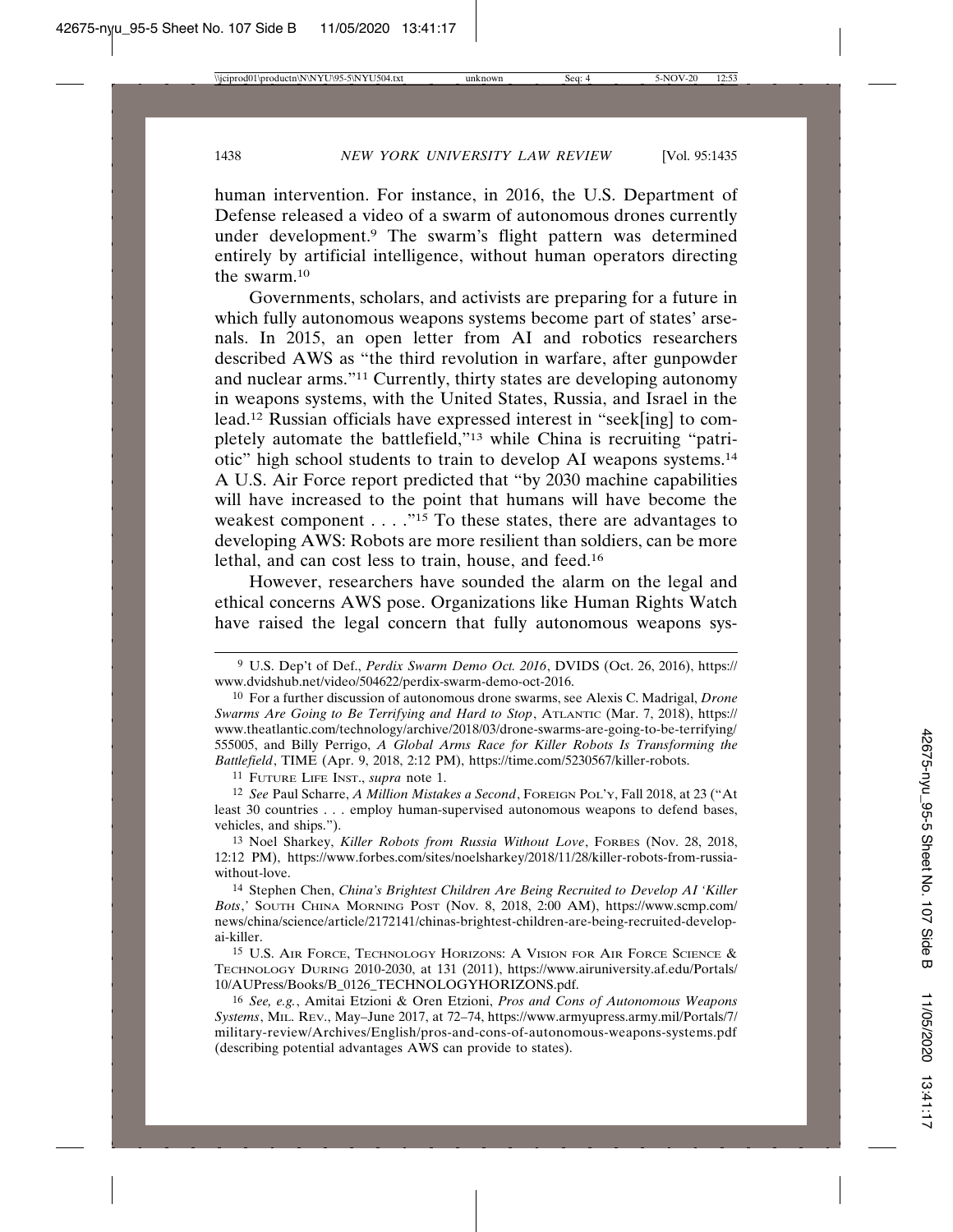tems—capable of making the decision to target and kill without human input—violate international law. They argue that AWS would not be able to adhere to the principles of international humanitarian law (IHL), including the distinction between combatants and civilians, or would violate international human rights law, including the right to life.17 Moreover, there are concerns that the opacity of the processes by which algorithms learn from environmental inputs—algorithmic "black boxes"18—would make it nearly impossible to determine whether an AWS programmer, manufacturer, commander, or operator would be responsible for the machine's targeting decisions.19

There are also ethical concerns with developing AWS. Relying on a gut-reaction uneasiness to the idea of algorithms making lethal targeting decisions against humans, organizations like the Campaign to Stop Killer Robots emphasize moral and ethical grounds for opposing delegating the decision to kill to algorithms.20 Similarly, in the 2018 meeting of the General Assembly of the United Nations, Secretary-General António Guterres addressed the potential danger of autonomous weapons to global peace and security, noting that "[t]he prospect of machines with the discretion and power to take human life is morally repugnant."21 This Note recognizes but does not address the ethical debates on AWS.

Instead, this Note explores the legal regulation problem posed by fully autonomous weapons systems capable of using lethal force

<sup>17</sup> *See* HUMAN RIGHTS WATCH, SHAKING THE FOUNDATIONS: THE HUMAN RIGHTS IMPLICATIONS OF KILLER ROBOTS 14–16 (2014) [hereinafter SHAKING THE FOUNDATIONS], https://www.hrw.org/sites/default/files/reports/arms0514\_ForUpload\_0.pdf ("Fully autonomous weapons would have the potential to kill arbitrarily and thus violate the right that underlies all others, the right to life."). Section III.B, *infra*, discusses what "arbitrary" means under the human rights prohibition against arbitrary deprivations of life.

<sup>18</sup> INT'L COMM. RED CROSS, AUTONOMY, ARTIFICIAL INTELLIGENCE AND ROBOTICS: TECHNICAL ASPECTS OF HUMAN CONTROL 15–16 (2019), https://www.icrc.org/en/ document/autonomy-artificial-intelligence-and-robotics-technical-aspects-human-control ("Unstructured machine learning systems, on the other hand, produce their output without any explanation. They constitute 'black boxes', in that we do not know how or why they have produced a given output."). Additionally, algorithms in general are notoriously susceptible to detecting and amplifying human biases. For a further discussion of algorithmic discrimination, see *infra* notes 192–203 and accompanying text.

<sup>19</sup> *See* SHAKING THE FOUNDATIONS, *supra* note 17, at 19 ("It is unclear who would be liable when an autonomous machine makes life-and-death determinations about the use of force without meaningful human intervention.").

<sup>20</sup> *See The Threat of Fully Autonomous Weapons*, CAMPAIGN TO STOP KILLER ROBOTS, https://www.stopkillerrobots.org/learn/#problem (last visited Oct. 7, 2020) (arguing that machines lack human faculties, like compassion, that are necessary to making complex ethical choices about who should live or die).

 $21$  António Guterres, Sec'y-Gen., United Nations, Address to the General Assembly (Sept. 25, 2018).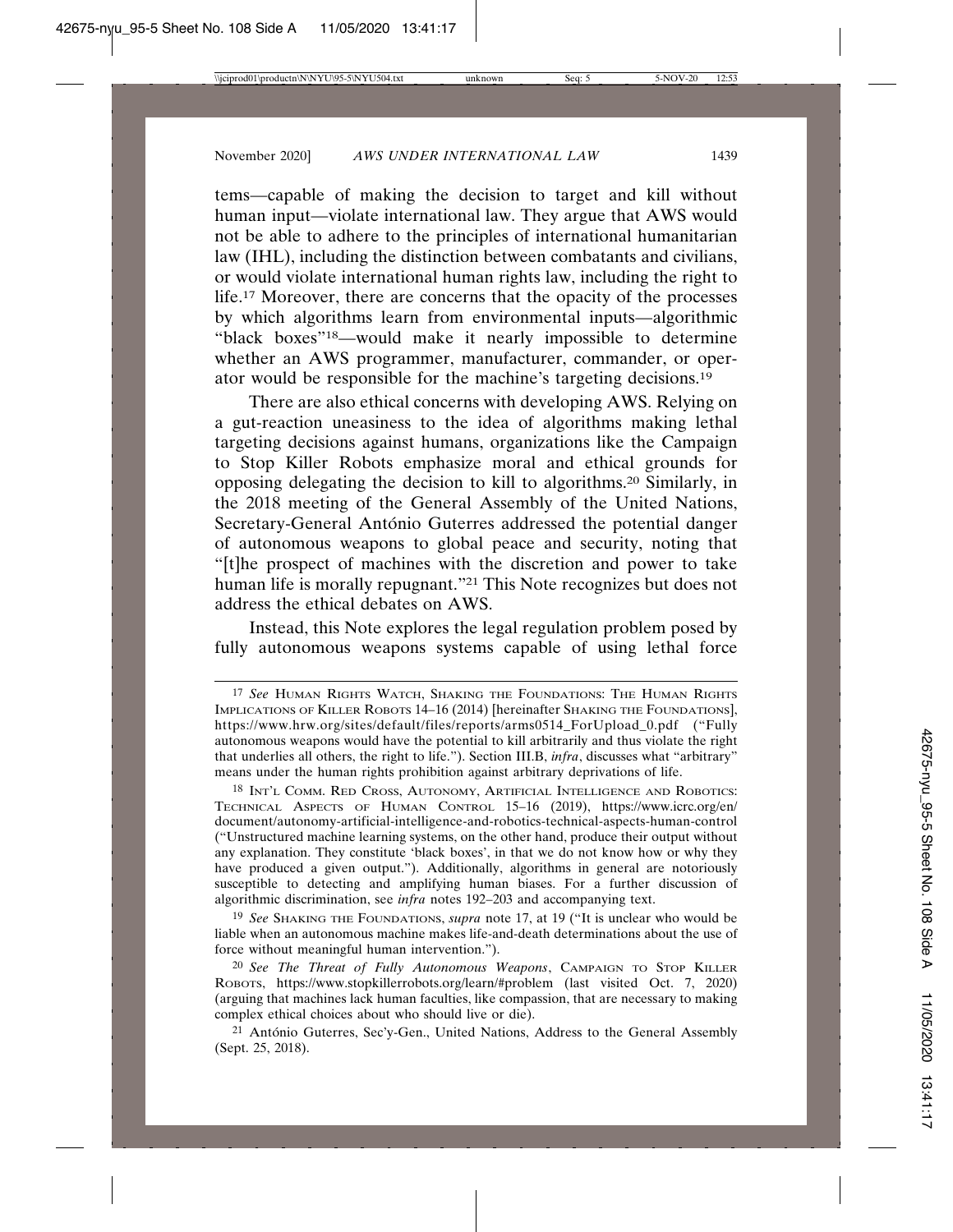against human soldiers.22 While autonomy in weapons systems can span a wide spectrum, fully autonomous systems lack any human input and represent the extreme of what legal regulation must eventually cover. At a minimum, IHL, which regulates states' wartime obligations, will govern when AWS are deployed on the battlefield.23 However, IHL may not be enough to address the concerns posed by algorithmic decisionmaking, and an open question is whether international human rights law (HRL), which governs states' obligations to individuals at all times, can impose standards on the use of AWS.24 This Note argues that: 1) HRL applies to the use of AWS and prevails over IHL where the two bodies of law directly conflict, and 2) AWS' use of lethal force violates HRL's prohibition against arbitrary deprivations of life.

This Note proceeds in three Parts. Part I explores the problem of AWS, describing their features and discussing advantages of and concerns with this technology. Part II provides background on IHL and HRL, two bodies of international law that may govern states' obligations when deploying AWS, and explains why IHL is insufficient for regulating AWS. This Part examines the international jurisprudence and varying state practice on whether and how human rights operates during armed conflict. Part III argues that in the context of AWS, the legal doctrine and normative considerations point to not only the concurrent application of HRL and IHL during armed conflict, but the prioritization of HRL obligations over IHL obligations where they

23 *See* Geneva Convention (I) for the Amelioration of the Condition of the Wounded and Sick in Armed Forces in the Field art. 2, Aug. 12, 1949, 75 U.N.T.S. 31 [hereinafter Geneva Convention (I)] ("[T]he present Convention shall apply to all cases of declared war or of any other armed conflict which may arise between two or more of the High Contracting Parties, even if the state of war is not recognized by one of them."); Geneva Convention (II) for the Amelioration of the Condition of Wounded, Sick and Shipwrecked Members of Armed Forces at Sea art. 2, Aug. 12, 1949, 75 U.N.T.S. 85 [hereinafter Geneva Convention (II)] (same); Geneva Convention (III) Relative to the Treatment of Prisoners of War art. 2, Aug. 12, 1949, 75 U.N.T.S. 135 [hereinafter Geneva Convention (III)] (same); Geneva Convention (IV) Relative to the Protection of Civilian Persons in Time of War art. 2, Aug. 12, 1949, 75 U.N.T.S. 287 [hereinafter Geneva Convention (IV)] (same).

24 Currently, no treaty on AWS exists, but the Committee of Parties of the Convention on Conventional Weapons has been extensively discussing the problem of AWS and whether to regulate them by treaty. *See Background on Lethal Autonomous Weapons Systems in the CCW*, UNITED NATIONS GENEVA, https://www.unog.ch/80256EE600585943/ (httpPages)/8FA3C2562A60FF81C1257CE600393DF6 (last visited July 3, 2020).

 $22$  There is also an empirical question of "whether a computer, machine, or automated process could make . . . decisions of life and death and achieve some performance that is deemed acceptable." Peter Asaro, *On Banning Autonomous Weapon Systems: Human Rights, Automation, and the Dehumanization of Lethal Decision-Making*, 94 INT'L REV. RED CROSS 687, 699 (2012). This Note presupposes that one day it will be technically possible to program AWS to comply with international humanitarian law principles discussed in Section II.A.1.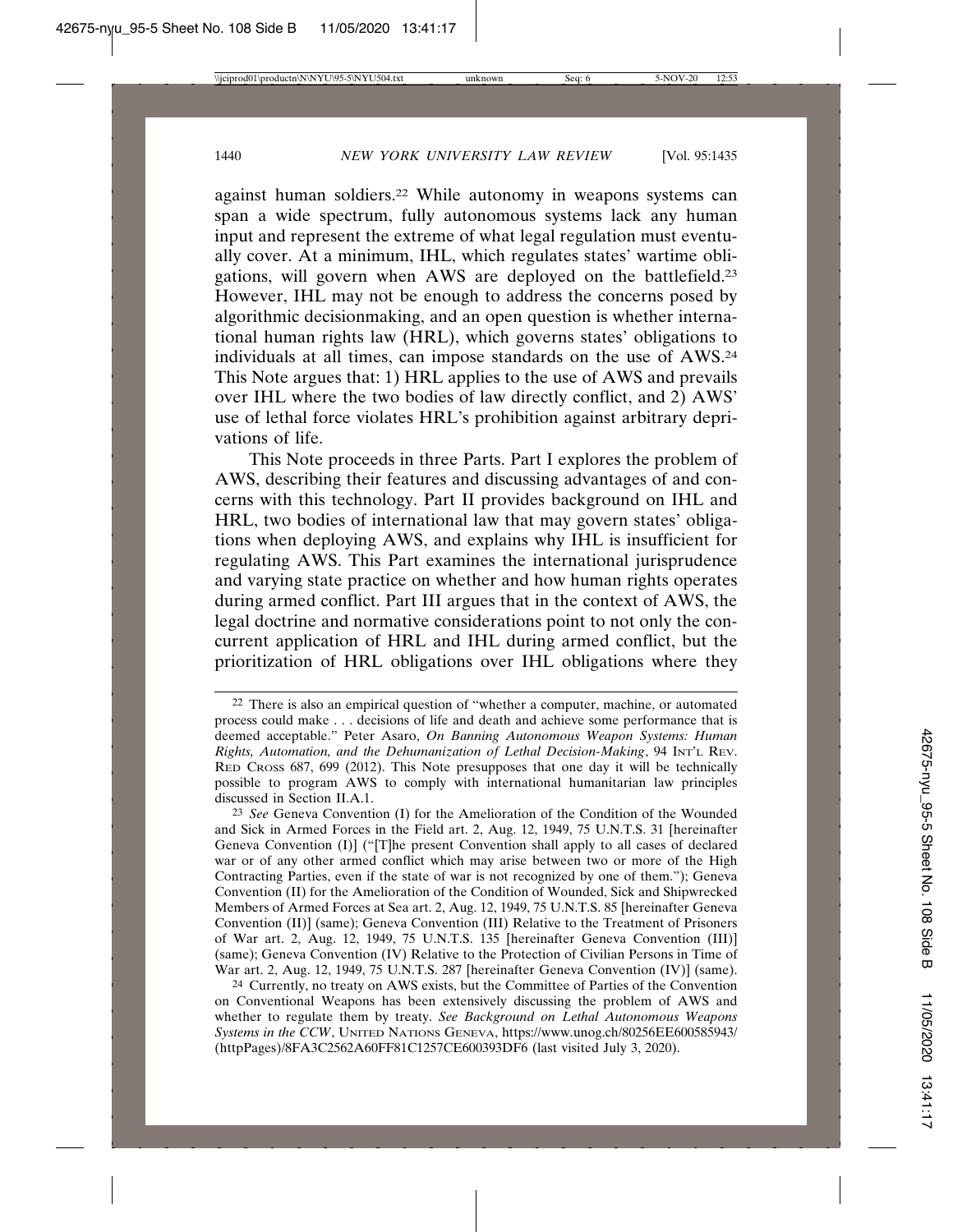directly conflict. This Part concludes by arguing that AWS' use of lethal force would constitute arbitrary deprivation of life in violation of HRL.

## THE FUTURE OF WARFARE

This Part explores the development and functions of AWS. Section I.A discusses the features that define AWS. Section I.B examines the advantages of AWS and the concerns that their development raises.

#### *A. Defining Autonomous Weapons Systems*

When we imagine a weapon, we imagine a tool that an individual wields to inflict damage on another person, such as a knife or a gun. These are considered inert weapons, which require "contemporaneous operation by a human being"<sup>25</sup> in order to be lethal. A weapon's decisionmaking capabilities exist on a spectrum, ranging from inert to fully autonomous weapons.26 In between inert and fully autonomous weapons are automated weapons, which are "purely reactive"<sup>27</sup> to a trigger in the environment and become lethal based on parameters predetermined by a human operator. These automated weapons include tripwires, spring guns, and landmines, which, once "deployed," will explode when stepped on.<sup>28</sup> None of these automated weapons have a "choice" in whether to fire or not—they simply react once triggered.

Autonomous weapons systems exist on the far end of this spectrum. States have deployed semi-autonomous weapons systems like the U.S. military's ATLAS targeting system, which can make certain targeting decisions on its own, but is ultimately subject to a human override that can change the decision.29 These "human-in-the-loop" systems remain subject to human input in the targeting process.<sup>30</sup> In contrast, fully autonomous technology would take humans "out of the loop," meaning that the weapons system would have the capability of

<sup>25</sup> Rebecca Crootof, *The Killer Robots Are Here: Legal and Policy Implications*, 36 CARDOZO L. REV. 1837, 1864 (2015).

<sup>26</sup> *Id.*

<sup>27</sup> *Id.*

<sup>28</sup> *Id.*

<sup>29</sup> *See* U.S. Army, *supra* note 8 (detailing the technical functions of the ATLAS system).

<sup>30</sup> *See* Crootof, *supra* note 25, at 1864.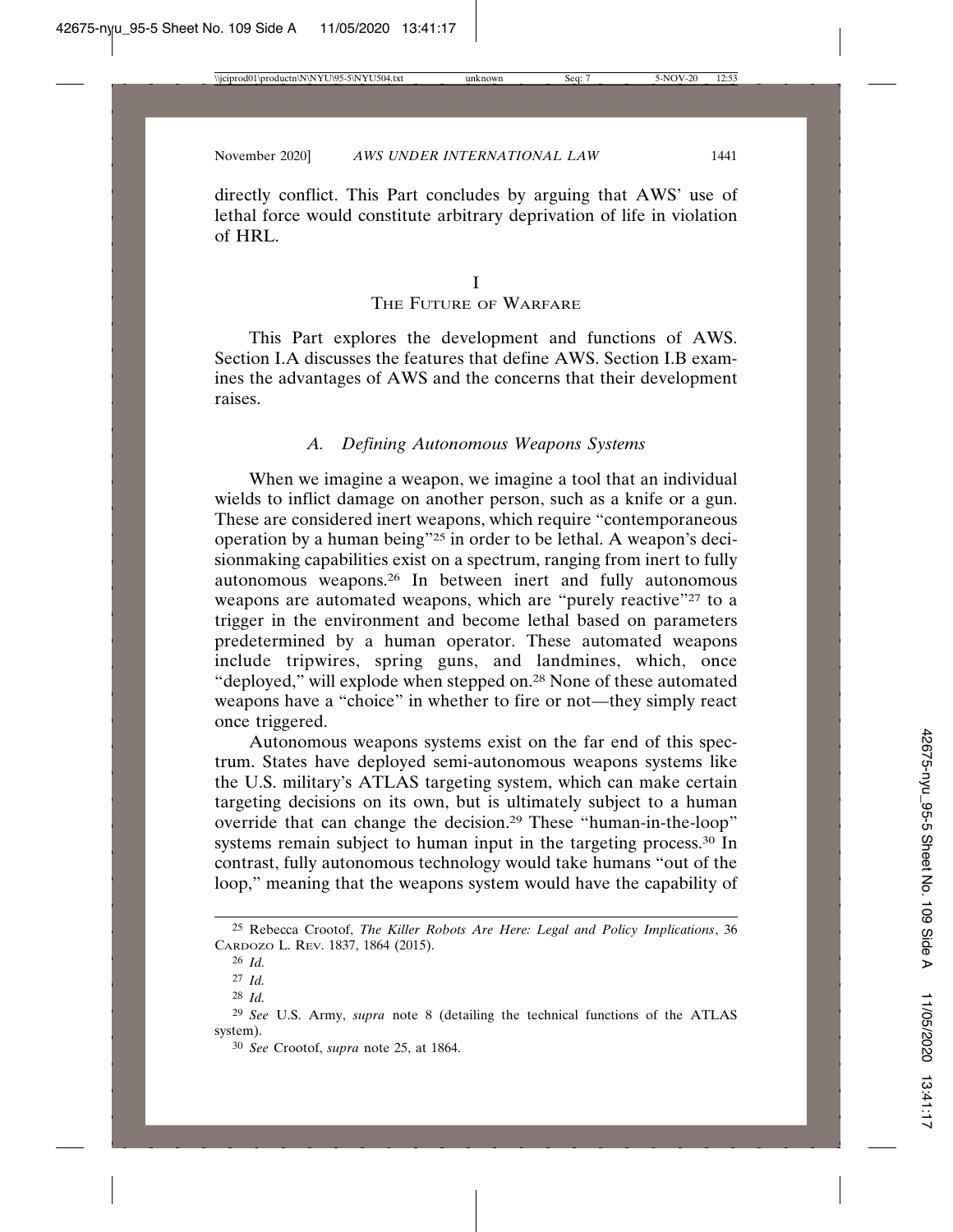making targeting selections and using lethal force without any human intervention.31

Fully autonomous weapons systems are not one type of weapon, like a knife or gun. Rather, AWS are AI-powered targeting systems attached to lethal firing systems.32 While states have offered slightly different working definitions of AWS,<sup>33</sup> a recent academic report notes that the two primary components of autonomous systems are "an algorithm expressed in computer code"34 and "a suitably capable constructed system."35 The algorithms are "any well-defined computational procedure that takes some value, or set of values, as *input* and produces some value, or set of values, as *output*."36 These algorithms would be the sole actors making targeting decisions "in light of the input and in accordance with programmed parameters"37 to use lethal force against human soliders, raising concerns about whether fully autonomous weapons systems can comply with international legal standards.38

AWS' algorithmic targeting systems are paired with "constructed systems" that can be any "manufactured machine, apparatus, plant, or platform that is capable . . . of effectuating a 'choice' . . . derived through an algorithm . . . ."39 For example, in 2016, Russia unveiled

32 *See id.*

34 LEWIS, BLUM & MODIRZADEH, *supra* note 6, at 15; *see id.* at 16 ("[T]hese algorithms [are] a key ingredient in what most commentators and states mean when they address notions of autonomy.").

35 *Id.* at 15.

36 *Id.* at 15–16 (quoting THOMAS H. CORMEN, CHARLES E. LEISERSON, RONALD L. RIVEST & CLIFFORD STEIN, INTRODUCTION TO ALGORITHMS 5 (3d ed. 2009)).

37 *Id.* at 16.

39 LEWIS, BLUM & MODIRZADEH, *supra* note 6, at 17.

<sup>31</sup> *See* VINCENT BOULANIN & MAAIKE VERBRUGGEN, STOCKHOLM INT'L PEACE RESEARCH INST., MAPPING THE DEVELOPMENT OF AUTONOMY IN WEAPON SYSTEMS 5 (2017), https://www.sipri.org/sites/default/files/2017-11/siprireport\_mapping\_the\_ development\_of\_autonomy\_in\_weapon\_systems\_1117\_1.pdf (describing the meaning of autonomy).

<sup>33</sup> For example, the United States defines AWS as: "A weapon system that, once activated, can select and engage targets without further intervention by a human operator. This includes human-supervised autonomous weapon systems that are designed to allow human operators to override operation of the weapon system, but can select and engage targets without further human input after activation." U.S. Dep't of Def., Directive 3000.09, Autonomy in Weapon Systems, at 13–14 (Nov. 21, 2012) (as changed May 8, 2017), https://www.esd.whs.mil/Portals/54/Documents/DD/issuances/dodd/300009p.pdf? ver=2019-02-25-104306-377.

<sup>38</sup> *See* HUMAN RIGHTS WATCH, LOSING HUMANITY: THE CASE AGAINST KILLER ROBOTS 3–4 (2012), https://www.hrw.org/sites/default/files/reports/arms1112\_ForUpload. pdf (describing how algorithms lack the human qualities necessary to comply with international human rights law).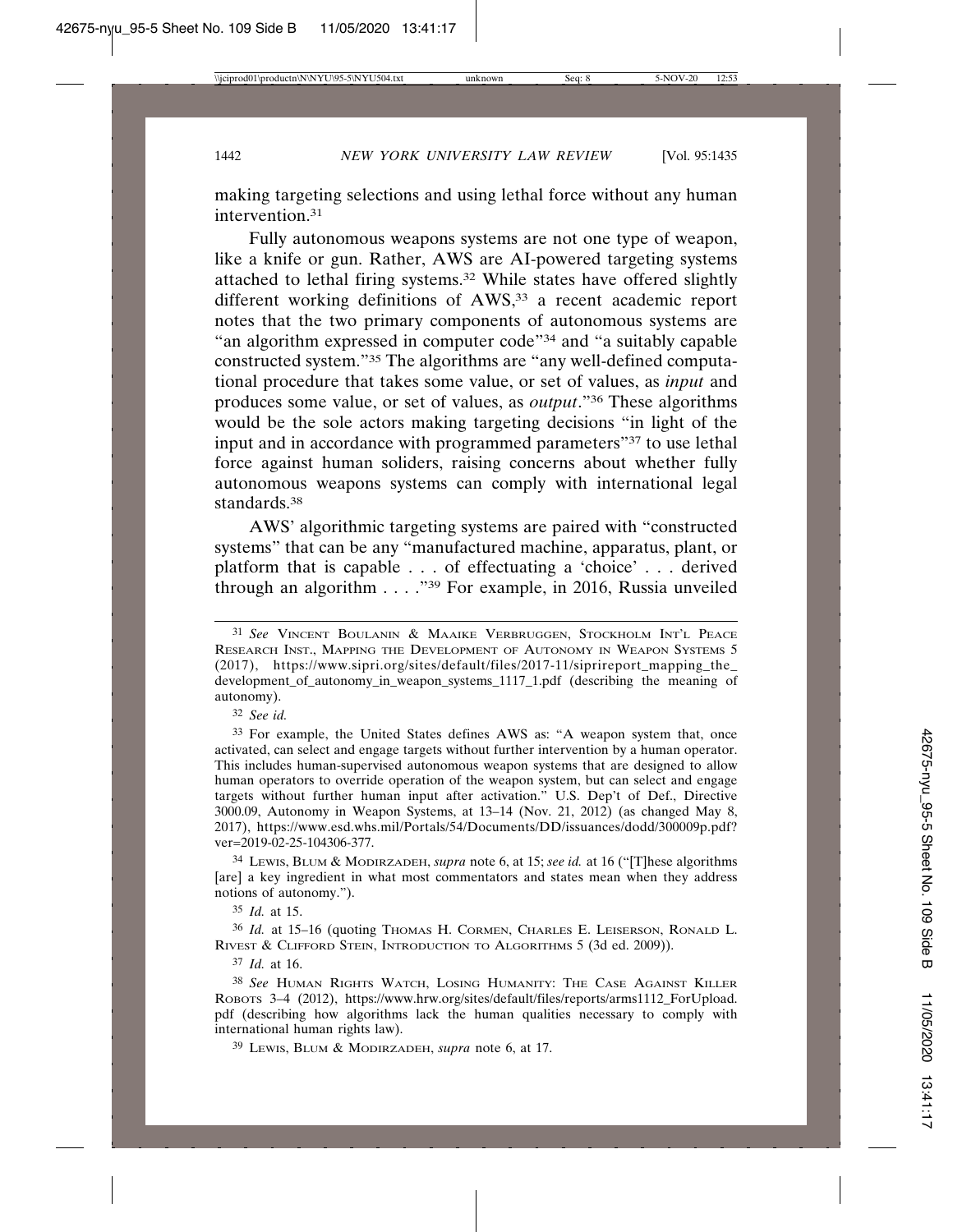the Vikhr (Whirlwind) unmanned ground combat vehicle.40 The Vikhr can be customized with a range of weapons, including "anti-tank guided missiles," "heavy machine gun[s]," and "reactive flame throwers."41 Once paired with an algorithmic targeting system, a combat vehicle like the Vikhr becomes an autonomous system, capable of engaging its weapons on targets it selects of its own accord.

For the past few years, the United States, the United Kingdom, China, Russia, and Israel have led the race to develop autonomy in weapons systems.42 As of April 2017, there exist 381 military systems that incorporate autonomy in some aspect of their functions.43 Autonomy can be integrated into a diverse range of weapons systems, including air defense systems, robotic sentry weapons, guided munitions systems,44 or even "marine, terrestrial, aerial, or space vehicles; missile systems; or biped or quadruped robots."45 In the United States, semi-autonomous weapons systems are currently used to defend military bases and equipment.<sup>46</sup> These systems "cannot independently search for and strike enemy assets on their own, and human operators are always present to assume control if needed."47 The U.S. Navy, for example, employs the AEGIS combat system on naval vessels to detect incoming rockets and to fire to eliminate these rockets if a human supervisor does not intervene.48

The fully autonomous, offensive targeting weapons systems that this Note envisions are different from the semi-autonomous technology currently in use.49 Semi-autonomous systems are programmed to wait for a human operator's approval before selecting a target, or

- 43 *See* BOULANIN & VERBRUGGEN, *supra* note 31, at 19.
- 44 *See id.* at 36, 41, 44, 47, 50.
- 45 LEWIS, BLUM & MODIRZADEH, *supra* note 6, at 18.
- 46 *See* Scharre, *supra* note 12, at 23.

47 Michael T. Klare, *Autonomous Weapons Systems and the Laws of War*, 49 ARMS CONTROL TODAY (Mar. 2019), https://www.armscontrol.org/act/2019-03/features/ autonomous-weapons-systems-laws-war.

48 *See AEGIS Weapon System*, U.S. NAVY, https://www.navy.mil/Resources/Fact-Files/ Display-FactFiles/Article/2166739/aegis-weapon-system (last updated Jan. 10, 2019) (detailing the technical functions of the AEGIS system). A system like this prevents against saturation attacks designed to overwhelm human operators by launching a swarm of rockets at the same time. *See* Scharre, *supra* note 12, at 23.

49 *See, e.g.*, Rebecca Crootof, *War Torts: Accountability for Autonomous Weapons*, 164 U. PA. L. REV. 1347, 1349 (2016) ("[AWS'] capacity for self-determined action makes them uniquely effective and uniquely unpredictable.").

<sup>40</sup> *See* ANDREW FEICKERT, JENNIFER K. ELSEA, LAWRENCE KAPP & LAURIE A. HARRIS, CONG. RESEARCH SERV., U.S. GROUND FORCES ROBOTICS AND AUTONOMOUS SYSTEMS (RAS) AND ARTIFICIAL INTELLIGENCE (AI): CONSIDERATIONS FOR CONGRESS 11–12 (2018).

<sup>41</sup> *Id.* at 12.

<sup>42</sup> *See* Scharre, *supra* note 12, at 23.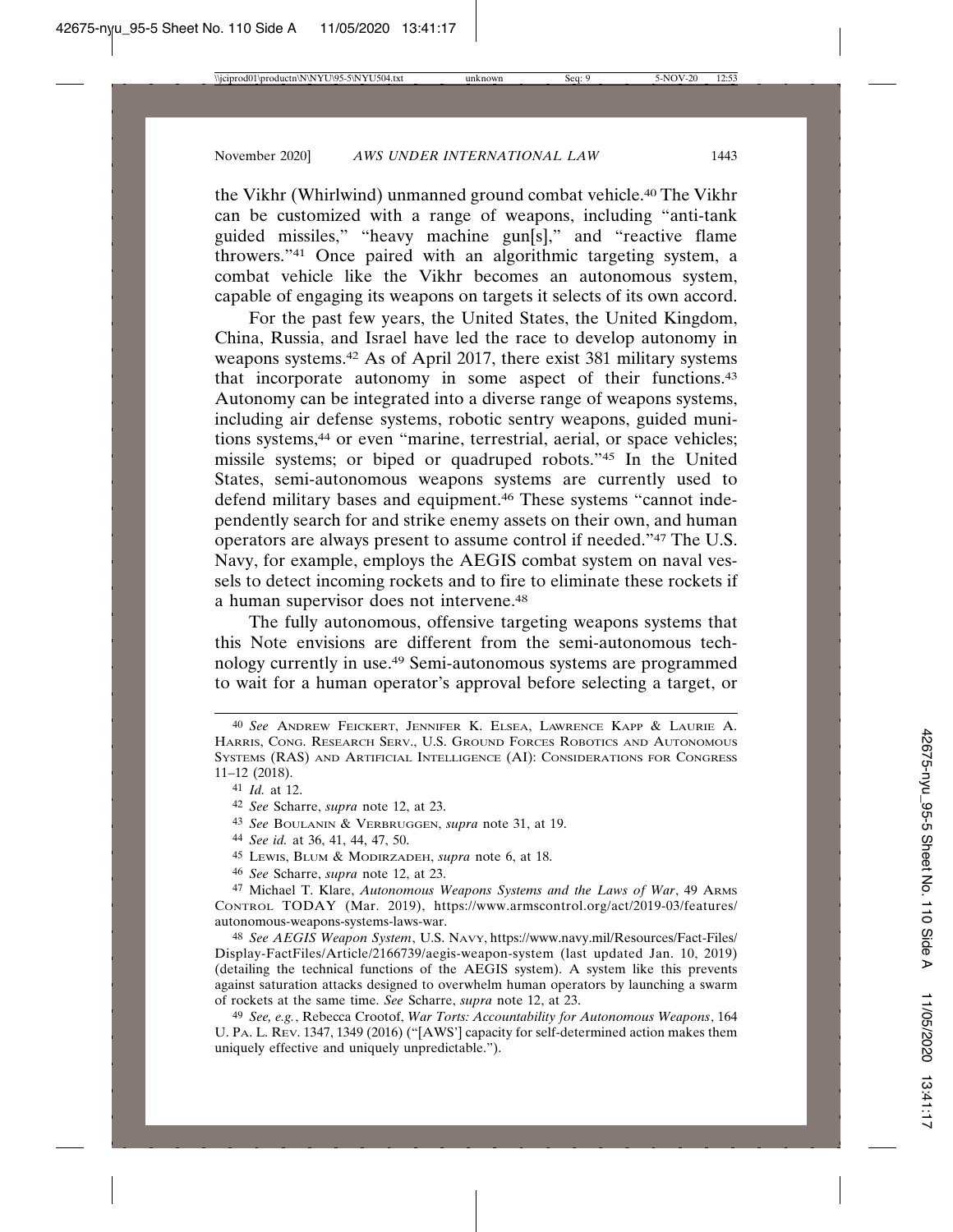for the human operator to select the target before determining how to carry out a strike against the target.50 These decisions still "remain linked to human judgment."51 In contrast, fully autonomous systems would be able to make targeting decisions in response to stimuli in the environment without any human intervention.<sup>52</sup> The consensus is that future deployments of fully autonomous technology on the battlefield are all but "inevitable."53

### *B. Assessing the Risks of Autonomous Weapons Systems*

As states develop early prototypes of autonomous systems, scholars and activists have pointed to advantages and concerns associated with AWS. This Section explores both in turn.

#### *1. Advantages*

States around the world are racing to develop AWS because there are distinct advantages to these systems. AWS would have the benefit of better sensors and data processing, and would be capable of making faster and more complex targeting decisions than humans can.<sup>54</sup>

53 KENNETH ANDERSON & MATTHEW WAXMAN, LAW AND ETHICS FOR AUTONOMOUS WEAPON SYSTEMS: WHY A BAN WON'T WORK AND HOW THE LAWS OF WAR CAN 2 (2013), http://media.hoover.org/sites/default/files/documents/Anderson-Waxman\_ LawAndEthics\_r2\_FINAL.pdf; *see also* Beard, *supra* note 51, at 633 ("[M]ilitary technologies appear to be steadily moving along the continuum of autonomy to an ominous endpoint: the deployment of mobile, autonomous, combatants that will replace many humans on and above battlefields and at sea."); Ariel Conn, *The Risks Posed by Lethal Autonomous Weapons*, FUTURE OF LIFE INST. (Sept. 4, 2018), https:// futureoflife.org/2018/09/04/the-risks-posed-by-lethal-autonomous-weapons; Jonah M. Kessel, *Killer Robots Aren't Regulated. Yet.*, N.Y. TIMES (Dec. 13, 2019), https:// www.nytimes.com/2019/12/13/technology/autonomous-weapons-video.html; Nicholas Weaver, *'Slaughterbots' and Other (Anticipated) Autonomous Weapons Problems*, LAWFARE (Nov. 28, 2017, 9:00 AM), https://www.lawfareblog.com/slaughterbots-andother-anticipated-autonomous-weapons-problems.

54 *See* Daniel N. Hammond, Comment, *Autonomous Weapons and the Problem of State Accountability*, 15 CHI. J. INT'L L. 652, 660 (2015) (noting that advantages of AWS include the fact that "their computing capabilities are expected to surpass those of other systems in terms of speed and strength" and that "[t]heir enhanced computing capacities will also allow them to complete the targeting process much more quickly than remotely piloted aircrafts").

<sup>50</sup> *See* Crootof, *supra* note 25, at 1865 ("Semi-autonomous weapon systems have some autonomous capabilities, which may include functions relevant to target selection and engagement, but they cannot independently both select and engage targets.").

<sup>51</sup> Jack M. Beard, *Autonomous Weapons and Human Responsibilities*, 45 GEO. J. INT'L L. 617, 667–68 (2014).

<sup>52</sup> *See* Kathleen Lawand, *Fully Autonomous Weapon Systems*, INT'L COMM. RED CROSS (Nov. 25, 2013), https://www.icrc.org/eng/resources/documents/statement/2013/09- 03-autonomous-weapons.htm ("A truly autonomous weapon system would be capable of searching for, identifying and applying lethal force to a target, including a human target (enemy combatants), without any human intervention or control.").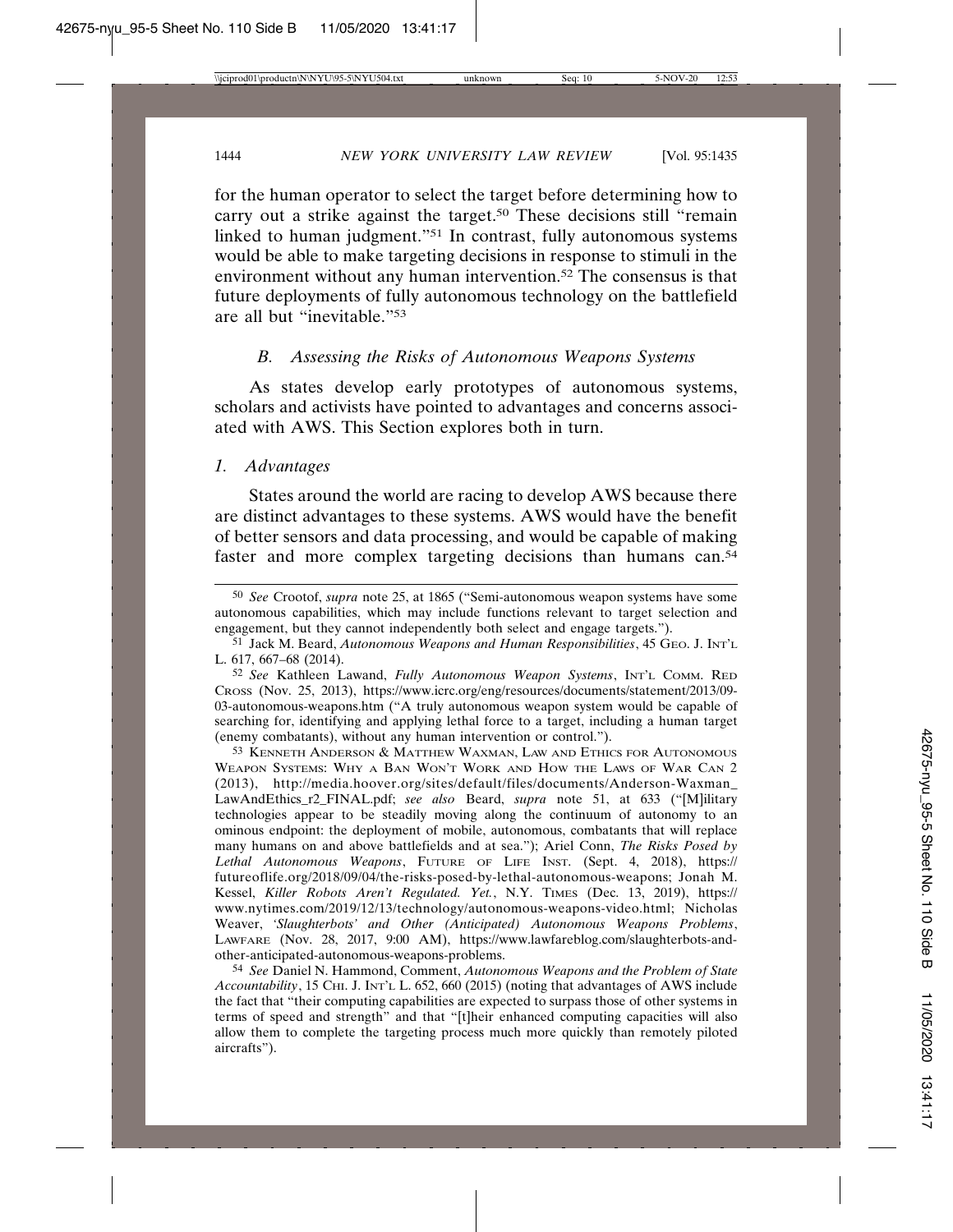Moreover, machines would make decisions unclouded by emotions rather than reacting to fear or anger, and would be able to process stimuli from their surroundings better than humans are able.<sup>55</sup> Roboticist Ronald Arkin has argued that unlike humans, autonomous systems would not have a self-preservation instinct that leads to rash decisionmaking and a "shoot-first" mentality.56 And unlike human operators, AWS would be able to perform tasks for longer periods of time, without risk of fatigue, boredom, or stress.<sup>57</sup>

AWS would also reduce the risk to the lives of human soldiers by distancing them from the frontlines. They can potentially reduce human casualties by distancing soliders from the frontlines of battle, minimizing the number of soldiers for a single mission, or by limiting the number of soldiers on particularly dangerous missions.58 At the same time, AWS would be able to access areas of a battlefield that humans cannot, including near radiological material.<sup>59</sup> And where drones face the possibility of cyber-attacks that can cut the link between the remote pilot and the aircraft,<sup>60</sup> AWS would be able to "lethally strike even when communications links have been severed," as they would operate independently after an initial deployment.<sup>61</sup> Additionally, AWS may one day cost less than human soldiers—a single soldier in Afghanistan can cost the U.S. Department of Defense \$850,000 per year, while a TALON robot that can be outfitted with weapons costs \$230,000 per year.62 This could mean that future battlefields will see deployments of more AWS than of human soldiers.

<sup>55</sup> *See* Ronald C. Arkin, *The Case for Ethical Autonomy in Unmanned Systems*, 9 J. MIL. ETHICS 332, 333 (2010) ("Unmanned robotic systems can be designed without emotions that cloud their judgment or result in anger and frustration with ongoing battlefield events."); *see also* Gregory P. Noone & Diana C. Noone, *The Debate over Autonomous Weapons Systems*, 47 CASE W. RES. J. INT'L L. 25, 29–30 (2015) (arguing that AWS remove human emotions from decisionmaking processes, which may lead to fewer violations of the laws of armed conflict).

<sup>56</sup> Etzioni & Etzioni, *supra* note 16, at 74 (citing Arkin, *supra* note 55, at 332–41).

<sup>57</sup> *See* Hammond, *supra* note 54, at 661 ("AWSs will be able to both stay on assignment for longer periods than manned machines and perform tasks that humans would prefer to avoid.").

<sup>58</sup> *See* Marc Cannellas & Rachel Haga, *Lost in Translation: Building a Common Language for Regulating Autonomous Weapons*, IEEE TECH. SOC'Y MAG., Sept. 2016, at 50 ("The drivers of military demand can be summed up as force multiplication, expanding the battle-space, extending the warfighters' reach, and casualty reduction.").

<sup>59</sup> *See* Etzioni & Etzioni, *supra* note 16, at 72.

<sup>60</sup> *See* Hammond, *supra* note 54, at 660–61.

<sup>61</sup> Etzioni & Etzioni, *supra* note 16, at 72 (quoting U.S. Army Major Jeffrey S. Thurnher).

<sup>62</sup> *Id.* However, commentators like Lt. Col. Douglas Pryer warn that the advantages of AWS may make wars easier to wage and "fuel perpetual war," even if these wars will be less harmful to human soldiers. *See* Douglas A. Pryer, *The Rise of the Machines: Why*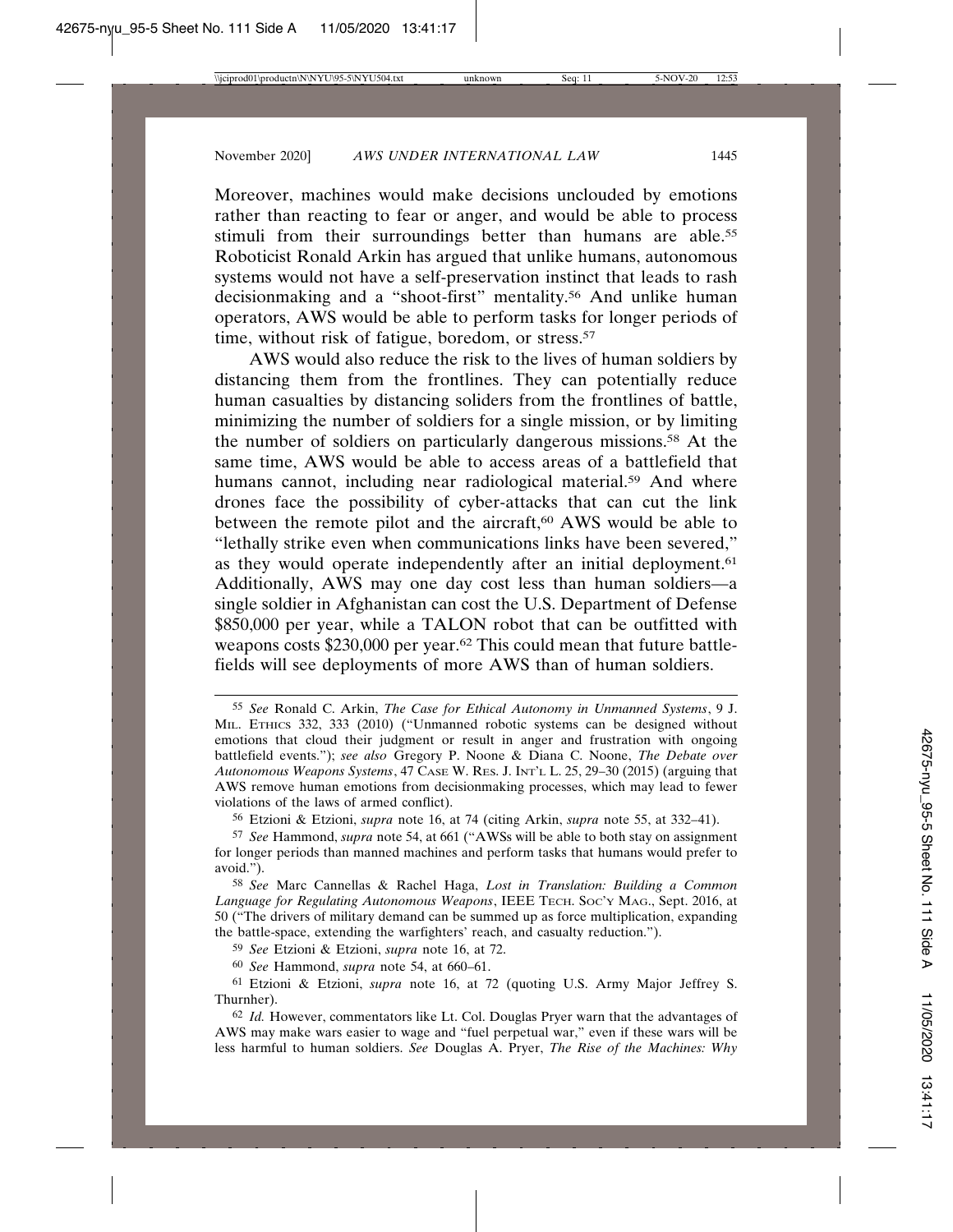#### *2. Concerns*

In response to the eagerness with which governments around the world have been developing autonomous systems, organizations like Human Rights Watch and the Campaign to Stop Killer Robots have advocated for a ban of AWS altogether, raising concerns about the technology.63 Some commentators believe that programmers will never be able to program AWS to comply with international law.64 They argue that machines will never be able to comply with IHL targeting rules, because it would require an algorithm to distinguish between combatants and civilians and decide on proportional uses of force—tasks that can only be done with human judgment, and are "difficult even for humans."65

Others are concerned about AWS even when they function exactly as they are programmed to do, as in the scenario described in the Introduction.66 Scholars point out that states are not incentivized to maintain any sort of human control in the targeting decisions of AWS because this "runs against the very forces that are driving the creation of these systems in the first place."67 Those opposed to AWS argue that once fully autonomous systems are left on their own to make lethal targeting decisions, these systems may be able to conform to IHL rules, but may still cause problems because an algorithm, including potentially a biased one, is deciding whether to kill humans on the battlefield.68

This Note engages with the concerns of the latter set of commentators, and explores whether—even if fully autonomous weapons systems can comply with IHL—the use of algorithms in lethal targeting decisions violates human rights standards. In the scenario described in the Introduction, the training data that enabled the wall to decide which border crossers to target included images from prior instances of armed conflict, and were filtered by military engineers to highlight aspects of the data that indicated threatening behavior by enemy com-

*Increasingly 'Perfect' Weapons Help Perpetuate Our Wars and Endanger Our Nation*, MIL. REV., Mar.–Apr. 2013, at 14, 15.

<sup>63</sup> *See* CAMPAIGN TO STOP KILLER ROBOTS, *supra* note 20; *Killer Robots*, HUM. RTS. WATCH, https://www.hrw.org/topic/armas/killer-robots (last visited June 22, 2020).

<sup>64</sup> *See infra* Section II.A.1.

<sup>65</sup> *See* Etzioni & Etzioni, *supra* note 16, at 75.

<sup>66</sup> *See supra* text accompanying notes 2–5.

<sup>67</sup> Beard, *supra* note 51, at 671 (noting that the advantages of AWS, including their processing and response speed in the "ever-increasing tempo of modern combat," mean that "human operators are already increasingly proven to be not only redundant, but also disadvantageous in the functioning of these systems").

<sup>68</sup> *See, e.g.*, SHAKING THE FOUNDATIONS, *supra* note 17, at 15–16.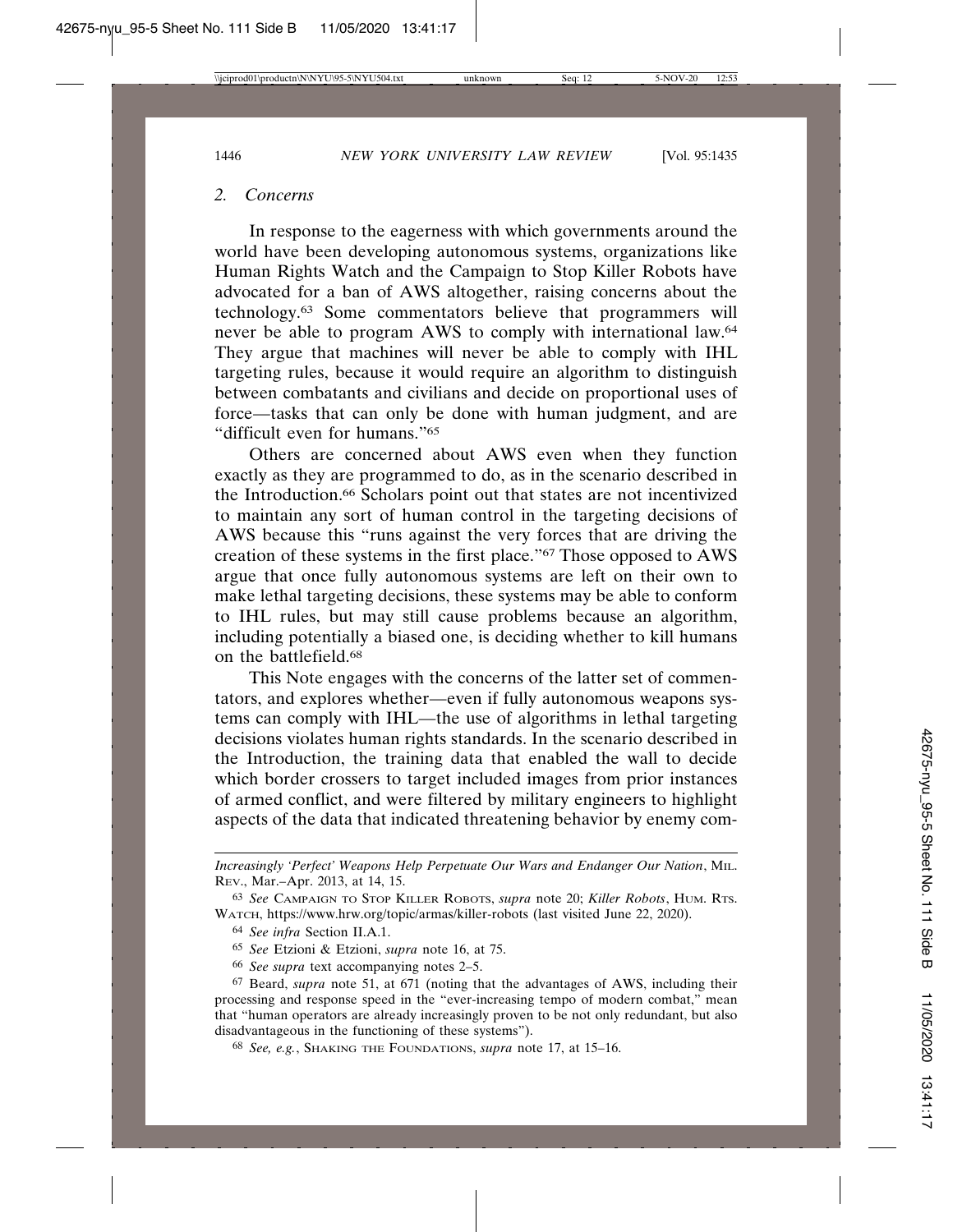batants.69 Both the selection of the type of training data used to develop the algorithms and the filtering of the data by the military could encode bias into the algorithm. Like with algorithmic bias problems in other fields,70 the complexity of an algorithm's decisionmaking processes may make it impossible to determine when bias was introduced and whether any individual actor can be held accountable. As the next Part discusses, these features of AWS highlight an existing tension in international law over whether and how human rights can operate in armed conflict.

#### II

# WHAT LAW GOVERNS AUTONOMOUS WEAPONS SYSTEMS?

This Part provides an overview of the legal framework that governs AWS. Section II.A describes two bodies of international law that could apply to AWS—international humanitarian law and international human rights law. While IHL applies in all situations of armed conflict, there has been a debate about whether HRL, which protects rights during peacetime, applies concurrently during armed conflict. Section II.B examines the jurisprudence and state practice on the question of whether states are bound by their human rights obligations during armed conflict, and explores the legal and normative reasons of why one body of law might prevail over the other in certain situations. This Section discusses two areas of disagreement among states and international tribunals regarding the concurrent application of IHL and HRL: whether HRL can ever apply alongside IHL during armed conflict, and if so, which body of law controls when the IHL and HRL obligations conflict.

#### *A. International Humanitarian Law Versus Human Rights Law*

### *1. International Humanitarian Law*

International humanitarian law regulates armed conflict. It emerged from the customs that developed from centuries of interstate wars, and is codified in treaties that a vast majority of states have ratified.71 The first of these treaties are the Hague Conventions of 1899

<sup>69</sup> *See* Jessup Fact Pattern, *supra* note 2, ¶ 20.

<sup>70</sup> *See, e.g.*, Karen Hao, *This Is How AI Bias Really Happens—and Why It's So Hard To Fix*, MIT TECH. REV. (Feb. 4, 2019), https://www.technologyreview.com/s/612876/thisis-how-ai-bias-really-happensand-why-its-so-hard-to-fix (noting the problem of algorithmic bias in hiring practices, lending, and the criminal justice system); Michael Li, *Addressing the Biases Plaguing Algorithms*, HARV. BUS. REV. (May 13, 2019), https://hbr.org/2019/05/ addressing-the-biases-plaguing-algorithms (collecting examples).

<sup>71</sup> *See, e.g.*, *Treaties, States Parties and Commentaries: Convention (I) for the Amelioration of the Condition of the Wounded and Sick in Armed Forces in the Field*, INT'L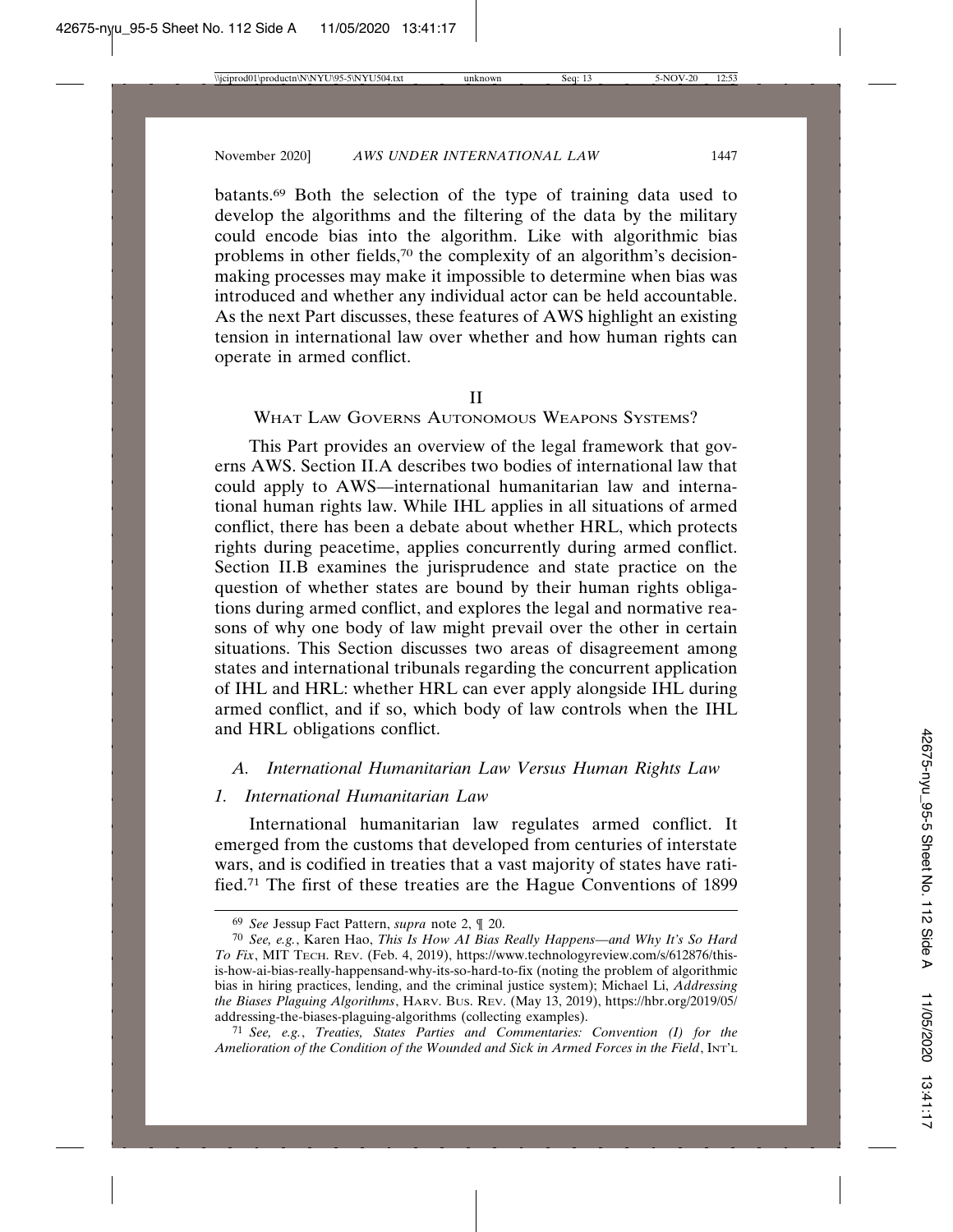and 1907, which restrict the conduct of certain military operations against other combatants, and contain provisions that ban specific weapons and methods of warfare.72 In the wake of World War II, more treaty regulations followed with the ratification of the four Geneva Conventions. These conventions regulate wartime treatment of "protected persons": wounded and sick combatants, prisoners of war, and civilians.73 In 1977, states updated the laws of armed conflict with the Additional Protocols to the Geneva Conventions, which blended elements from both the Hague and Geneva Conventions.74 Certain provisions from all of these treaties are considered codifications of customary international law, unwritten international rules with the binding force of law.<sup>75</sup> Thus, even though some states, including the United States, have not ratified the Additional Protocols, provisions of the Protocols that are considered custom are binding on all states regardless of ratification status.76 Under the common "triggering provision" of the Geneva Conventions, these treaties apply when states engage in "armed conflict,"77 which

COMM. RED CROSS, https://ihl-databases.icrc.org/applic/ihl/ihl.nsf/States.xsp?xp\_ viewStates=Xpages\_NORMStatesParties&xp\_treatySelected=365 (last visited June 29, 2020) (there are 196 state parties to each of the Geneva Conventions).

72 *See* Hague Convention (II) with Respect to the Laws and Customs of War on Land, July 29, 1899, 32 Stat. 1803 [hereinafter Hague Convention II]; Hague Convention (IV) Respecting the Laws and Customs of War on Land, Oct. 18, 1907, 36 Stat. 2277.

73 *See supra* note 23 (Geneva Convention (I) concerns the wounded and sick in armed forces; Geneva Convention (II) concerns the wounded, sick, and shipwrecked in armed forces at sea; Geneva Convention (III) concerns treatment of prisoners of war; Geneva Convention (IV) concerns the protection of civilians).

74 *See* Protocol Additional to the Geneva Conventions Relating to the Protection of Victims of International Armed Conflicts, June 8, 1977, 1125 U.N.T.S. 3 [hereinafter Additional Protocol I] (incorporating elements from the Hague and Geneva Conventions in different parts of the Protocol); Protocol Additional to the Geneva Conventions Relating to the Protection of Victims of Non-International Armed Conflicts, June 8, 1977, 1125 U.N.T.S. 609 [hereinafter Additional Protocol II] (same).

75 *See* Statute of the International Court of Justice art. 38(1). Customary international law is considered to have legal force because it reflects general state practice and *opinio juris*, or states' belief that an action is legally obliged. *See* Int'l Law Comm'n, Draft Conclusions on Identification of Customary International Law, U.N. Doc. A/73/10, at 124–25 (2018). Whether there is sufficient state practice or *opinio juris* to form a particular customary rule can be contentious, but that debate regarding the customary rules mentioned herein is beyond the scope of this Note.

76 *See* Jakob Kellenberger, *Forward* to JEAN-MARIE HENCKAERTS & LOUISE DOSWALD-BECK, CUSTOMARY INTERNATIONAL HUMANITARIAN LAW VOLUME I: RULES, at xvi (2005), https://www.icrc.org/en/doc/assets/files/other/customary-internationalhumanitarian-law-i-icrc-eng.pdf ("[The Additional Protocols] apply only between or within States that have ratified them. Rules of customary international humanitarian law . . . bind all States . . . ."); *see generally id.* (listing the customary international law rules of IHL).

77 *See* Geneva Conventions (II), *supra* note 23, art. 2 ("[T]he present Convention shall apply to all cases of declared war or of any other armed conflict which may arise between two or more of the High Contracting Parties . . . .").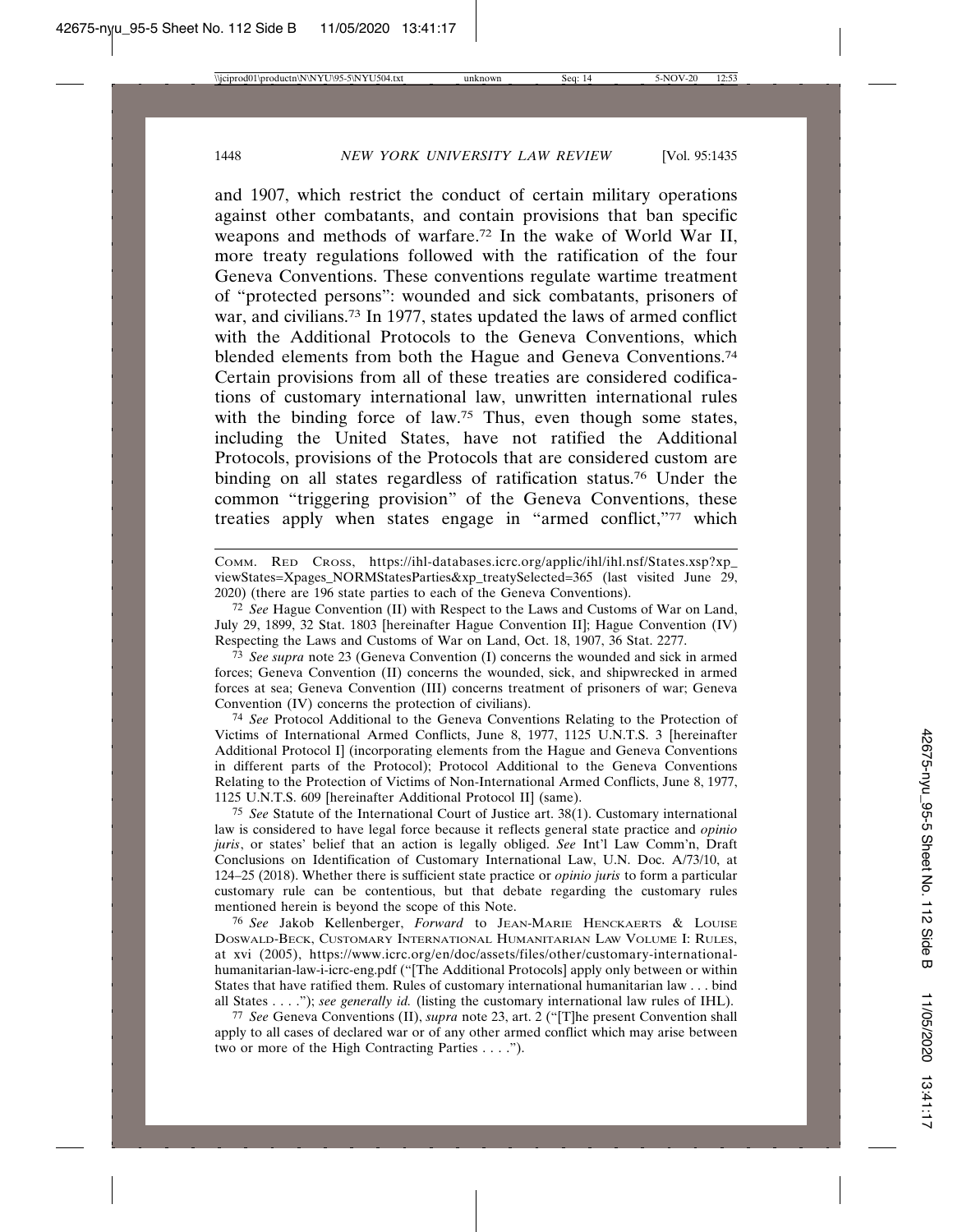requires what is generally considered a low threshold.78 An armed conflict can exist when two states engage in hostilities (an international armed conflict), or when a state engages in hostilities with rebel forces within its own territory (a non-international armed conflict).79

Once deployed in an armed conflict, AWS would be subject to IHL targeting principles, which dictate the lawful targets of military force.80 The four primary targeting principles in IHL are proportionality, military necessity, humanity, and distinction.81 The principle of proportionality prohibits attacks that cause incidental civilian losses "excessive in relation to the concrete and direct military advantage anticipated."82 This means that AWS must be able to calculate the advantages gained versus harms inflicted in an attack to ensure its attacks are proportional. Similarly, the principle of military necessity requires attacks to advance military objectives,<sup>83</sup> and the principle of humanity prohibits actions that create suffering unnecessary to

79 This Note limits the scope of discussion to the use of AWS in international armed conflicts.

80 Prior to the deployment of a new weapon, IHL imposes an obligation on states to conduct a review of weapons in development. *See* Additional Protocol I, *supra* note 74, art. 36 ("In the study, development, acquisition or adoption of a new weapon, means or method of warfare, a High Contracting Party is under an obligation to determine whether its employment would, in some or all circumstances, be prohibited by this Protocol or by any other rule of international law . . . ."). This Article 36 obligation during predeployment review of a weapon is another instance in which AWS would be subject to IHL. Additionally, human rights bodies have called for states to consider human rights obligations during a weapons review. *See* Human Rights Comm., General Comment No. 36 on Article 6 of the International Covenant on Civil and Political Rights, on the Right to Life, ¶ 65, U.N. Doc. CCPR/C/GC/36 (Oct. 30, 2018) [hereinafter General Comment 36], https://tbinternet.ohchr.org/Treaties/CCPR/Shared%20Documents/1\_Global/CCPR\_C\_ GC\_36\_8785\_E.pdf. However, implementation of Article 36 has been irregular among states. Justin McClelland, *The Review of Weapons in Accordance with Article 36 of Additional Protocol I*, 85 INT'L REV. RED CROSS 397, 414 (2003) (noting that "the manner in which countries approach their obligations under Article 36 differs markedly"). A discussion of pre-deployment review of AWS is beyond the scope of this Note.

81 *See Fundamental Principles of IHL*, INT'L COMM. RED CROSS, https:// casebook.icrc.org/glossary/fundamental-principles-ihl (last visited June 22, 2020).

82 *See* Additional Protocol I, *supra* note 74, art. 51(5)(b).

83 *See id*. art. 48 ("Parties to the conflict shall at all times distinguish between the civilian population and combatants . . . and accordingly shall direct their operations only against military objectives.").

<sup>78</sup> *See International Armed Conflict*, RULAC, http://www.rulac.org/classification/ international-armed-conflict#collapse1accord (last updated Aug. 30, 2017) ("The threshold for an international armed conflict to exist is very low: whenever there is resort to hostile armed force between two States, there is an international armed conflict."); *see also Commentary of 2016: Article 2: Application of the Convention*, INT'L COMM. RED CROSS, https://ihl-databases.icrc.org/applic/ihl/ihl.nsf/Comment.xsp?action=OpenDocument&

documentId=BE2D518CF5DE54EAC1257F7D0036B518#\_Toc452462848 (last visited Aug. 18, 2020) ("Even minor skirmishes between the armed forces, be they land, air or naval forces, would spark an international armed conflict and lead to the applicability of humanitarian law.").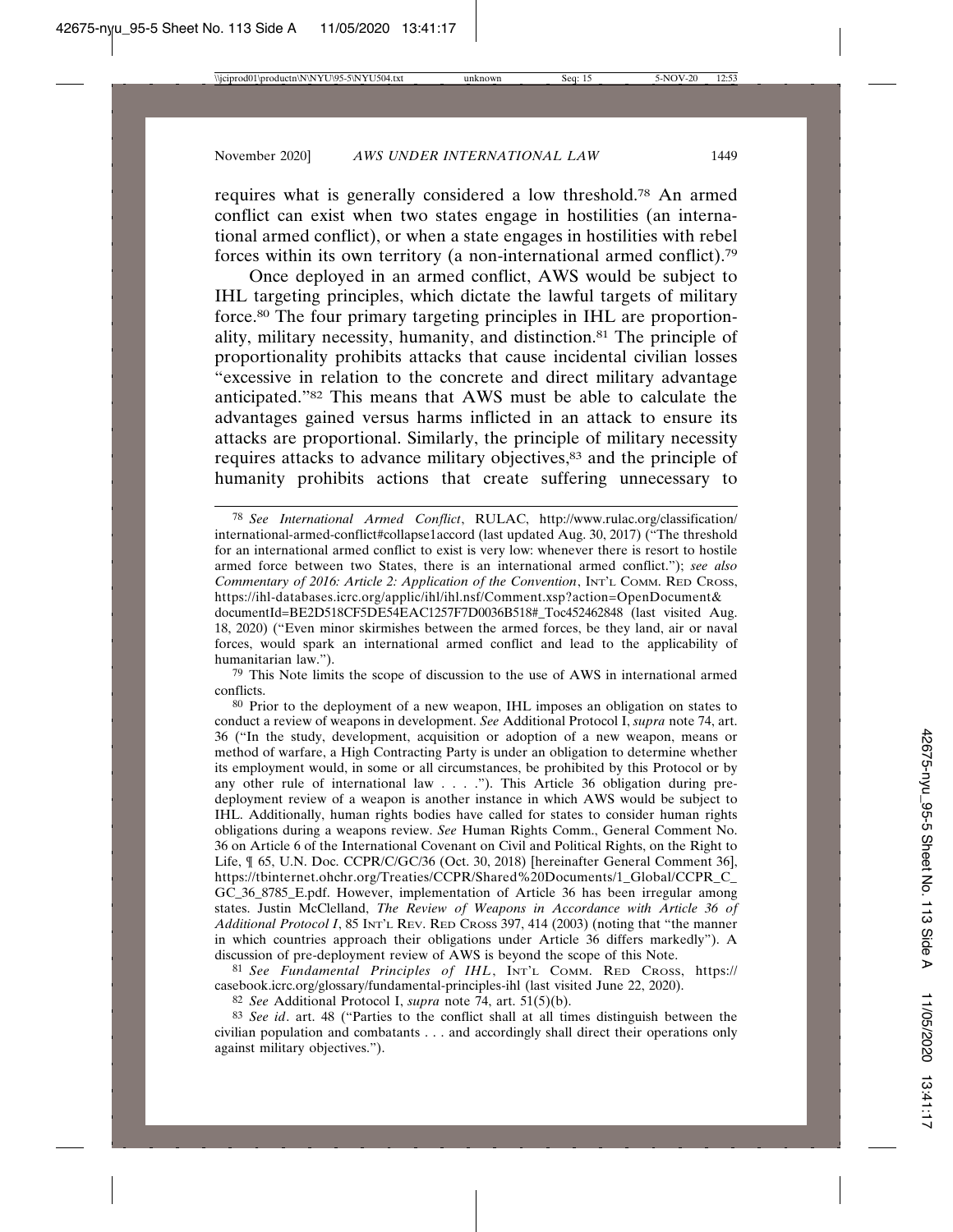achieving military purposes.84 This would also require AWS to understand military objectives, calculate relative advantages, and refrain from inflicting unnecessary suffering and destruction. Finally, the principle of distinction prohibits the targeting of civilians not participating in hostilities.85 Compliance with this principle would require AWS to identify whether their target is an active combatant or civilian bystander.

Because fully autonomous technology is still under development, the debate over whether a fully autonomous weapons system can be programmed to comply with these principles remains theoretical. This Note assumes that AWS will one day be able to comply with the rules of IHL.86

#### *2. Human Rights Law*

The human rights regime emerged after World War II from the international community's desire to ensure fundamental protections for individuals. In 1948, the UN General Assembly adopted the Universal Declaration of Human Rights (UDHR), a non-binding instrument containing a wide-ranging set of human rights standards.<sup>87</sup> Since then, HRL has been concerned with identifying individual rights and ensuring states protect those rights. The primary and most-ratified human rights treaties are the International Covenant on Civil and Political Rights (ICCPR)<sup>88</sup> and the International Covenant on

87 G.A. Res. 217 (III) A, Universal Declaration of Human Rights, art. 3, 25 (Dec. 10, 1948) (including civil and political rights like "life, liberty, and the security of person," and economic, social, and cultural rights like the right to an adequate standard of living).

88 International Covenant on Civil and Political Rights, Dec. 16, 1966, 999 U.N.T.S. 171. The ICCPR describes the right to life in Article 6. This Note will focus in particular on the interpretation of the right to life in the ICCPR, as it is the most widely-ratified human rights instrument, but other human rights treaties also protect the right to life. *See, e.g.*, European Convention on Human Rights art. 2, Nov. 4, 1950, E.T.S. No. 005 (on the right to life). The right to life is also considered a customary international law principle. *See, e.g.*, Christof Heyns & Thomas Probert, *Securing the Right to Life: A Cornerstone of the Human*

<sup>84</sup> *See id.* art. 52(2) ("Attacks shall be limited strictly to military objectives.").

<sup>85</sup> *See id.* art. 51(3) ("Civilians shall enjoy the protection afforded by this Section, unless and for such time as they take a direct part in hostilities.").

<sup>86</sup> Even if AWS can be programmed to comply with IHL targeting principles, the risk of malfunction can still exist. Experts caution that "[f]rom a technical point of view, it is impossible to guarantee that an autonomous machine will never fail, because it is impossible to enumerate all the possible combinations of events that might lead to a failure." INT'L COMM. RED CROSS, AUTONOMOUS WEAPON SYSTEMS: IMPLICATIONS OF INCREASING AUTONOMY IN THE CRITICAL FUNCTIONS OF WEAPONS 37 (2016). Even humans do not comply with battlefield rules one hundred percent of the time, and experts remain concerned with the idea of algorithms making the decisions to kill on the battlefield. *See, e.g.*, HUM. RTS. WATCH, MIND THE GAP: THE LACK OF ACCOUNTABILITY FOR KILLER ROBOTS 1–4 (2015) [hereinafter MIND THE GAP], https://www.hrw.org/report/ 2015/04/09/mind-gap/lack-accountability-killer-robots.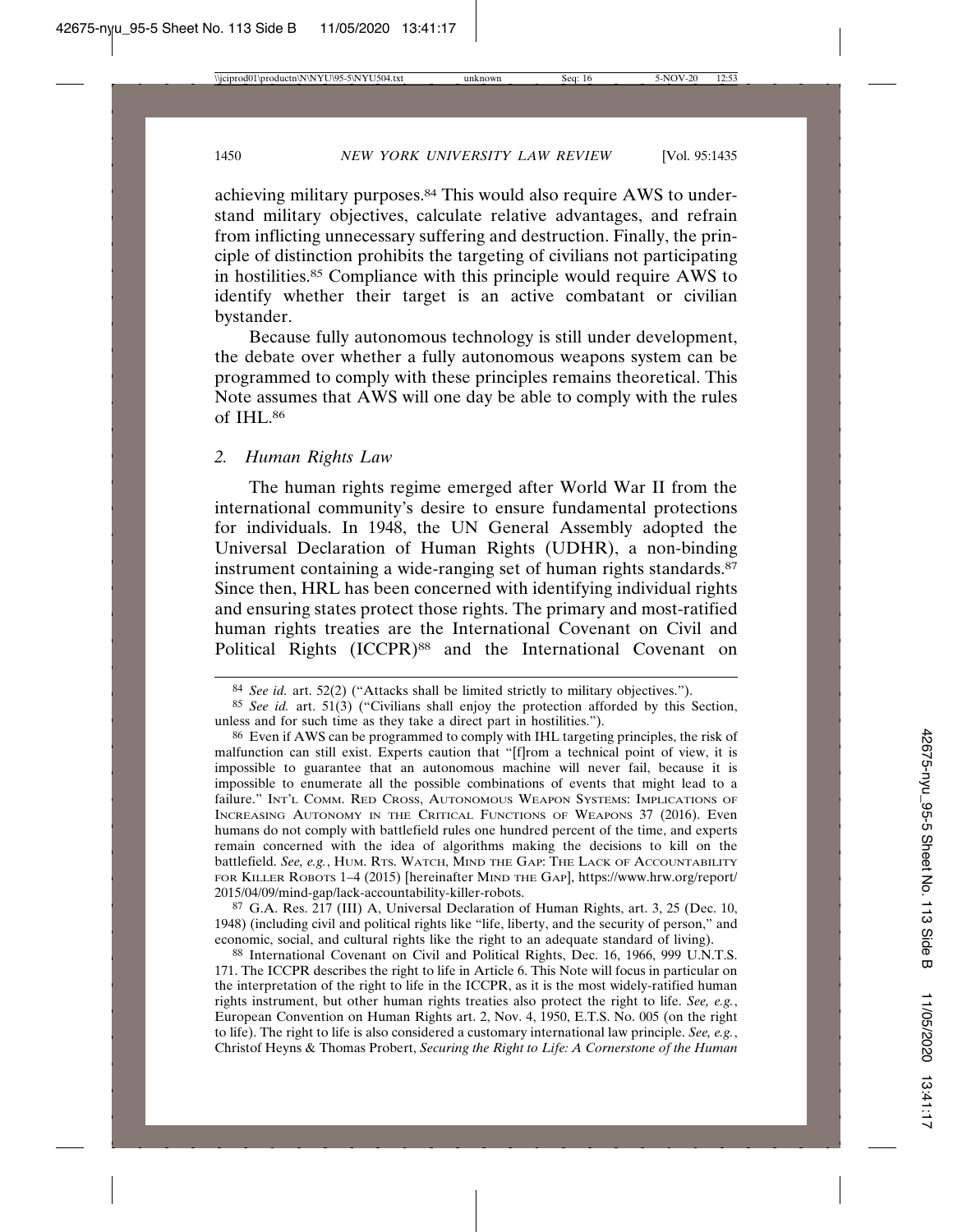Economic, Social, and Cultural Rights (ICESCR),<sup>89</sup> both adopted in 1966 in order to convert the UDHR's provisions into binding law.90 HRL also consists of treaties that address specific rights, like the Convention Against Torture,<sup>91</sup> and treaties that protect specific populations, like the Convention on the Elimination of All Forms of Discrimination Against Women.92 Certain provisions of human rights treaties, like the prohibition against torture, are considered codifications of customary international law.93 Human rights treaties, with the purpose of protecting fundamental individual rights, are meant to apply broadly and at all times.<sup>94</sup> However, these treaties allow for the possibility that states will face exigent circumstances that may preclude the application of certain rights. The ICCPR, for example, contains a derogation clause which provides that some rights are derogable during times of public emergency, like during an armed conflict.95

While HRL regulates states' obligations at all times and "spans a seemingly ever-growing range of dealings an individual, community, or nation may have with the state,"96 IHL is considered "emergency law," or the law that governs under the special circumstances of armed conflict.97 Certain situations and rights are governed exclu-

89 International Covenant on Economic, Social and Cultural Rights, Dec. 16, 1966, 993 U.N.T.S. 3.

90 Unlike the UDHR, which is considered non-binding "soft law," treaties are a binding source of international law. *See* Statute of the International Court of Justice art. 38(1).

91 Convention Against Torture and Other Cruel, Inhuman or Degrading Treatment or Punishment, Dec. 10, 1984, 1465 U.N.T.S. 85.

92 Convention on the Elimination of All Forms of Discrimination Against Women, Dec. 18, 1979, 1249 U.N.T.S. 13.

93 *The Legal Prohibition Against Torture*, HUM. RTS. WATCH (Mar. 11, 2003, 3:51 PM), https://www.hrw.org/news/2003/03/11/legal-prohibition-against-torture ("Under customary international law as well as under international [sic] human rights treaties, torture or other cruel, inhuman or degrading treatment is prohibited at all times and in all circumstances.").

94 *See, e.g.*, International Covenant on Civil and Political Rights, *supra* note 88, pmbl. (noting states' "obligation . . . to promote universal respect for, and observance of, human rights and freedoms").

95 *See id.* art. 4 ("In time of public emergency which threatens the life of the nation and the existence of which is officially proclaimed, the States Parties to the present Covenant may take measures derogating from their obligations under the present Covenant . . . ."). Derogations may only occur to the extent required by the public emergency, as long as the derogation does not conflict with a state's other international obligations, and as long as the derogation does not discriminate solely on the "race, colour, sex, language, religion or social origin." *Id.*

96 LEWIS, BLUM & MODIRZADEH, *supra* note 6, at 80.

97 Tom Ruys & Sten Verhoeven, DRC v. Uganda*: The Applicability of International Humanitarian Law and Human Rights Law in Occupied Territories*, *in* INTERNATIONAL

*Rights System*, EJIL:TALK! (May 11, 2016), https://www.ejiltalk.org/securing-the-right-tolife-a-cornerstone-of-the-human-rights-system (discussing the right to life as a rule of customary international law).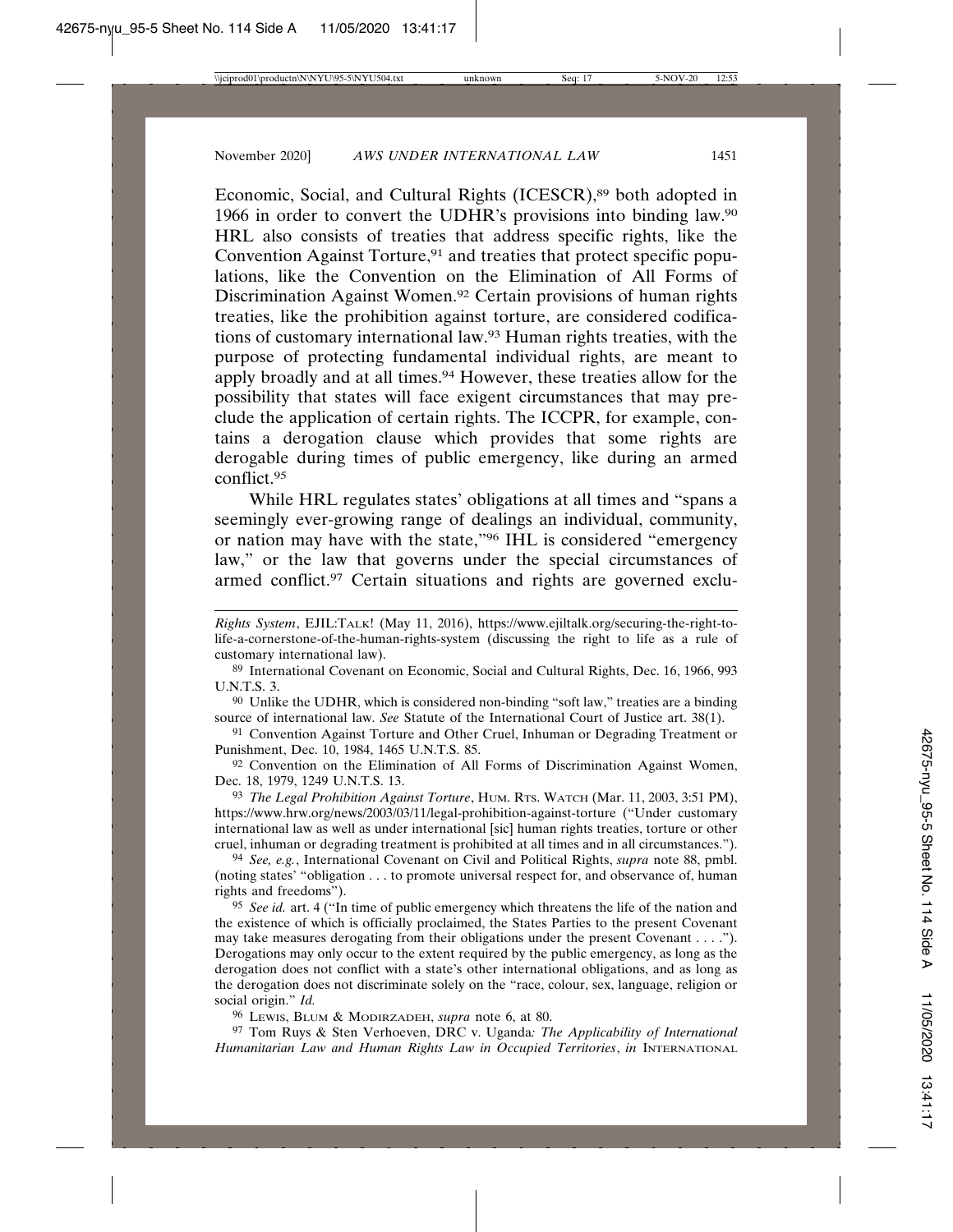sively by one regime or the other. For instance, during armed conflict, the Third Geneva Convention is the authority on how states must treat prisoners of war.98 In contrast, there are some individual rights guarantees provided solely by HRL. The ICCPR, for example, recognizes the freedom of assembly—even if its derogation clause permits this right to be suspended during public emergencies<sup>99</sup>—while the IHL treaties are silent on this issue.100

For other situations and rights, both HRL and IHL contain provisions that govern states' obligations. While HRL focuses on protections for the individual, IHL takes into consideration limits on individual rights called for by the exigencies of armed conflict.101 This raises the question of how states can adhere to their human rights obligations during armed conflict. For some rights, the answer is easy: The derogation clause of human rights treaties permits states to suspend these rights during armed conflict.102 For example, in an armed conflict, if a state suspends the ICCPR's prohibition against "arbitrary arrest or detention"103 pursuant to the ICCPR's derogation clause, then only the state's IHL obligations govern its detention operations. If a state suspends an HRL provision like the freedom of expres-

99 International Covenant on Civil and Political Rights, *supra* note 88, art. 4 (permitting derogation of some rights, including the right to assembly).

100 *What Is the Difference Between IHL and Human Rights Law?*, INT'L COMM. RED CROSS (Jan. 22, 2015), https://www.icrc.org/en/document/what-difference-between-ihl-andhuman-rights-law ("[H]uman rights law deals with aspects of life that are not regulated by IHL, such as the freedom of the press, the right to assembly, to vote, to strike, and other matters.").

101 *See* Oona A. Hathaway, Rebecca Crootof, Philip Levitz, Haley Nix, William Perdue, Chelsea Purvis & Julia Spiegel, *Which Law Governs During Armed Conflict? The Relationship Between International Humanitarian Law and Human Rights Law*, 96 MINN. L. REV. 1883, 1926 (2012) ("Humanitarian law permits state agents to intentionally kill combatants and incidentally kill civilians (within clearly proscribed limits) in circumstances that human rights law does not countenance.").

102 *See* International Covenant on Civil and Political Rights, *supra* note 88, art. 4(1) ("In time of public emergency which threatens the life of the nation and the existence of which is officially proclaimed, the States Parties to the present Covenant may take measures derogating from their obligations under the present Covenant . . . .").

103 *See id.* art. 9(1) ("Everyone has the right to liberty and security of person. No one shall be subjected to arbitrary arrest or detention.").

HUMANITARIAN LAW AND HUMAN RIGHTS LAW: TOWARDS A NEW MERGER IN INTERNATIONAL LAW 155, 182 (Roberta Arnold & Noëlle Quénivet eds., 2008) ("In general, the presence of an armed conflict provides a *prima facie* example of a 'public emergency.'").

<sup>98</sup> *See* Geneva Convention (III), *supra* note 23 (describing the treatment of prisoners of war); *see also* Cordula Droege, *The Interplay Between International Humanitarian Law and International Human Rights Law in Situations of Armed Conflict*, 40 ISR. L. REV. 310, 336 (2007) ("[R]ights that are exclusively matters of humanitarian law, for instance, are those of prisoners of war.").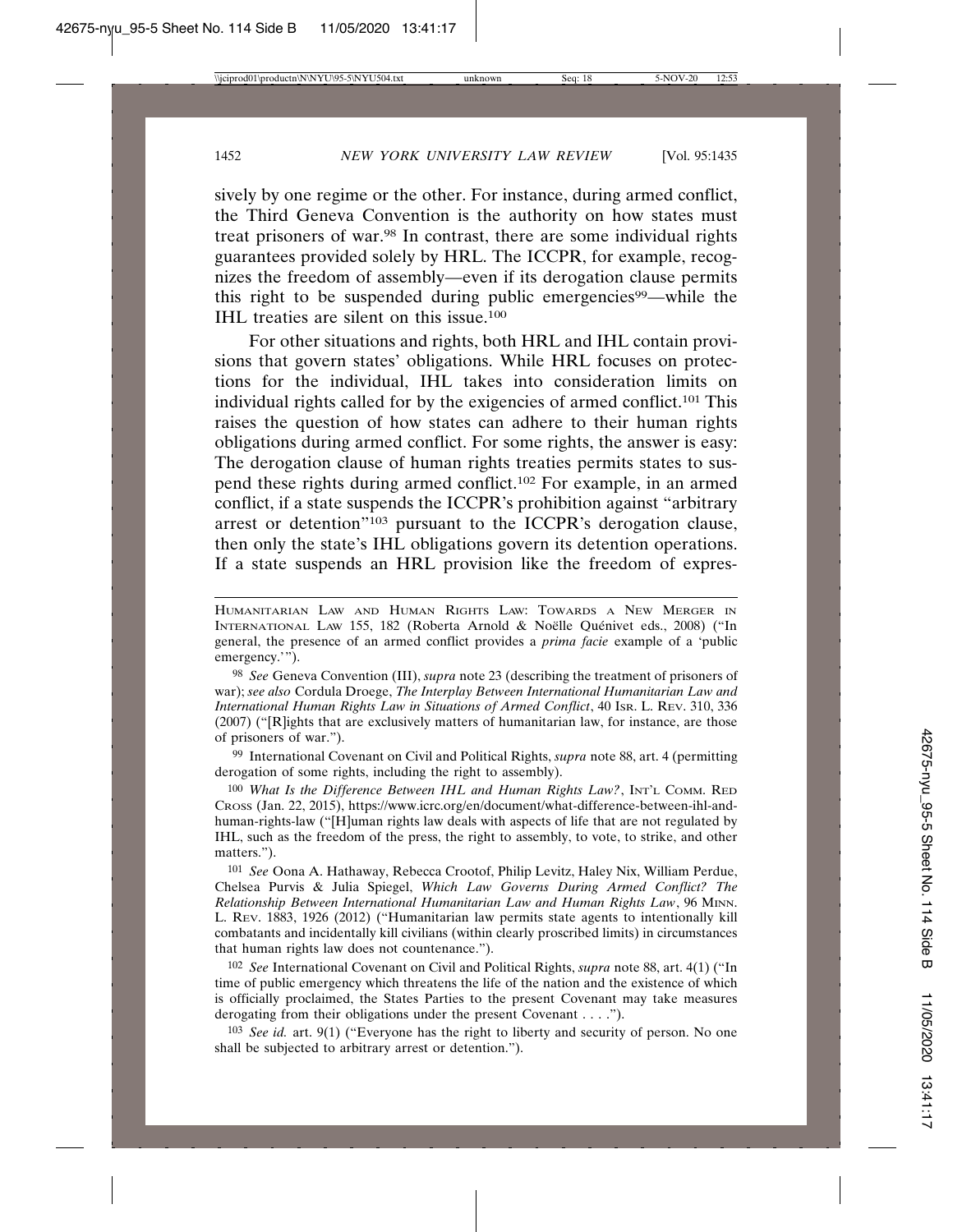sion<sup>104</sup> and IHL is silent on the issue, then that right is not protected during armed conflict.

The more complicated answer on how states can adhere to their human rights obligations during armed conflict relates to human rights provisions that are non-derogable—provisions that states are explicitly forbidden from suspending at any time for any reason. Under the ICCPR, the right to life is a non-derogable right.105 For non-derogable rights, a state's HRL and IHL obligations may pull in two different directions, with HRL imposing broad protections for the individual and IHL recognizing limits on individual protections. For instance, human rights jurisprudence has developed a broader definition of the right to life that includes the right to a decent quality of life,106 whereas IHL, recognizing that war requires killing, does not prohibit combatants from taking the lives of other combatants pursuant to the rules of armed conflict.107 The ways that different states and international bodies have tried to resolve this question of concurrent application of HRL and IHL obligations is discussed further in Section III.B.

The features of AWS and their potential use on future battlefields present a novel situation that highlights this existing tension between HRL and IHL. Even if AWS could comply with IHL targeting principles—proportionality, military necessity, humanity, and distinction concerns about the effect of algorithmic decisionmaking would still remain. The next Section considers how past practice might affect AWS by discussing the different ways that international tribunals and states have previously attempted to clarify the scope of human rights obligations in armed conflict.

## *B. Human Rights in Armed Conflict*

The question of whether states are bound by both their IHL and HRL obligations during armed conflict has been a much-debated topic for the international community since the emergence of the human rights regime after World War II. This Section reviews the International Court of Justice's jurisprudence and state practice on the applicability of human rights in armed conflict.

<sup>104</sup> *See id.* art. 19(2) ("Everyone shall have the right to freedom of expression . . . .").

<sup>105</sup> *See id.* art. 4(2) (prohibiting derogations from Article 6, the right to life).

<sup>106</sup> *See, e.g.*, General Comment 36, *supra* note 80 (recognizing that the right to life includes, inter alia, the rights to bodily integrity, protection from gender-based violence, and access to food and water).

<sup>107</sup> *See* Adil Ahmad Haque, *Human Rights in Armed Conflict, Part II*, JUST SECURITY (Nov. 23, 2016), https://www.justsecurity.org/34815/human-rights-armed-conflict-part-ii (noting that instead, IHL merely "constrains the use of deadly force by . . . State armed forces  $\ldots$ ").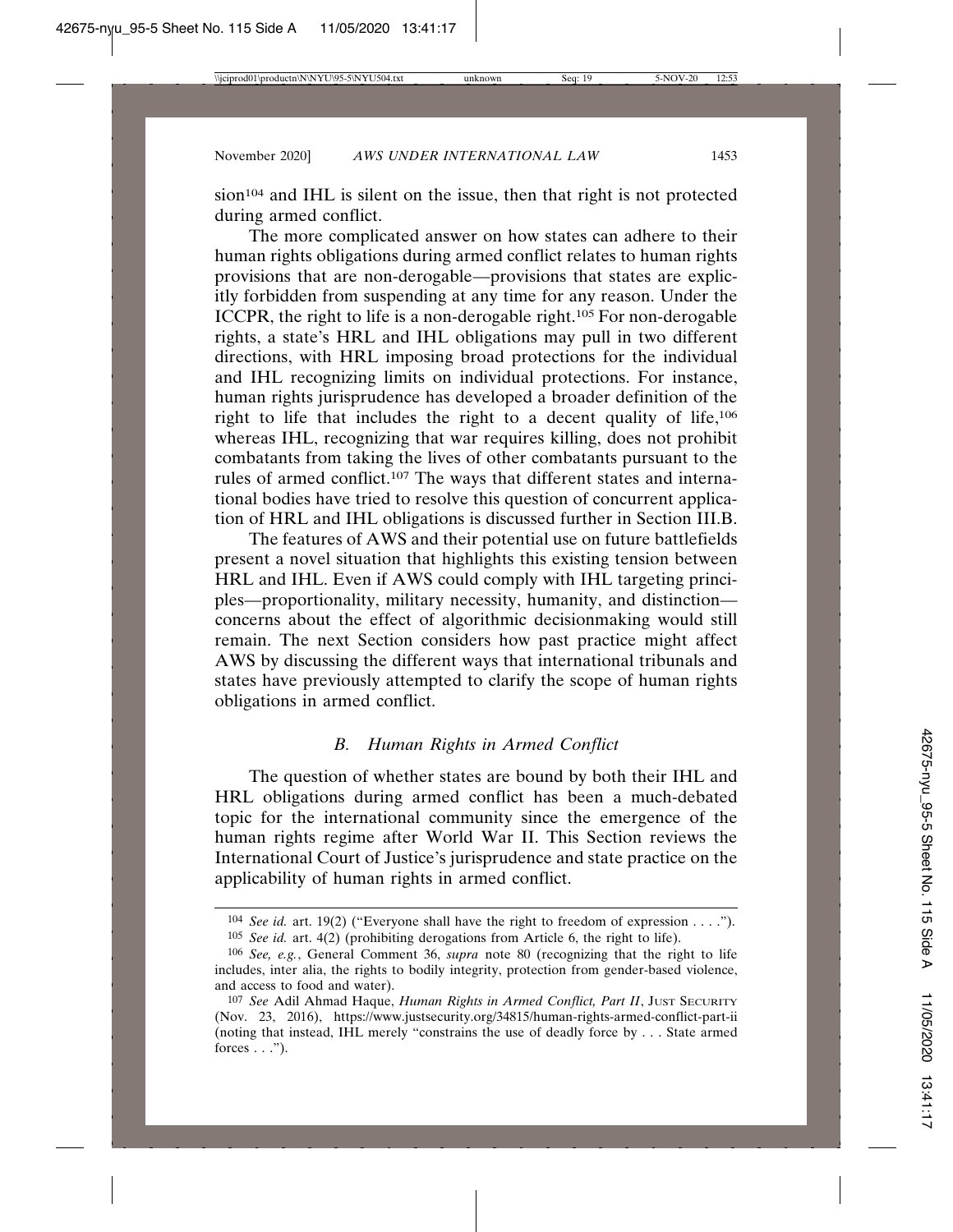# *1. International Court of Justice Jurisprudence*

Prior to the International Court of Justice's seminal advisory opinions on human rights in armed conflict,108 the international community had advanced disparate theories on this issue. In 1968, when the Tehran Human Rights Conference addressed the issue of "human rights in armed conflicts," it failed to provide a consensus on the extent to which IHL and HRL were separate legal regimes.109 In the 1970s, some scholars advocated against the overlapping application of IHL and HRL, arguing that the two bodies of law were "fundamentally distinct because of differing origins, theories, nature and purposes,"110 and that IHL was a "derogation from the normal regime of human rights."<sup>111</sup> However, a different strain of thought emerged in 1990, when a group of experts developed the Turku Declaration of Minimum Humanitarian Standards, subsequently adopted by the UN Commission on Human Rights, which proclaimed that certain principles are "applicable in all situations . . . [and] cannot be derogated from under any circumstances."112

When the International Court of Justice (ICJ)<sup>113</sup> first addressed this issue in 1996, it noted that IHL obligations during armed conflict do not completely displace HRL obligations, giving weight to the view that IHL and HRL apply concurrently in armed conflict.114 In the *Advisory Opinion on the Legality of the Threat or Use of Nuclear Weapons* ("*Nuclear Weapons*"), the ICJ considered the question of whether the prohibition on arbitrary deprivations of life in Article 6 of the ICCPR (a human rights instrument) applied during armed con-

<sup>108</sup> *See infra* notes 113–29.

<sup>&</sup>lt;sup>109</sup> Noëlle Quénivet, *The History of the Relationship Between International Humanitarian Law and Human Rights Law*, *in* INTERNATIONAL HUMANITARIAN LAW AND HUMAN RIGHTS LAW: TOWARDS A NEW MERGER IN INTERNATIONAL LAW 1, 4–5 (Roberta Arnold & Noëlle Quénivet eds., 2008) (noting that the conference called for further study of how international humanitarian conventions could better ensure protections for individuals in armed conflicts).

<sup>110</sup> *Id.* at 6.

<sup>111</sup> G.I.A.D. Draper, *Humanitarian Law and Human Rights*, 1979 ACTA JURIDICA 193, 205.

<sup>112</sup> Declaration of Minimum Humanitarian Standards, *reprinted in* Comm'n on Human Rights, Rep. of the Subcomm. on Prevention of Discrimination and Prot. of Minorities on Its Forty-Sixth Session, U.N. Doc. E/CN.4/1995/116 (1995).

<sup>113</sup> Considered the preeminent "world court," the ICJ may provide advisory opinions on international legal issues through its advisory jurisdiction. Advisory opinions have no binding force, but they are highly persuasive legal authorities and "contribute to the clarification and development of international law." *See Advisory Jurisdiction*, INT'L CT. JUST., https://www.icj-cij.org/en/advisory-jurisdiction (last visited Nov. 12, 2019).

<sup>114</sup> Legality of Threat or Use of Nuclear Weapons, Advisory Opinion, 1996 I.C.J. 226, ¶ 25 (July 8) [hereinafter *Nuclear Weapons*].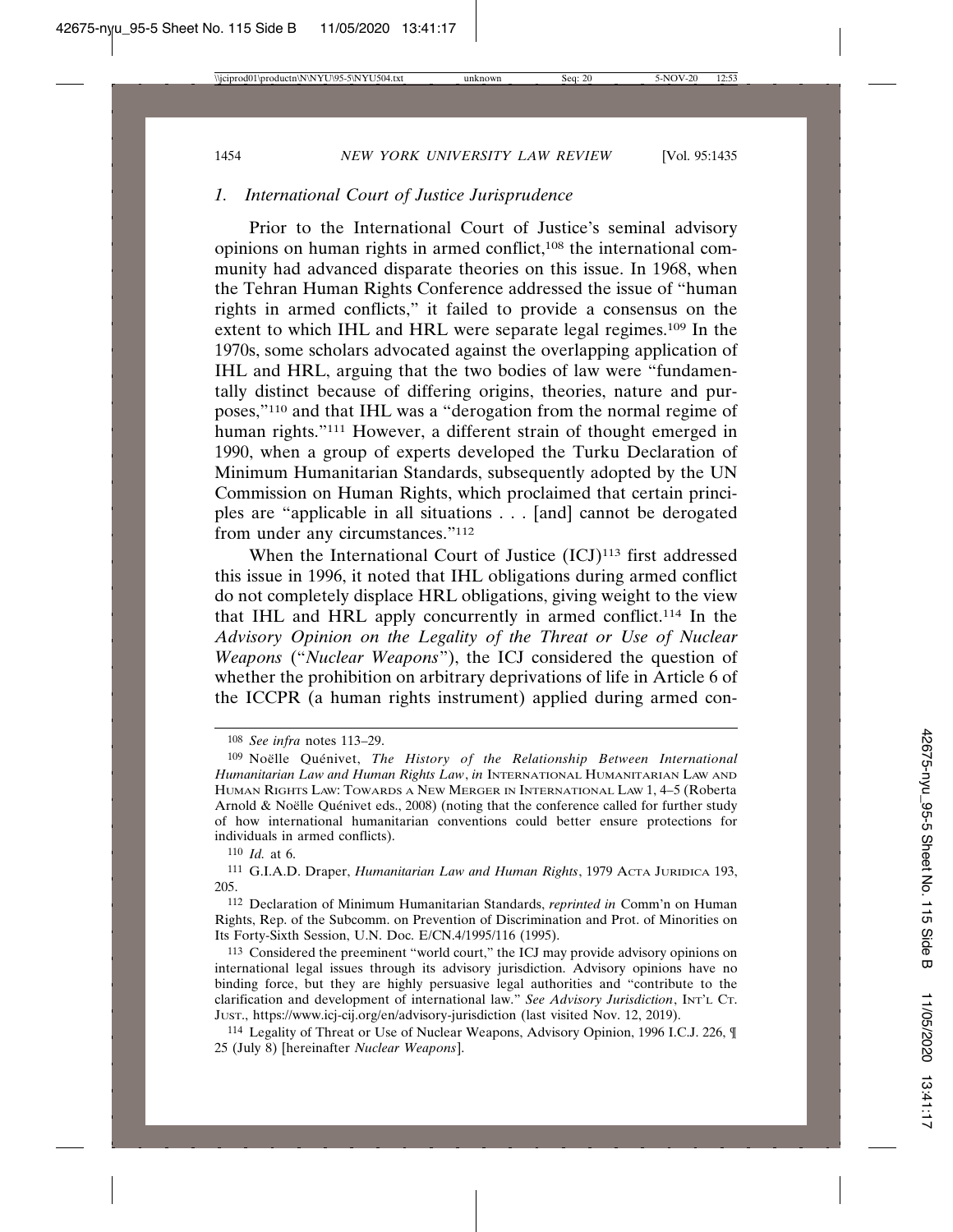flicts.<sup>115</sup> Perhaps due to the devastating impact of nuclear weapons, some states contended that nuclear weapons were illegal because they violated Article 6's right to life.116 Other states countered that the ICCPR governed only "the protection of human rights in peacetime, but that questions relating to unlawful loss of life in hostilities were governed by the law applicable in armed conflict."117 Moreover, states argued that the right only prohibited *arbitrary* deprivations of life, and that the use of nuclear weapons during war did not arbitrarily deprive life.118 The United Kingdom, for example, claimed that "[d]eaths caused by the use of nuclear (or conventional) weapons would violate the right to life only if the particular use of the weapons was contrary to the laws of armed conflict."119 Under this view, a deprivation of life consistent with IHL would not be arbitrary under HRL.

In examining whether the use of nuclear weapons was a violation of Article 6, the Court concluded that the ICCPR "does not cease in times of war" and that "the right not arbitrarily to be deprived of one's life applies also in hostilities."120 However, the Court suggested that the meaning of "arbitrary deprivation" could not be gleaned solely from human rights jurisprudence, but rather from reference to IHL, noting that:

whether a particular loss of life, through the use of a certain weapon in warfare, is to be considered an arbitrary deprivation of life contrary to Article 6 of the [ICCPR], can only be decided by reference to the law applicable in armed conflict and not deduced from the terms of the Covenant itself<sup>121</sup>

The Court determined that even though human rights applied during armed conflict, ascertaining what constitutes an "arbitrary" deprivation of life must be made by importing meaning from IHL, which permits the taking of life and thus has a different standard than HRL for what constitutes "arbitrary."<sup>122</sup> Many states and international tribu-

119 *See* Letter Dated 16 June 1995 from the Legal Adviser to the Foreign and Commonwealth Office of the United Kingdom of Great Britain and Northern Ireland, Together with Written Comments of the United Kingdom, *Nuclear Weapons*, 1996 I.C.J. 226, ¶ 3.100 (July 8, 1996), https://www.icj-cij.org/files/case-related/95/8802.pdf.

<sup>115</sup> *Id.* ¶ 24.

<sup>116</sup> *Id.*

<sup>117</sup> *Id.*

<sup>118</sup> *See* Letter Dated 16 June 1995 from the Minister for Foreign Affairs a.i. of the Netherlands, Together with Written Statement of the Government of the Netherlands, *Nuclear Weapons*, 1996 I.C.J. 226, ¶ 27 (July 8, 1996), https://www.icj-cij.org/files/caserelated/95/8690.pdf ("[A]n example of a deprivation of life which is not arbitrary [is] 'the performance of lawful acts of war.'").

<sup>120</sup> *Nuclear Weapons*, 1996 I.C.J. 226, ¶ 25.

<sup>121</sup> *Id.*

<sup>122</sup> *Id.*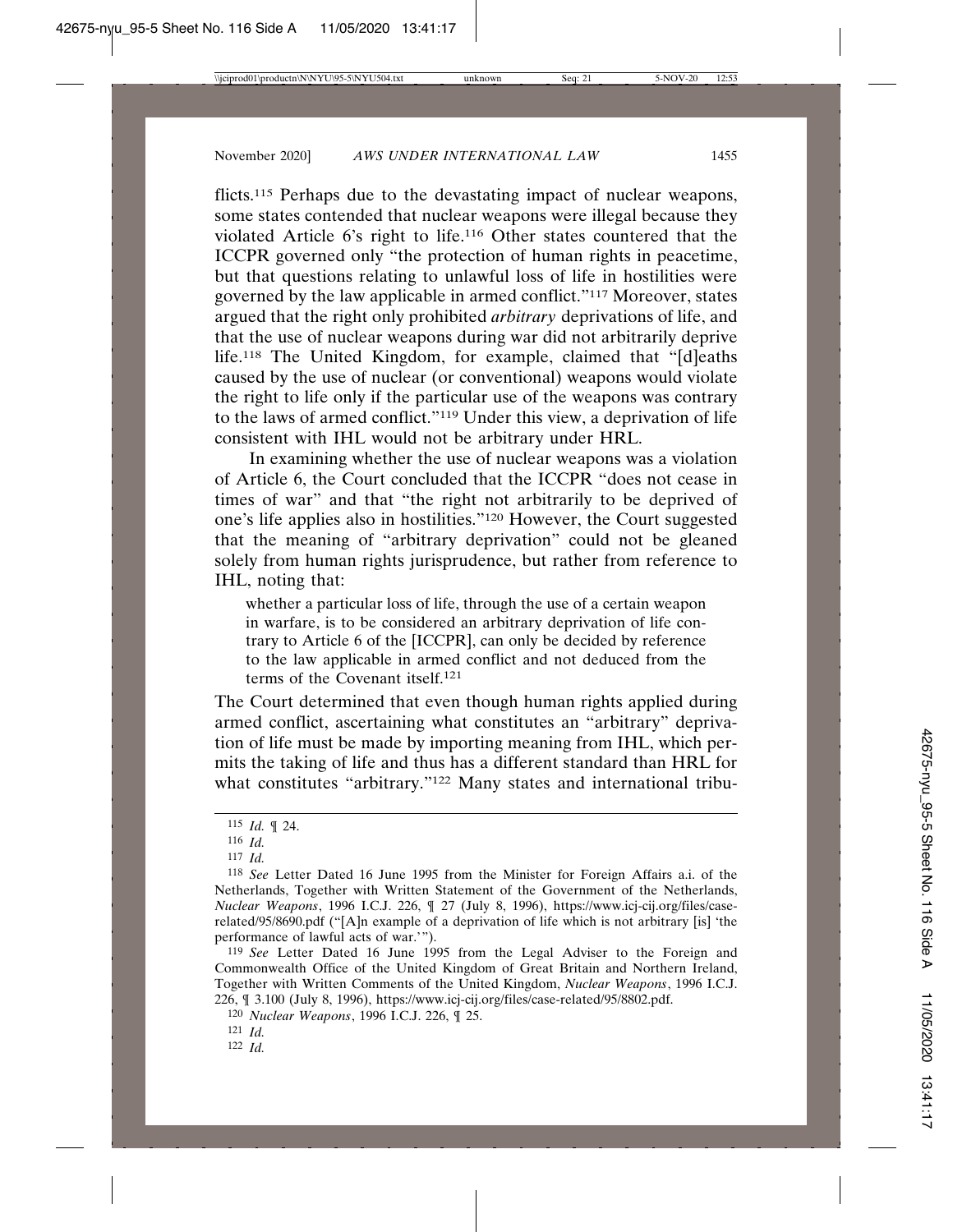nals have since adopted this understanding of the concurrent application of IHL and HRL, and it has quickly become highly persuasive authority on how these legal regimes interact.123

Eight years after *Nuclear Weapons*, the ICJ again considered the question of human rights in armed conflict, this time in the context of one state's occupation of another state. A state of occupation, which is subject to IHL, occurs when there is "partial or total occupation of a territory by a hostile army."124 In the 2004 *Advisory Opinion on the Legal Consequences of the Construction of a Wall in the Occupied Palestinian Territory* ("*Wall*"), the Court considered the status of Israel's long-term occupation of the Occupied Palestinian Territories (OPT). The Court examined whether Israel was bound by its obligations under human rights treaties—specifically, the ICCPR, the International Covenant on Economic, Social and Cultural Rights, and the Convention on the Rights of the Child—at the same time that IHL governed Israel's actions in the OPT.125 Israel denied that human rights instruments applied to its actions in the OPT, and argued that "humanitarian law is the protection granted in a conflict situation such as the one in the West Bank and Gaza Strip, whereas human rights treaties were intended for the protection of citizens from their own Government in times of peace."126 Palestine, however, argued that Israel's human rights obligations applied to the occupation because the OPT was under a state of long-term occupation, a circumstance that the drafters of the Geneva Conventions never envisioned. The Conventions, which "plainly intended that occupations should be temporary, and . . . that occupations should cease once hostilities have ceased, or very soon thereafter,"127 were never meant to regulate long-term occupation.

<sup>123</sup> *See* Conor McCarthy, *Legal Conclusion or Interpretative Process?* Lex Specialis *and the Applicability of International Human Rights Standards*, *in* INTERNATIONAL HUMANITARIAN LAW AND HUMAN RIGHTS LAW: TOWARDS A NEW MERGER IN INTERNATIONAL LAW 101, 102 (Roberta Arnold & Noëlle Quénivet eds., 2008) ("The proposition that international human rights standards are, in some manner, applicable alongside humanitarian law . . . has been authoritatively and widely accepted, not just by the ICJ but also in a range of other authoritative determinations.").

<sup>124</sup> *Contemporary Challenges to IHL — Occupation: Overview*, INT'L COMM. RED CROSS (June 11, 2012), https://www.icrc.org/en/doc/war-and-law/contemporary-challengesfor-ihl/occupation/overview-occupation.htm ("Occupation law - as a branch of IHL regulates the partial or total occupation of a territory by a hostile army.").

<sup>125</sup> *See* Legal Consequences of Construction of Wall in Occupied Palestinian Territory, Advisory Opinion, 2004 I.C.J. 136, ¶¶ 103–04 (July 9) [hereinafter *Wall*].

<sup>126</sup> *Id.* ¶ 102.

<sup>127</sup> Legal Consequences of the Construction of a Wall in the Occupied Palestinian Territory, Request for an Advisory Opinion, Written Statement Submitted by Palestine, ¶ 395 (Jan. 30, 2004), https://www.icj-cij.org/en/case/131/written-proceedings.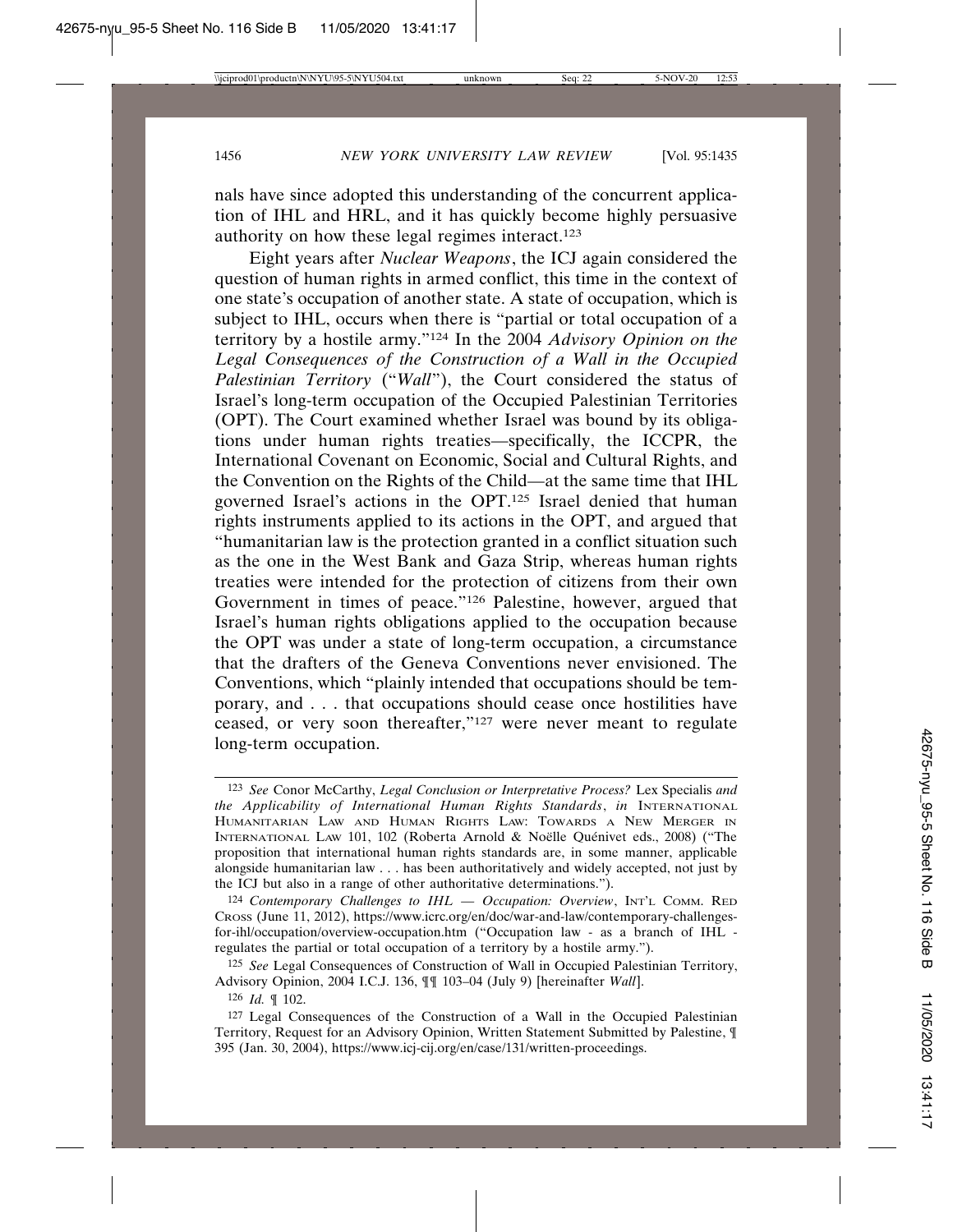In rendering its decision, the Court reaffirmed the conclusion in *Nuclear Weapons* that a state's human rights obligations under the ICCPR do not cease during times of war. Expanding the scope of its opinion beyond the ICCPR, the Court concluded that provisions of the human rights treaties at issue also applied to Israel's occupation of the OPT.128 Without explicitly addressing whether the unique character of long-term occupation drove its decision, the Court indicated that HRL in general applies during armed conflict, declaring that "the protection offered by human rights conventions does not cease in case of armed conflict."<sup>129</sup>

Since *Nuclear Weapons* and *Wall*, other human rights bodies have recognized the applicability of states' human rights obligations during armed conflict. The Human Rights Committee, the treaty body that interprets the ICCPR, has concluded that the ICCPR applies during armed conflict.130 The European Court of Human Rights (ECHR), the Inter-American Commission on Human Rights, and the Inter-American Court of Human Rights have all held that their respective regional human rights treaties apply during armed conflict.131

In *Wall*, the evolving nature of occupation rasied the question of whether a state's human rights obligations can concurrently apply alongside its IHL obligations during armed conflict. The decadesspanning Israeli-Palestinian conflict upended the idea of temporary occupation that the IHL occupation rules assumed.132 As long-term occupation took on a character similar to peacetime, states argued that IHL as it stood was not equipped to regulate the situation, and that HRL would be appropriate to apply.133 *Wall* demonstrates that the idea of human rights in armed conflict has to adapt as new circum-

132 INT'L COMM. RED CROSS, *supra* note 124 ("Under occupation law . . . . [i]t is presumed that occupation will be temporary and that the occupying power shall preserve the status quo ante in the occupied territory.").

133 *See, e.g.*, Written Statement Submitted by Palestine, *supra* note 127, ¶¶ 414–16.

<sup>128</sup> *See Wall*, 2004 I.C.J. 136, ¶ 106.

<sup>129</sup> *Id.*

<sup>130</sup> Human Rights Comm., *General Comment No. 31 [80]: The Nature of the General Legal Obligation Imposed on States Parties to the Covenant*, ¶ 11, U.N. Doc. CCPR/C/21/ Rev.1/Add.13 (May 26, 2004).

<sup>131</sup> *See* Cyprus v. Turkey, 2001-IV Eur. Ct. H.R. 1, 25 (applying the European Convention on Human Rights to Turkey's occupation of northern Cyprus); Coard v. United States, Case 10.951, Inter-Am. Comm'n H.R., Report No. 109/99, OEA/Ser.L./V/ II.106, doc. 6 rev. ¶¶ 38–43 (1999) (holding that the American Declaration of the Rights and Duties of Man applies in armed conflicts); Bámaca-Velásquez v. Guatemala, Merits, Judgment, Inter-Am. Ct. H.R. (ser. C) No. 70, ¶¶ 209–10 (Nov. 25, 2000) (holding that the American Convention on Human Rights applies in armed conflicts). Opinions of these regional human rights bodies have persuasive weight outside of their regional systems, as part of the "soft law" of the international human rights regime.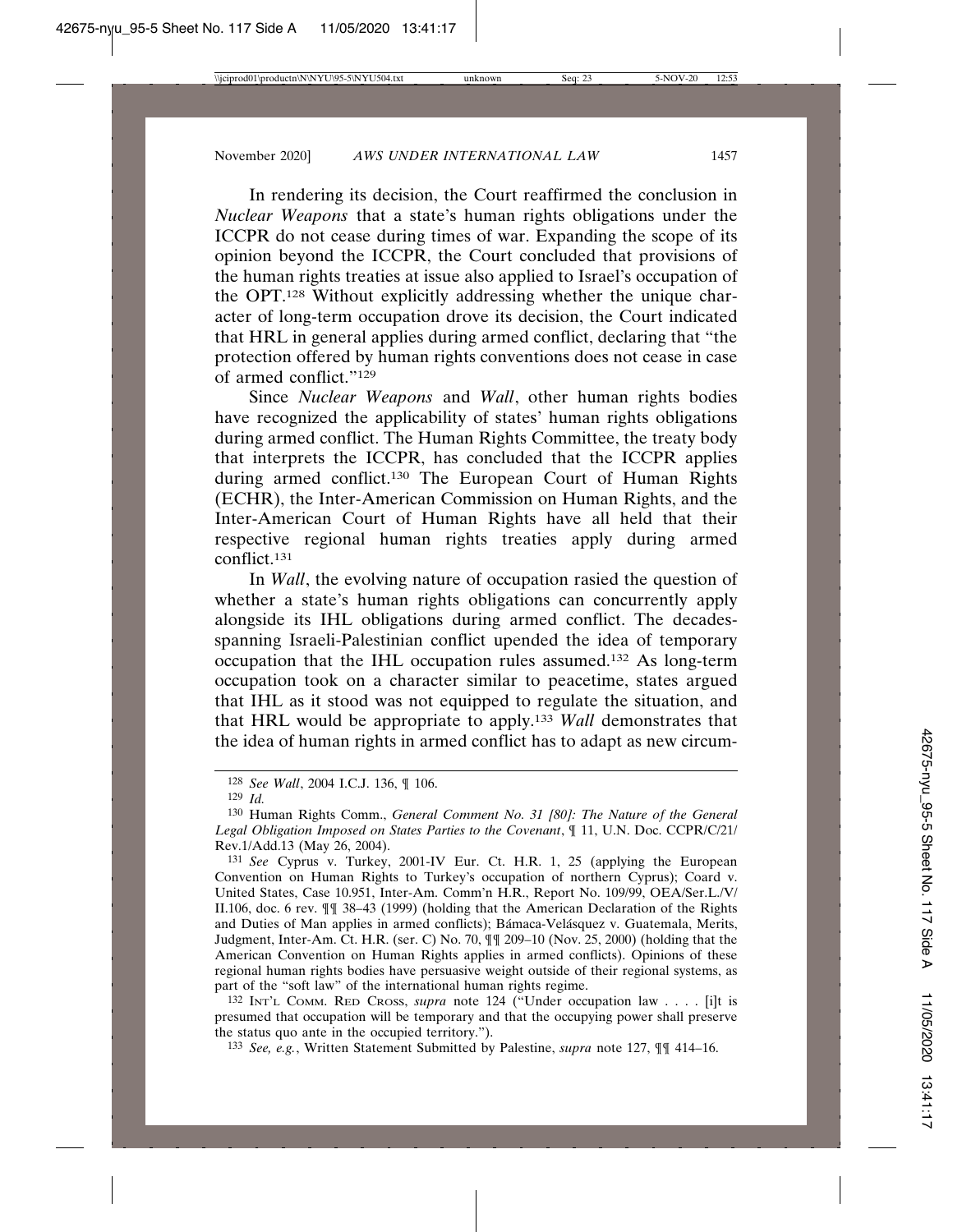stances in armed conflict emerged. Similarly, AWS present a situation in which technological developments will outpace the law, creating a new context in which to reexamine what it means for human rights to apply in armed conflict.

#### *2. State Practice*

Despite the ICJ advisory opinions presenting highly persuasive interpretations of the concurrent application of IHL and HRL, there still exists contrary state practice and opinions by other international tribunals. While authoritative, the ICJ's advisory opinions are not binding on any state, and no stare decisis doctrine exists in international law to mandate that international tribunals follow ICJ decisions.134 A variation in state practice indicates that states may act in different ways upon their conflicting IHL and HRL obligations related to future deployments of AWS.135 In particular, there are two areas of disagreement among states regarding the applicability of HRL in armed conflict: whether there should ever be concurrent application of IHL and HRL during armed conflict, and if so, and an irreconcilable conflict between a state's IHL and HRL obligations arises, which obligation to observe.

The first point of disagreement is whether states' human rights apply at all during armed conflict. Most states and international tribunals follow the ICJ's conclusion that HRL and IHL both apply in armed conflict.136 In contrast, the U.S. position is that IHL completely displaces HRL during armed conflict, pursuant to the general principle of *lex specialis derogat legi generali*. 137 Under *lex specialis*, where a general and a specific area of law conflict, the specific area of law prevails.138 The United States has argued that pursuant to this principle, the original understanding of the interaction of HRL and IHL was that during armed conflict, HRL, as the general area of law that governs the human rights of individuals at all times, is completely dis-

<sup>134</sup> *See* Gilbert Guillaume, *The Use of Precedent by International Judges and Arbitrators*, 2 J. INT'L DISP. SETTLEMENT 5, 8–9 (2011) (recounting the history of the ICJ emphasizing that its decisions lack binding precedential value).

<sup>135</sup> Moreover, variation in state practice means that no rule of customary international law exists on the concurrent application of IHL and HRL. *See, e.g.*, Int'l Law Comm'n, *supra* note 75, at 136 (2018) (noting that formation of customary international law requires "widespread and representative" state practice).

<sup>136</sup> *See supra* notes 123, 131.

<sup>137</sup> *See* Hathaway et al., *supra* note 101, at 1895. The term *lex specialis derogat legi generali* means "more specific rules will prevail over more general rules." *Lex Specialis*, INT'L COMM. RED CROSS, https://casebook.icrc.org/glossary/lex-specialis (last visited July 3, 2020).

<sup>138</sup> *See* Legality of Threat or Use of Nuclear Weapons, Advisory Opinion, 1996 I.C.J. 226, ¶ 25 (July 8).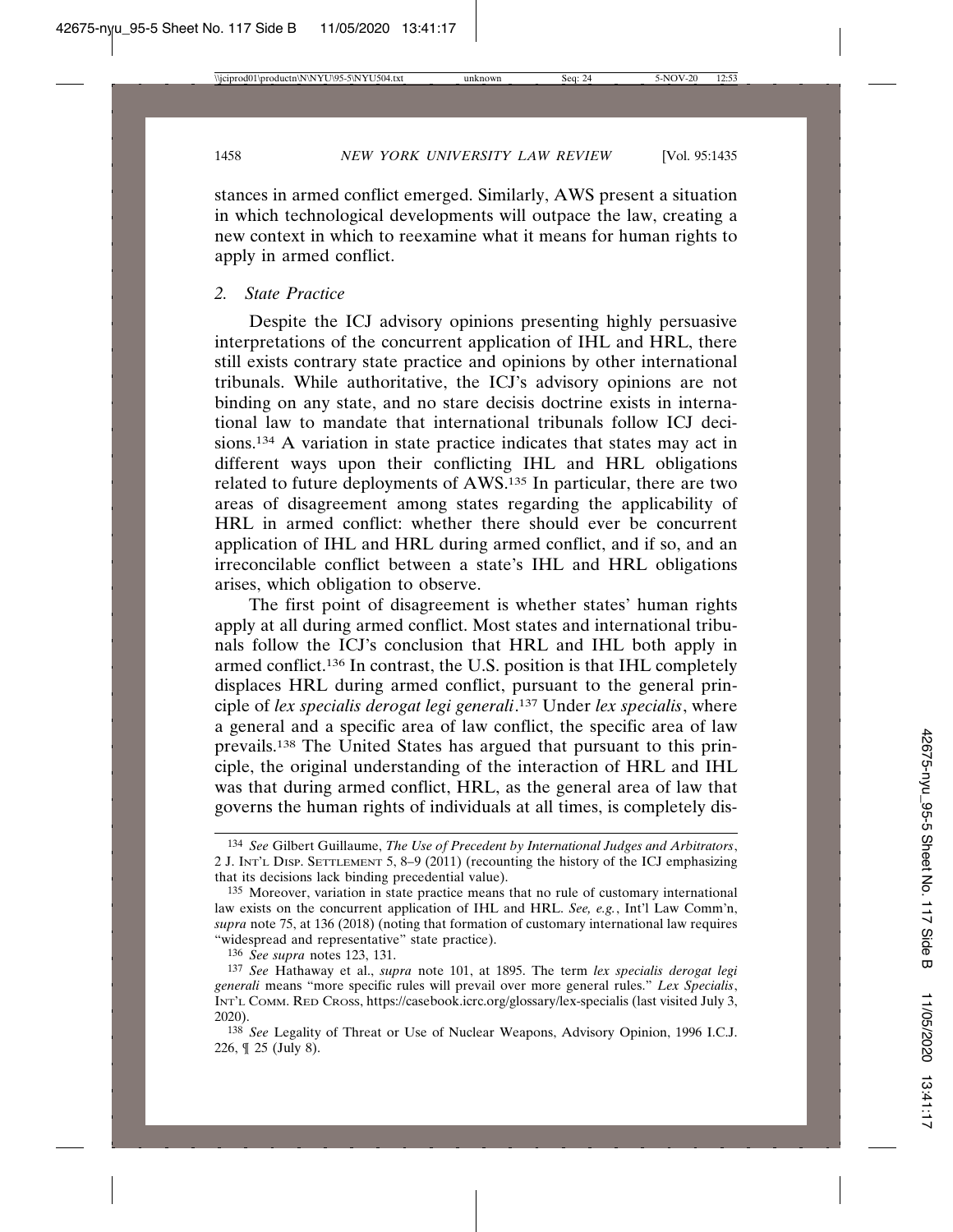placed by IHL, the *lex specialis*, during armed conflict.139 For instance, HRL's conception of the right to life would be displaced by IHL rules. To justify its global counterterrorism activities, the United States has claimed that "detention operations [in Guantanamo, Afghanistan, and Iraq] are governed by the law of armed conflict, which is the *lex specialis* applicable to those operations."140

States that view HRL and IHL as concurrently applicable during armed conflict disagree with the bluntness of the United States's position, and how it acts as a blanket exclusion of any opportunity for HRL to protect rights during armed conflict.<sup>141</sup> Still, among these states, there exists a second point of disagreement over whether HRL or IHL obligations control if irreconcilable conflict arises between the two regimes. This kind of irreconcilable conflict is especially apparent when states use force against individuals—while IHL does not prohibit the targeting of combatants, HRL prohibits any arbitrary deprivations of life.

States and tribunals have adopted three approaches in choosing the body of law to prioritize when faced with irreconcilable conflicts between a state's HRL and IHL obligations.142 First, states such as Australia subscribe to the view that IHL should displace HRL only in specific situations over the course of an armed conflict where IHL and HRL conflict directly, because it is the *lex specialis* of that *particular situation*. 143 This approach differs from the United States's position, which holds that IHL displaces HRL over the course of an *entire* conflict, which can span many years and multiple battlefields.<sup>144</sup>

Second, when some human rights tribunals have considered this question, the tribunals have applied HRL as the rule of decision.145 This practice is the product of jurisdictional constraints on these human rights courts—because their mandates are to interpret human rights treaties, they must base their judgments on human rights instru-

<sup>139</sup> *See* Hathaway et al., *supra* note 101, at 1885 n.5.

<sup>140</sup> *Id.* at 1896 n.36.

<sup>141</sup> *See id.* at 1896–97 ("The bluntness of the approach, which denies any role for human rights law during the course of an armed conflict, has been regarded by most as inconsistent with a serious commitment to human rights law.").

<sup>142</sup> *See id.* at 1902.

<sup>143</sup> *See, e.g.*, Human Rights Comm., Replies to the List of Issues to Be Taken up in Connection with the Consideration of the Fifth Periodic Report of the Government of Australia, ¶ 19, U.N. Doc. CCPR/C/AUS/Q/5/Add.1 (Feb. 5, 2009) ("[I]n circumstances in which the principles of international humanitarian law applied . . . Australia accepts that there is some scope for the rights under the [ICCPR] to remain applicable, although in case of conflict between the applicable standards under the [ICCPR] and the standards of international humanitarian law, the latter applies as *lex specialis*.").

<sup>144</sup> *See* Hathaway et al., *supra* note 101, at 1902.

<sup>145</sup> *See id.* at 1909.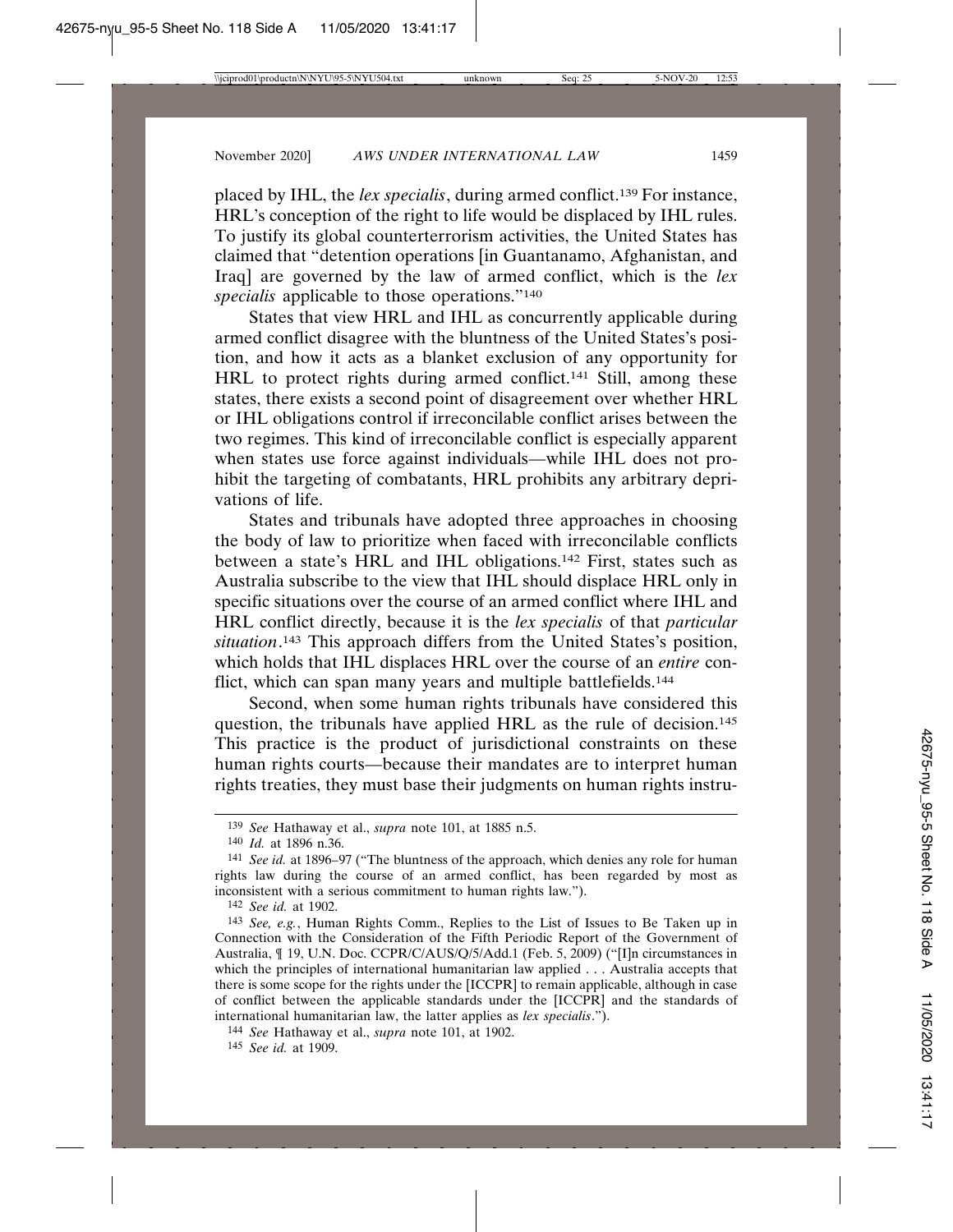ments, resulting in the courts applying HRL over IHL. For example, in the European Court of Human Rights's case *McCann v. United Kingdom*, regarding Britain's 1988 antiterrorism operations against the Irish Republican Army in Gibraltar, the Court applied the standards within the European Convention on Human Rights.146 Despite acknowledging that an armed conflict existed, it held that the United Kingdom violated the right to life standards of a human rights instrument.147

Finally, some tribunals have resolved the HRL and IHL conflict by choosing, on a case-by-case basis, to apply the body of law that is "more specifically tailored"<sup>148</sup> to a particular situation. For example, in a report on human rights in Colombia,149 the Inter-American Commission recognized that an armed conflict involving drug trafficking groups existed within Colombia, but applied HRL to "extrajudicial killings of 'marginal groups' engaged in criminal activities."150 The Commissions observed that HRL, rather than IHL, was more specifically tailored to criminal activity peripheral to the armed conflict.

These examples demonstrate that while states are generally in agreement that HRL applies concurrently alongside IHL during armed conflict, there is significantly more disagreement about whether HRL or IHL obligations take precedence when their obligations directly conflict. The next Part argues that pursuant to HRL's goal of safeguarding individual rights and ensuring wide adherence to human rights obligations,<sup>151</sup> a state deploying AWS has an HRL duty against arbitrary deprivations of life that should prevail over its IHL obligations to govern AWS' use of lethal force in armed conflict.

150 Hathaway et al., *supra* note 101, at 1916.

151 *See, e.g.*, International Covenant on Civil and Political Rights, *supra* note 88, pmbl. (noting "the obligation of States under the Charter of the United Nations to promote universal respect for, and observance of, human rights and freedoms").

<sup>146</sup> McCann v. United Kingdom, 324 Eur. Ct. H.R. (ser. A) at 53–54 (1995).

<sup>147</sup> *Id.*; *see also* Hathaway et al., *supra* note 101, at 1910.

<sup>148</sup> *See* Hathaway et al., *supra* note 101, at 1910.

<sup>149</sup> Inter-Am. Comm'n H.R., Third Report on the Human Rights Situation in Colombia, OEA/Ser.L./V/II.102, doc. 9 rev. 1, ch. 4, ¶ 30–32 (1999). The Inter-American Commission is an expert body of the Organization of American States, a regional inter-governmental organization similar to the United Nations. The Commission is made up of individual experts tasked with interpreting the American Convention on Human Rights and "promoting and protecting human rights." *See Inter-American Commission on Human Rights*, ORG. AM. STATES, http://www.oas.org/en/about/commission\_human\_rights.asp (last visited July 3, 2020). The Commission is distinct from the Inter-American Court of Human Rights, the judicial organ of the Organization of American States. *See I/A Court History*, INTER-AM. CT. HUM. RTS., http://www.corteidh.or.cr/historia-en.cfm (last visited July 3, 2020). Both the Commission and the Court interpret the human rights instruments in the Inter-American system.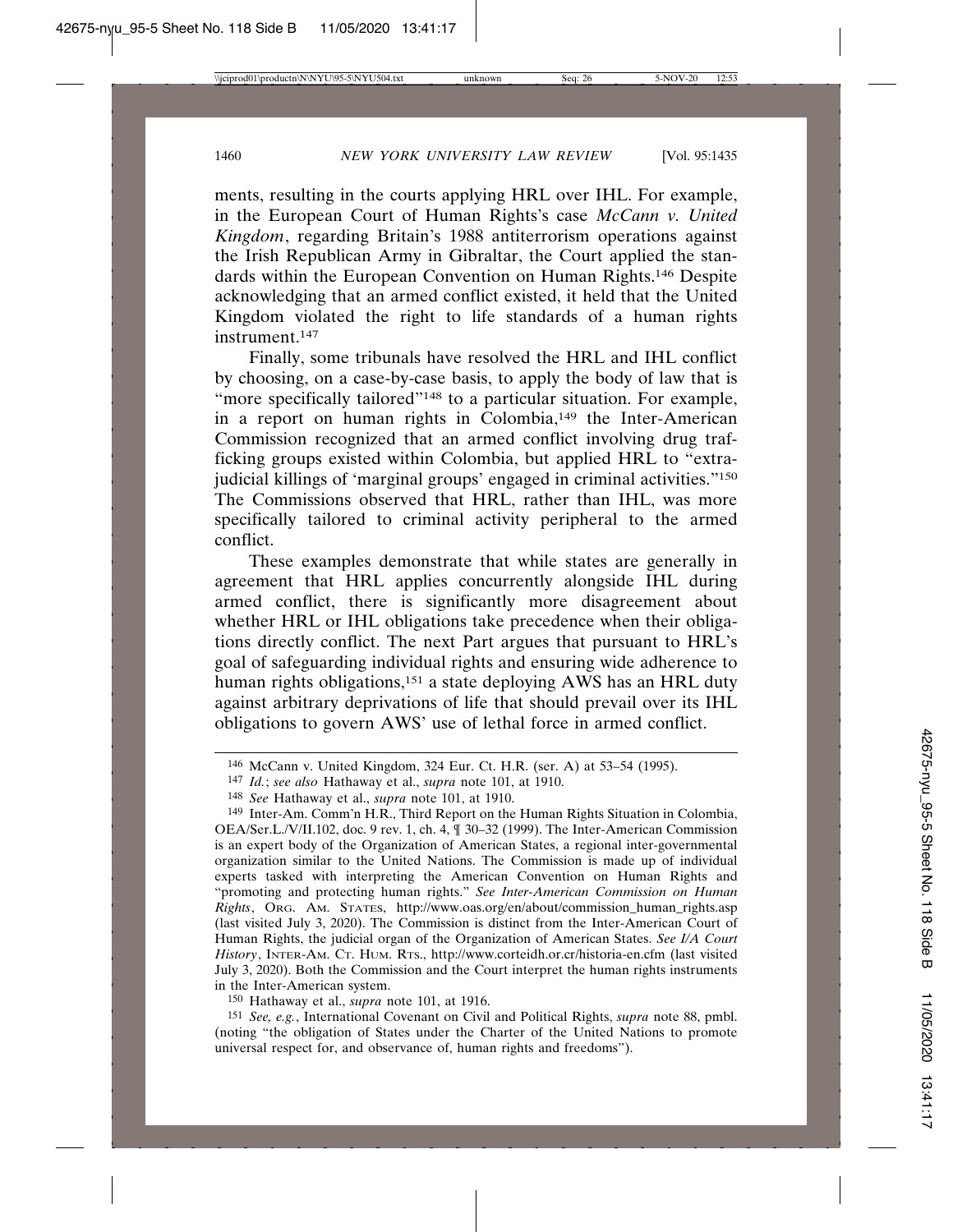# THE CONCURRENT APPLICATION OF INTERNATIONAL HUMANITARIAN LAW AND HUMAN RIGHTS LAW TO AUTONOMOUS WEAPONS SYSTEMS

The development of autonomous weapons systems raises questions about how international law can regulate this new technology. Is the use of AWS in armed conflict governed solely by IHL, or does HRL's broad conception of the right to life apply to the use of these weapons systems? This Part argues that 1) HRL applies to the use of AWS and prevails over IHL where the two bodies of law directly conflict, and 2) AWS' use of lethal force violates HRL's prohibition against arbitrary deprivations of life. Section III.A recognizes that HRL and IHL obligations can concurrently exist in armed conflict, not only because the ICJ's advisory opinions favor this view, which has been adopted by a majority of states, but also because HRL and IHL share a common purpose of maximizing the protection of individuals. This Section argues that in the context of AWS' use of lethal force, certain HRL obligations should prevail over IHL obligations when they directly conflict because IHL is unable to fulfill this common purpose if it is the sole body of law regulating algorithmic targeting decisions. Section III.B argues that the use of AWS violates HRL's prohibition against arbitrary deprivations of life because of their unpredictability, potential to discriminate when targeting, and transparency and accountability gaps.

# *A. Applying Human Rights Law to Autonomous Weapons Systems*

Ever since the ICJ's *Nuclear Weapons* opinion, the topic of human rights in armed conflict has been "one of the most intensely contested issues in international law."152 This Section argues that in order to uphold the "humanitarian underpinnings"153 of HRL and IHL, states must recognize that their human rights obligations continue to exist during armed conflict. Specifically in the context of AWS' use of lethal force, HRL's prohibition against arbitrary deprivations of life should prevail over IHL.

Most states and international tribunals have recognized that HRL and IHL obligations exist concurrently during armed conflict,<sup>154</sup>

<sup>152</sup> Janina Dill, *General Comment 36: A Missed Opportunity?*, JUST SECURITY (Feb. 11, 2019), https://www.justsecurity.org/62473/general-comment-36-missed-opportunity.

<sup>153</sup> Dale Stephens, *Human Rights and Armed Conflict—The Advisory Opinion of the International Court of Justice in the Nuclear Weapons Case*, 4 YALE HUM. RTS. & DEV. L.J. 1, 24 (2001).

<sup>154</sup> Counterarguments raised by dissenting states against recognizing any applicability of human rights in armed conflict—including the argument that human rights treaties are not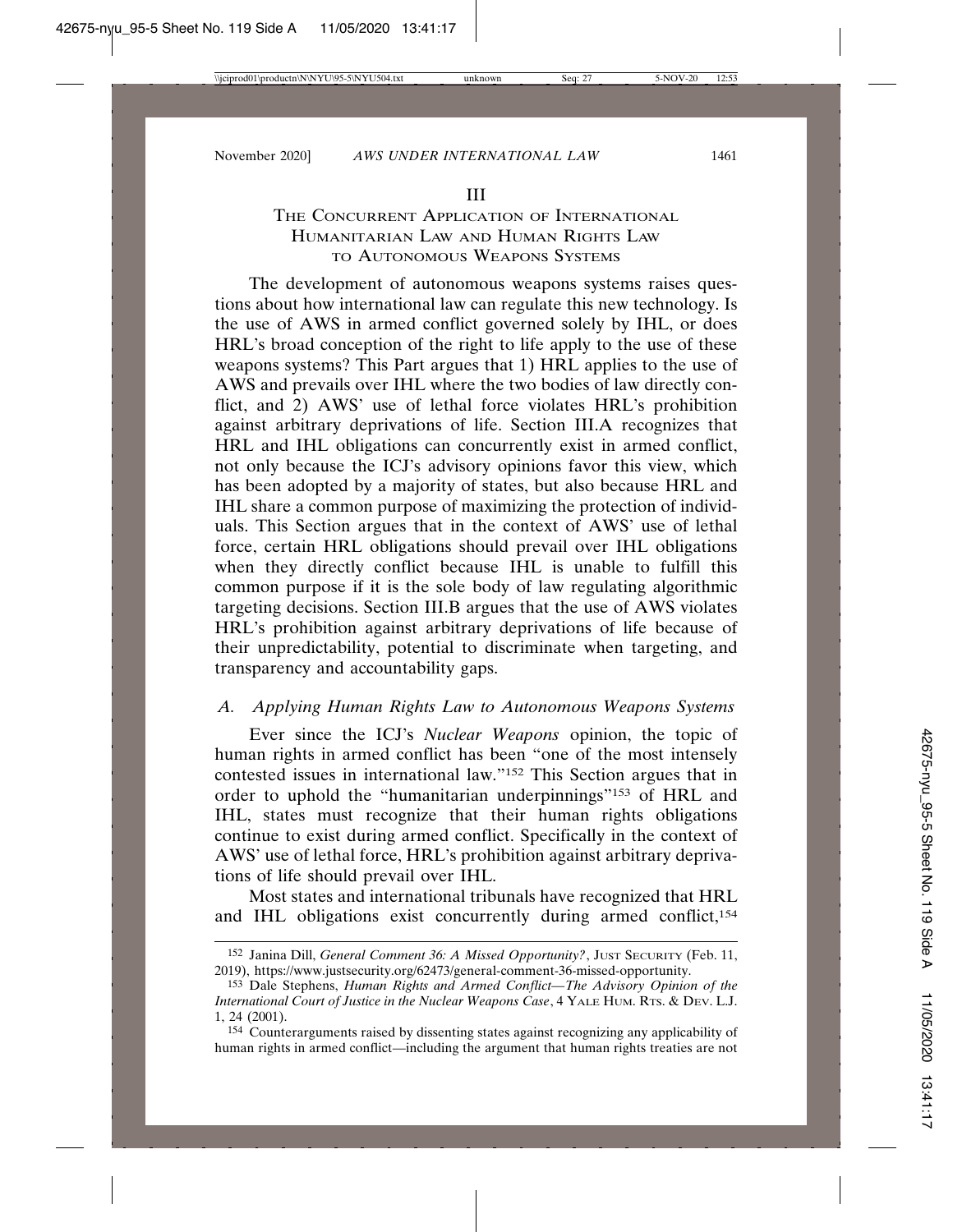including in circumstances of detention, internment, and occupation, with the driving normative principle that "international law should, as much as possible, afford individuals continued human rights protections during armed conflict" and "reduc[e] unjustified individual rights violations on the battlefield."155 This normative aspiration is justified by HRL and IHL's shared common goal of protecting individual rights and human dignity, as reflected in the ICJ's *Nuclear Weapons* and *Wall* opinions and inherent in the history and development of both bodies of law.156 Human rights law aims to promote "universal respect for and observance of human rights and fundamental freedoms."157 In the same vein, even though IHL codifies rules on the conduct of war, the treaties that make up IHL also express a desire to safeguard the lives of individuals during conflict. The four Geneva Conventions of 1949 protect vulnerable populations during armed conflict, including the wounded and sick in armed forces, prisoners of war, and civilians.158 Common Article 3 in all four conventions, which addresses non-international armed conflict, stipulates a minimum threshold of humane treatment of individuals by requiring that protected persons "shall in all circumstances be treated humanely."<sup>159</sup> Moreover, the Martens Clause, found in the Hague Convention of 1899 and Additional Protocol II of 1977, requires states that are party to a conflict to abide by principles stemming from "the laws of humanity and the dictates of the public conscience."<sup>160</sup>

extraterritorial—are linked to an interest in avoiding accountability for possible human rights violations in global conflicts, a position that undermines the strength of the human rights regime. *See* Harold Koh, Legal Adviser, U.S. Dep't of State, Memorandum Opinion on the Geographic Scope of the International Covenant on Civil and Political Rights (Oct. 19, 2010) (criticizing the position that the United States' human rights obligations do not apply overseas).

<sup>155</sup> *See* Dill, *supra* note 152.

<sup>156</sup> *See* Coard v. United States, Case 10.951, Inter-Am. Comm'n H.R., Report No. 109/ 99, OEA/Ser.L./V/II.106, doc. 6 rev. ¶ 39 (1999) (noting that IHL and HRL "share a 'common nucleus of non-derogable rights and a common purpose of protecting human life and dignity'"); Jakob Kellenberger, President, Int'l Comm. of the Red Cross, International Humanitarian Law and Other Legal Regimes: Interplay in Situations of Violence, Address at the 27th Annual Round Table on Current Problems of International Humanitarian Law (Sept. 4, 2003), https://www.icrc.org/en/doc/assets/files/other/irrc\_851\_kellenberger.pdf ("The common underlying purpose of international humanitarian and international human rights law is the protection of the life, health and dignity of human beings.").

<sup>157</sup> G.A. Res. 217 (III) A, *supra* note 87, pmbl.

<sup>158</sup> *See supra* note 23.

<sup>159</sup> *Id.* art. 3.

<sup>160</sup> Hague Convention II, *supra* note 72 ("[P]opulations and belligerents remain under the protection and empire of the principles of international law, as they result from the usages established between civilized nations, from the laws of humanity and the requirements of the public conscience."); Additional Protocol II, *supra* note 74 ("[T]he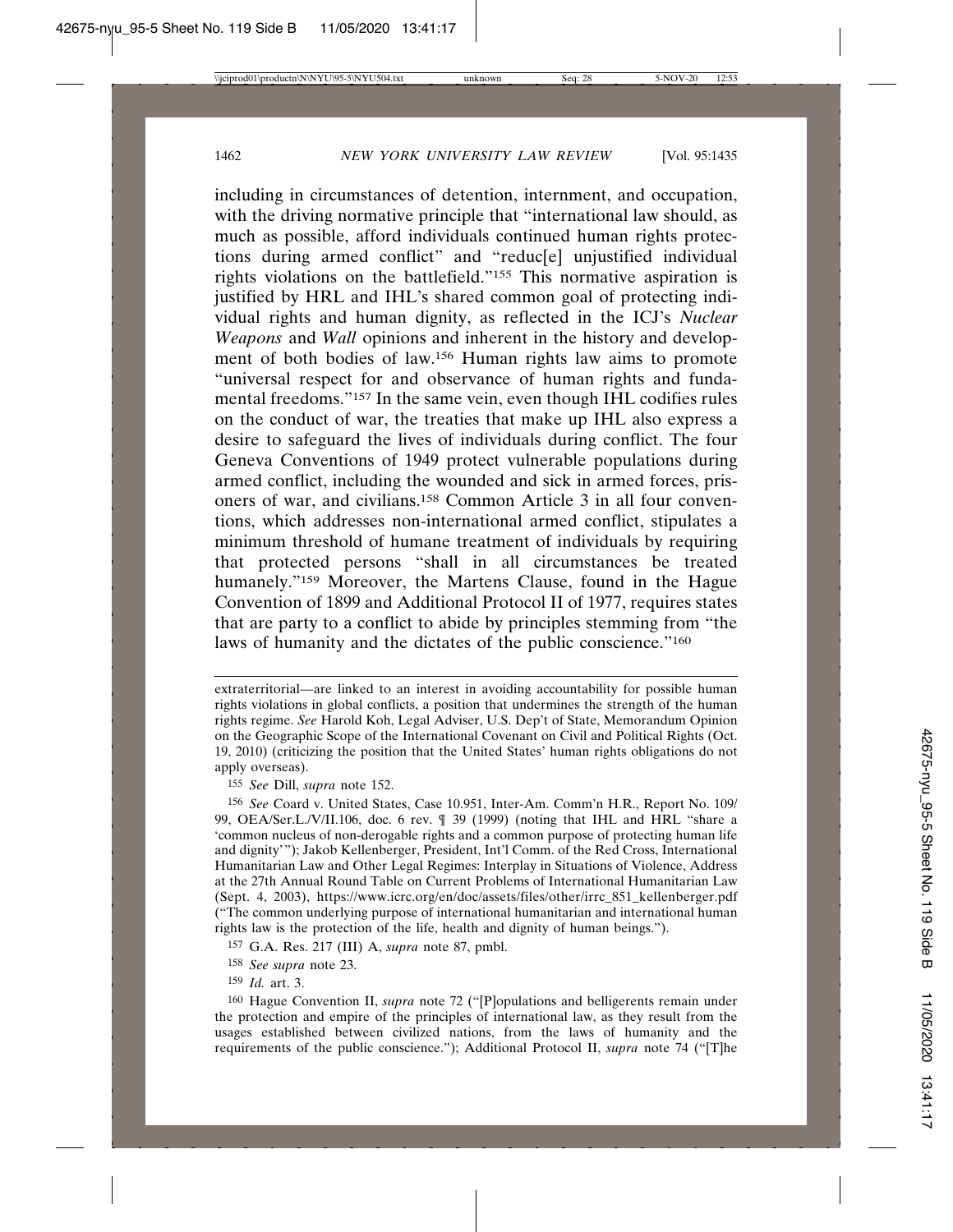Even among states that agree on the concurrent application of HRL and IHL, certain situations arise that highlight unresolved disagreement over whether HRL or IHL obligations should prevail when irreconcilable conflicts of norms between the two bodies of law exist.161 Some states and tribunals have prioritized one body of law over the other based on the desire to apply the law that provides greater protections to individuals. For instance, in the Inter-American Commission's *Abella v. Argentina* case, concerning Argentina's treatment of armed persons following an attack on army barracks, the Commission recognized a principle of applying the body of law most favorable to an individual, stating, "where there are differences between legal standards governing the same or comparable rights in the American Convention [a human rights instrument] and a humanitarian law instrument, the Commission is duty bound to give legal effort to the provision(s) of that treaty with the higher standard(s) applicable to the right(s) or freedom(s) in question."<sup>162</sup>

If AWS use lethal force on the battlefield, determining the scope of the right to life presents a scenario where HRL and IHL provide conflicting standards, because "at bottom the two bodies of law give fundamentally different answers to the question of when state agents can use lethal force."163 In this kind of scenario, HRL's conception of the right to life should prevail in order to honor the shared goals of HRL and IHL and, along the lines of the Commission's reasoning in *Abella*, in order to prevent states from "limiting more favorable or less restrictive rights to which an individual is otherwise entitled."164 Here, HRL provides the "higher standard" applicable to the right to life: IHL's balancing between military purposes and protections for individuals fails to account for issues with algorithmic decisions to use lethal force,165 while HRL provides a broader understanding of the right to life.166 HRL provides a host of enforcement mechanisms that IHL lacks, including state reporting duties to the Human Rights Committee, individual complaint mechanisms under the ICCPR, and the ability for other states and non-governmental organizations to

human person remains under the protection of the principles of humanity and the dictates of the public conscience.").

<sup>161</sup> *See supra* Section II.B.2.

<sup>162</sup> Abella v. Argentina, Case 11.137, Inter-Am. Comm'n H.R., Report No. 55/97, OEA/ Ser.L./V/II.95, doc. 7 rev. ¶ 165 (1997). The Commission ultimately applied humanitarian law in this case, recognizing that it ensured certain minimum legal protections. *Id.* ¶ 174, 176.

<sup>163</sup> Hathaway et al., *supra* note 101, at 1926.

<sup>164</sup> *Abella v. Argentina*, doc. 7 rev. ¶ 165.

<sup>165</sup> *See supra* Section I.B.2 (describing concerns with AWS).

<sup>166</sup> *See supra* notes 106–07 and accompanying text.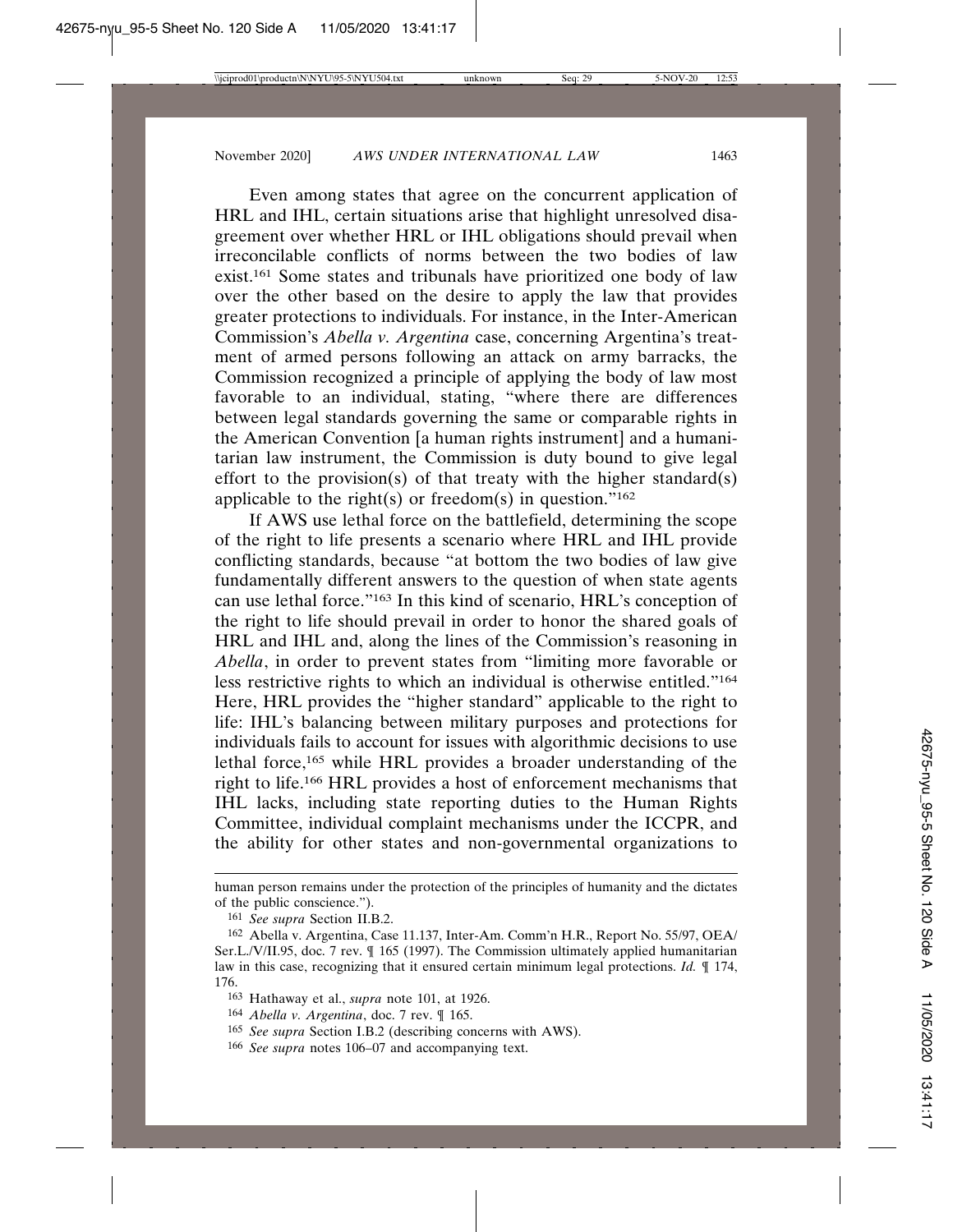publicly advocate against human rights violations.167 Indeed, HRL provides individuals with the right to an effective remedy,168 so that victims have at least an opportunity to "claim reparations for violations of IHL that would otherwise not succeed in obtaining any form of justice."169 Moreover, claims under IHL are exceedingly difficult for victims to bring due to "the lack of clear IHL norms allowing victims to bring claims directly against the responsible State" and the fact that "reparation claims solely based on IHL tend to be rejected by domestic courts."170 In contrast, HRL's guarantee of a right to life can be utilized "to ameliorate many of the brutal consequences of armed conflict because it provides a substantive basis for bolstering [IHL] provisions that seek to preserve human life and promote human dignity."171 Accordingly, the next Section explores the consequences of applying human rights standards to AWS' use of lethal force.

# *B. Autonomous Weapons Systems and Arbitrary Deprivations of Life*

Applying human rights standards on the right to life to AWS' use of lethal force suggests that such use would violate HRL's prohibitions against arbitrary deprivations of life. This Section describes the Human Rights Committee's recent guidance on the meaning of "arbitrary," before arguing that use of lethal force by AWS would constitute arbitrary deprivations of life due to their unpredictability,

<sup>167</sup> *See* International Covenant on Civil and Political Rights, *supra* note 88, at art. 40(1) ("The States Parties to the present Covenant undertake to submit reports on the measures they have adopted which give effect to the rights recognized herein and on the progress made in the enjoyment of those rights . . . ."); Optional Protocol to the International Covenant on Civil and Political Rights, Mar. 29, 1967, 999 U.N.T.S. 171; Emilie M. Hafner-Burton, *Sticks and Stones: Naming and Shaming the Human Rights Enforcement Problem*, 62 INT'L ORG. 689, 689–91 (2008) (describing "naming and shaming" as a potentially effective method of enforcing human rights norms).

<sup>168</sup> *See, e.g.*, International Covenant on Civil and Political Rights, *supra* note 88, art. 2(3)(a) ("Each State Party to the present Covenant undertakes [t]o ensure that any person whose rights or freedoms as herein recognized are violated shall have an effective remedy . . . ."); *see also* Human Rights Comm., Concluding Observations on the Fourth Periodic Report of the United States of America, ¶ 9, U.N. Doc. CCPR/C/USA/CO/4 (Apr. 23,

<sup>2014).</sup>

<sup>169</sup> Vito Todeschini, *The Human Rights Committee's General Comment No. 36 and the Right to Life in Armed Conflict*, OPINIO JURIS (Jan. 21, 2019), http://opiniojuris.org/2019/ 01/21/the-human-rights-committees-general-comment-no-36-and-the-right-to-life-inarmed-conflict.

<sup>170</sup> *Id.*; *see also* BVerfG, 2 BvR 2660/06, 2 BvR 487/07, Aug. 13, 2013 (Ger.), https:// www.bundesverfassungsgericht.de/SharedDocs/Entscheidungen/DE/2013/08/rk20130813\_ 2bvr266006.html (holding that victims of a NATO airstrike in the Federal Republic of Yugoslavia cannot claim damages for harms caused by war).

<sup>171</sup> Stephens, *supra* note 153, at 23.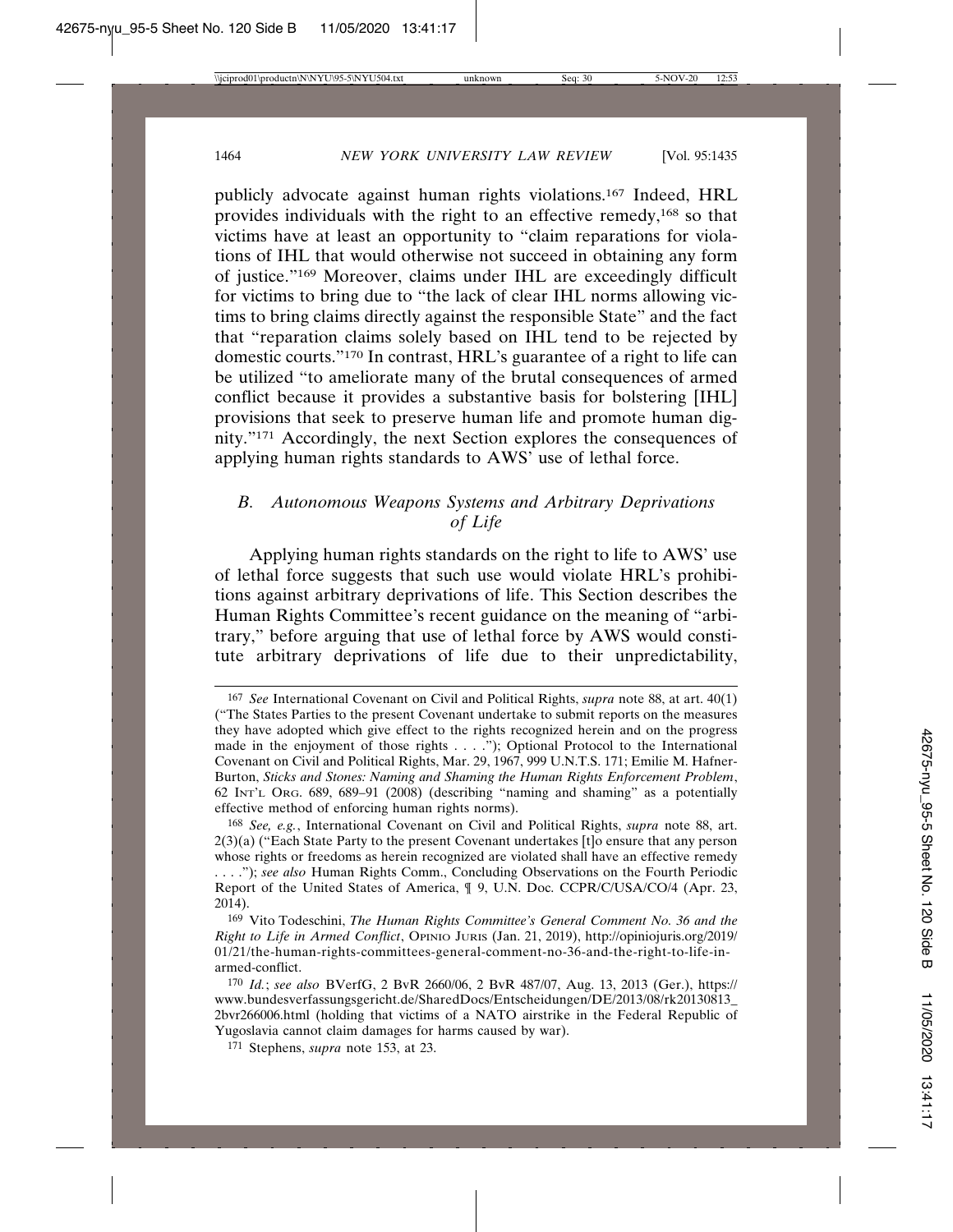potential to discriminate when targeting, and transparency and accountability gaps.

## *1. The Meaning of "Arbitrary"*

Under the ICCPR, Article 6 provides that "[n]o one shall be arbitrarily deprived of his life."172 The term "arbitrary" in this provision is key to determining whether a deprivation of life is lawful. It recognizes that the right to life is not absolute, and indeed, there are situations in which deprivations of life—like a killing necessary for selfdefense—are not considered arbitrary. The Human Rights Committee's recent interpretation of the right to life offers some guidance on the meaning of "arbitrary." In its 2018 report General Comment 36, the Committee presented a comprehensive interpretation of Article 6's right to life.173 General Comment 36 interprets the right to life broadly, and explicitly addresses the implications of AWS, implying that HRL applies to AWS and that killings by a fully autonomous machine may violate the right to life.<sup>174</sup> Further, General Comment 36 notes that elements of arbitrariness include "lack of predictability [and] due process of law,"175 and states that "[a]ny deprivation of life based on discrimination in law or fact is *ipso facto* arbitrary in nature."176

General Comment 36 reflects and expands upon a generally accepted understanding of the meaning of "arbitrary." The African Commission on Human and Peoples' Rights has stated that "[a]rbitrariness should be interpreted with reference to considerations such as appropriateness, justice, predictability, reasonableness, necessity and proportionality. Any deprivation of life resulting from a violation of the procedural or substantive safeguards . . . including on the basis of discriminatory grounds or practices, is arbitrary and as a result

176 *Id.* ¶ 61.

<sup>172</sup> International Covenant on Civil and Political Rights, *supra* note 88, art. 6 § 1.

<sup>173</sup> The Committee is the treaty organ tasked with interpreting the ICCPR. While General Comments, as guidance reports interpreting the meanings of ICCPR provisions, are considered "soft law" and not legally binding, they are seen as highly persuasive by most states and international tribunals. *See, e.g.*, Ahmadou Sadio Diallo (Guinea v. Dem. Rep. Congo), Judgment, 2010 I.C.J. 639, ¶ 66 (Nov. 30) ("Although the Court is in no way obliged . . . to model its own interpretation of the [ICCPR] on that of the [Human Rights] Committee, it believes that it should ascribe great weight to the interpretation adopted by this independent body that was established specifically to supervise the application of that treaty.").

<sup>174</sup> *See* General Comment 36, *supra* note 80, ¶ 65 ("The Committee is therefore of the view that such weapon systems should not be developed and put into operation, either in times of war or in times of peace, unless it has been established that their use conforms with article 6 and other relevant norms of international law.").

<sup>175</sup> *Id.* ¶ 12.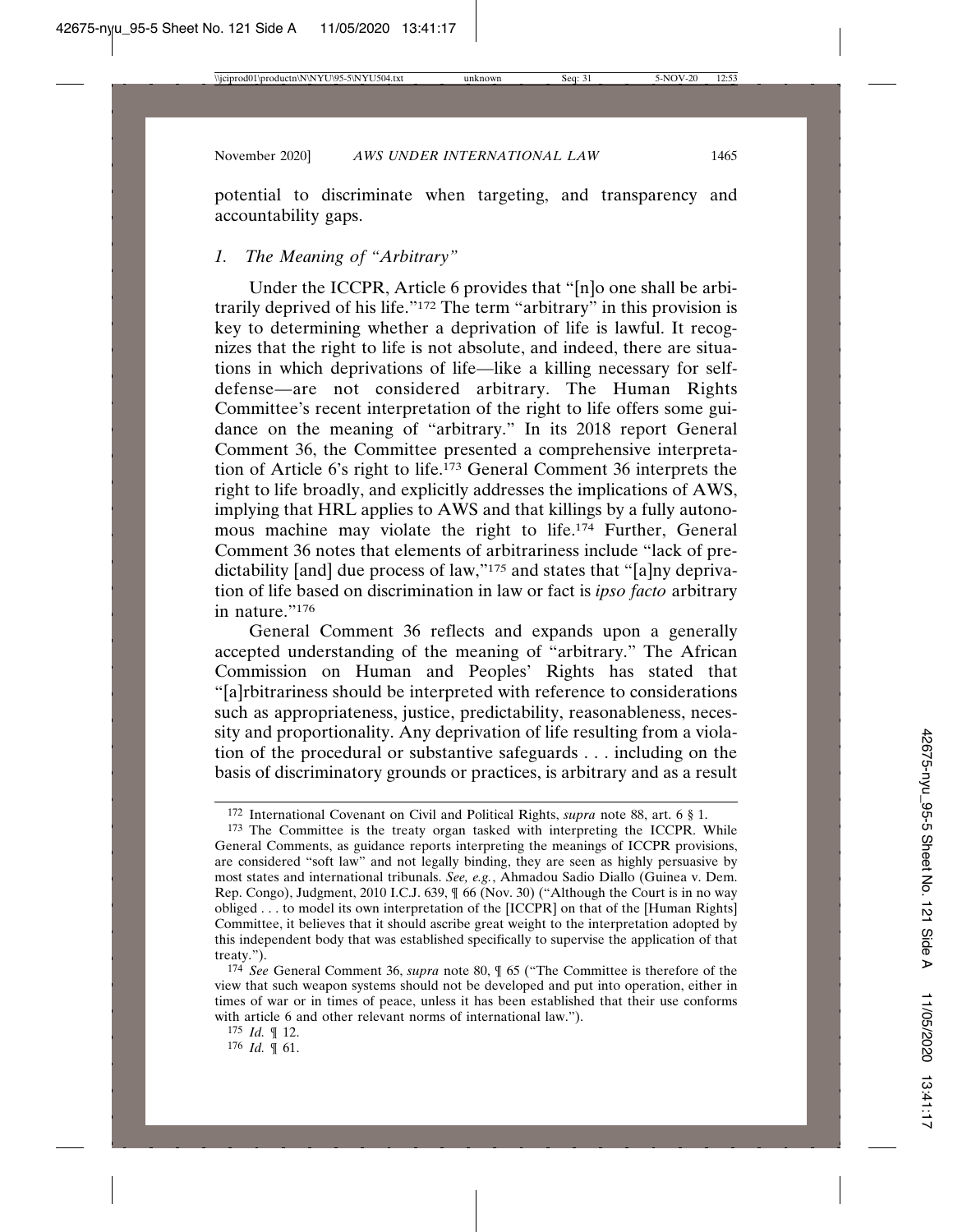unlawful."177 Similarly, in the 1982 case *Suarez de Guerrero v. Colombia*, an individual petition before the HRC, the Committee analyzed the "(a) sufficient legal basis; (b) legitimate purpose; (c) absolute necessity; and (d) strict proportionality" of an alleged deprivation of life to determine whether it was arbitrary.178

In addressing whether this HRL conception of the prohibition against arbitrary deprivations of life prevails over IHL norms, General Comment 36, attempts to reconcile the two standards, suggesting that states that comply with their IHL obligations are also in compliance with their human rights obligations, since "[u]se of lethal force consistent with international humanitarian law and other applicable international law norms is, in general, not arbitrary."179 This characterization, reflecting the practice of some states and tribunals, mirrors the ICJ's analysis in *Nuclear Weapons*, which held that the content of human rights obligations during armed conflict must be determined with reference to IHL standards.<sup>180</sup>

This Note, however, disagrees with the view that every use of lethal force consistent with IHL renders a deprivation of life nonarbitrary. For example, Ryan Goodman has noted that General Comment 36's qualification of "in general" leaves open the possibility that in some instances, a use of lethal force consistent with IHL may nevertheless violate HRL's right to life.181 Janina Dill, in a response to

179 General Comment 36, *supra* note 80, ¶ 64; *see also* Todeschini, *supra* note 169 ("[T]he HRC excludes the possibility for States to be held responsible under the ICCPR for acts that are lawful under IHL.").

180 *See* Legality of Threat or Use of Nuclear Weapons, Advisory Opinion, 1996 I.C.J. 226, ¶ 25 (July 8).

<sup>177</sup> African Comm'n on Human & Peoples' Rights, General Comment No. 3 on the African Charter on Human & Peoples' Rights: The Right to Life ¶ 12 (Nov. 18, 2015) [hereinafter General Comment 3], https://www.achpr.org/legalinstruments/detail?id=10. The African Commission on Human and Peoples' Rights is a regional human rights body charged with interpreting the African Charter on Human and Peoples' Rights. *See About ACHPR*, AFR. COMMISSION ON HUM. & PEOPLES' RTS., https://www.achpr.org/about (last visited Sept. 8, 2020).

<sup>178</sup> *See Arbitrary Deprivation of Life*, U.N. OFF. ON DRUGS & CRIME (July 2018), https:/ /www.unodc.org/e4j/en/terrorism/module-8/key-issues/arbitrary-deprivation-of-life.html; *see also* Human Rights Comm., Communication No. 45/1979: Colombia, ¶¶ 13.2–13.3, U.N. Doc. CCPR/C/15/D/45/1979 (Mar. 31, 1982), https://casebook.icrc.org/case-study/ human-rights-committee-guerrero-v-colombia. Additionally, the Inter-American Court and Inter-American Commission view "disproportionate use of force in armed conflict" as a scenario in which arbitrary deprivations of life may occur. *See* U.N. OFF. ON DRUGS & CRIME, *supra*.

<sup>181</sup> *See* Ryan Goodman, Christof Heyns & Yuval Shany, *Human Rights, Deprivation of Life and National Security: Q&A with Christof Heyns and Yuval Shany on General Comment 36*, JUST SECURITY (Feb. 4, 2019), https://www.justsecurity.org/62467/human-lifenational-security-qa-christof-heyns-yuval-shany-general-comment-36 (suggesting that one example of use of force consistent with IHL and yet still "arbitrary" could be the "longterm public health consequences of military targeting operations if international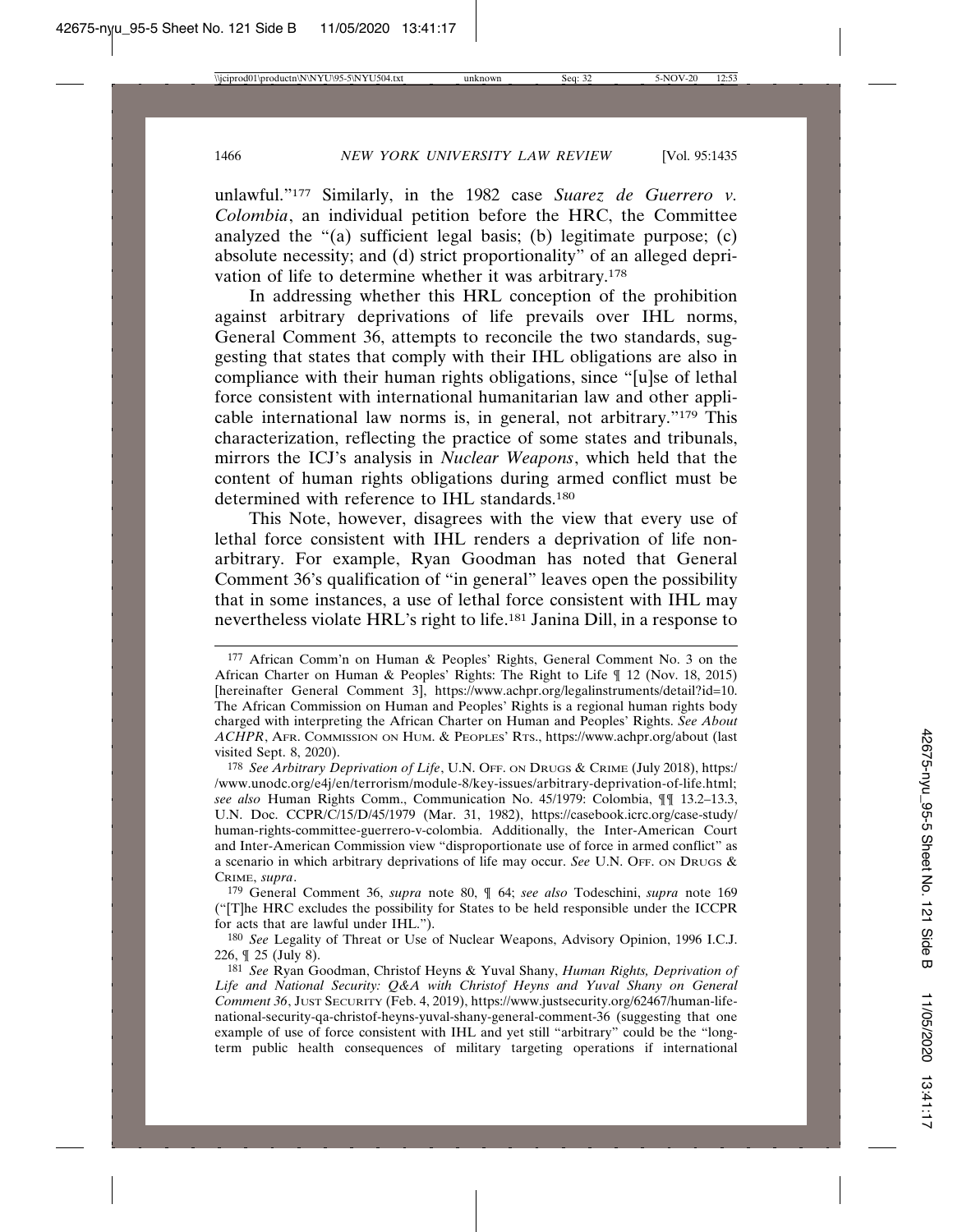General Comment 36, provided some examples of situations where this could happen, noting that "[a]t least three areas of divergence [between IHL and HRL] exist."<sup>182</sup> First, IHL permits the killing of combatants in continuous combat functions even if it is possible to capture the combatants, while the General Comment notes that Article 6 requires lethal force to be used as the last resort. Second, while the incidental killing of civilians in accordance with the principle of proportionality is permissible under IHL, this may still constitute an arbitrary deprivation of life for the civilian, especially as, from the civilian's perspective, military strikes seem inherently unpredictable. Third, while IHL provides the same permissions to use lethal force to combatants on both sides of a conflict, HRL provides permission to use lethal force only to those who use force as a last resort for selfdefense.183

These categories are not the only areas where a use of force consistent with IHL nevertheless violates HRL. AWS' use of lethal force in armed conflict would create another situation in which use of AWS consistent with IHL can nonetheless violate HRL because a killing made by algorithmic decision constitutes an arbitrary deprivation of life. The following Sections analyze how lethal force used by AWS would constitute arbitrary deprivations of life pursuant to the HRC's characterization of arbitrariness to include "lack of predictability,"184 "discrimination,"185 and lack of "due process of law."186

## *2. Predictability*

The International Committee of the Red Cross, an expert body that interprets the Geneva Conventions,187 has noted that predictability is the "knowledge of how the weapon system will function in any given circumstances of use, including the effects that will result."188 Predictability includes knowing the *outcome* that will result from deploying AWS in a particular situation, and knowing the *process* by which AWS make their targeting decisions.189 For example, a

humanitarian law considers such effects too remote to include in a proportionality analysis").

<sup>182</sup> *See* Dill, *supra* note 152.

<sup>183</sup> *See id.*

<sup>184</sup> General Comment 36, *supra* note 80, ¶ 12.

<sup>185</sup> *Id.* ¶ 61.

<sup>186</sup> *Id.* ¶ 12.

<sup>187</sup> *See The ICRC's Mandate and Mission*, INT'L COMM. RED CROSS, https:// www.icrc.org/en/mandate-and-mission (last visited June 25, 2020).

<sup>188</sup> INT'L COMM. RED CROSS, AUTONOMY, ARTIFICIAL INTELLIGENCE AND ROBOTICS: TECHNICAL ASPECTS OF HUMAN CONTROL 10 (2019), https://www.icrc.org/en/document/ autonomy-artificial-intelligence-and-robotics-technical-aspects-human-control.

<sup>189</sup> *See id.* at 2.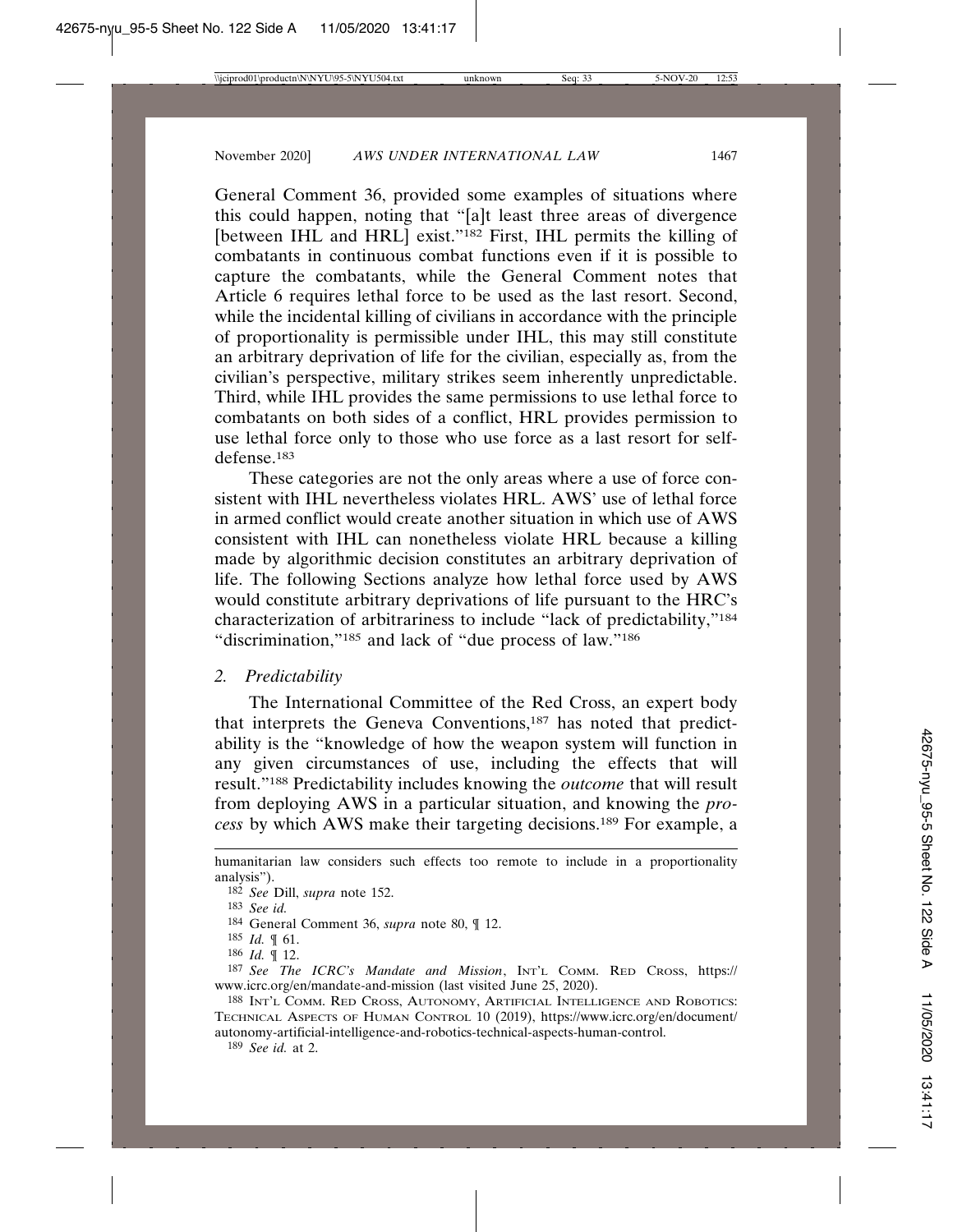landmine's process is predictable because it detonates when activated by a certain weight, but its outcome is unpredictable because who or what triggers the landmine is unknown.<sup>190</sup>

AWS are unpredictable in both their outcomes and processes. The outcome of deploying AWS is unpredictable because it can be triggered by environmental factors unforeseeable at the time of deployment. The process by which AWS select targets is also unpredictable because the very nature of the machine-learning decisionmaking process is "unpredictable *by design*."191 The algorithms that power AWS would be programmed to learn from training data that define the AWS' functions, meaning that these algorithms that learn and act by "build[ing] their own model . . . based on sample data input representing the input or task they are to learn, and then us[ing] this model to produce their output, which may consist of carrying out actions, identifying patterns or making predictions."192 The outputs of these algorithms—and thus the targeting decisions of AWS—would be unknowable to the humans that deploy these weapons systems because "the AI not only is performing a specified action but also is making decisions and thus potentially taking an action that a human did not order. . . . [N]o individual action would be completely predictable or preprogrammed."193 In the similar case of self-driving cars, testing in real traffic conditions is one way of ensuring predictability, but obtaining enough data to simulate all possible scenarios would require "millions or billions of kilometres [of road for] testing."194 For AWS, simulating complex battlefield conditions would require so much training data that "any assessment of the predictability and reliability of an autonomous robotic system can only ever be an estimate."195

## *3. Discrimination*

General Comment 36 notes that discriminatory deprivations of life are "*ipso facto* arbitrary."196 The algorithms that drive AWS adjust

<sup>190</sup> *See id.* at 11. Partly because of their indiscriminate effects on civilians, landmines were banned by the 1997 Anti-Personnel Mine Ban Convention. *See* Convention on the Prohibition of the Use, Stockpiling, Production and Transfer of Anti-Personnel Mines and on Their Destruction, Sept. 18 1997, 2056 U.N.T.S. 211.

<sup>191</sup> INT'L COMM. RED CROSS, *supra* note 188, at 12 (emphasis added).

<sup>192</sup> *Id.* at 14; *see also* ROYAL SOC'Y, MACHINE LEARNING: THE POWER AND PROMISE OF COMPUTERS THAT LEARN BY EXAMPLE 19 (2017), https://royalsociety.org/~/media/policy/ projects/machine-learning/publications/machine-learning-report.pdf (providing an overview of the process of machine learning using training data).

<sup>193</sup> Etzioni & Etzioni, *supra* note 16, at 78.

<sup>194</sup> INT'L COMM. RED CROSS, *supra* note 188, at 13.

<sup>195</sup> *Id.*

<sup>196</sup> General Comment 36, *supra* note 80, ¶ 61.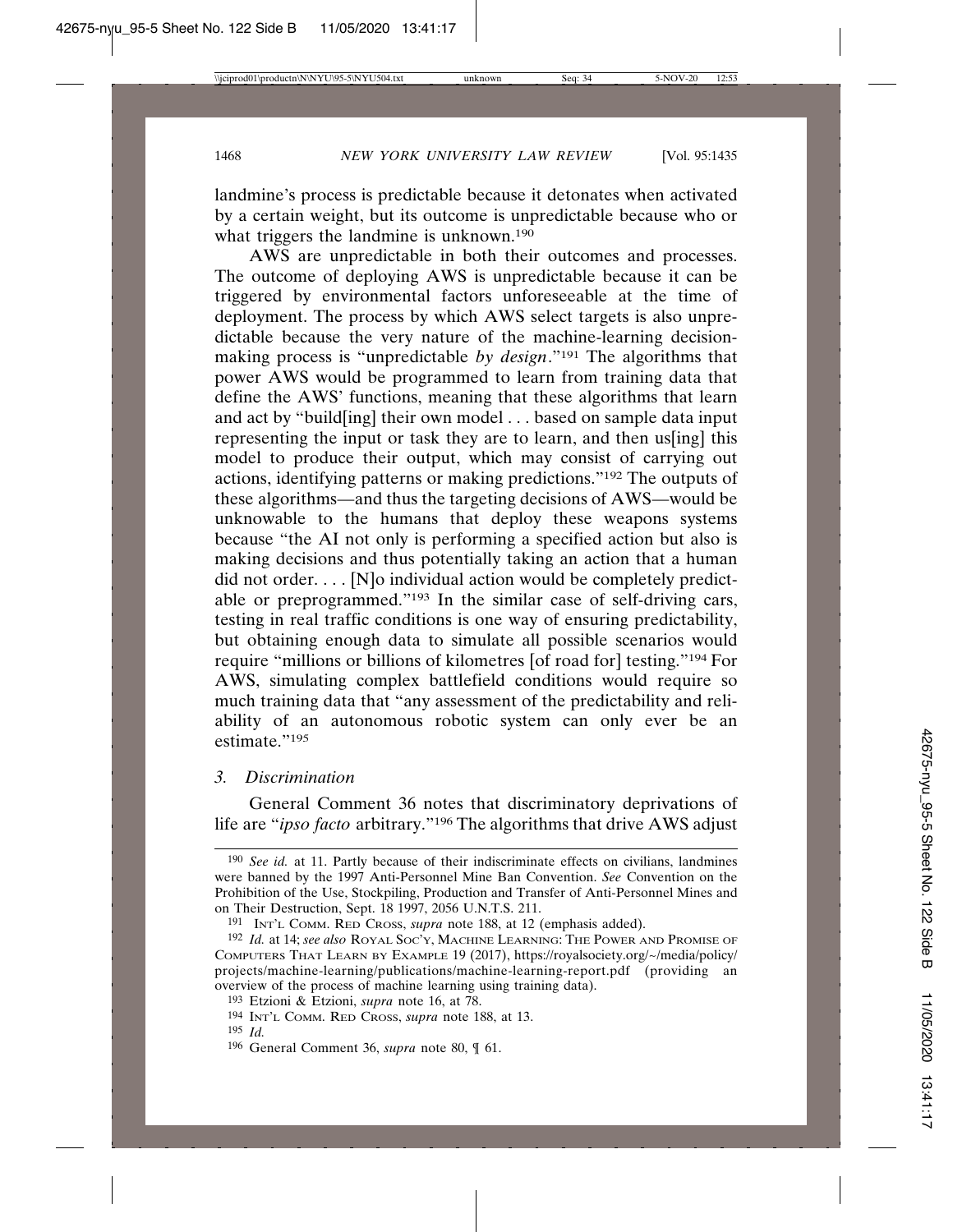based on human behavior, potentially amplifying human biases,<sup>197</sup> meaning any killings based on the biased algorithms of AWS would constitute an arbitrary deprivation of life. The scenario provided in the Introduction<sup>198</sup> provides an example of how training data could feed biases into the algorithms of AWS at both the data-selection and data-filtering stages. At the data-selection stage, an algorithm would be trained on existing data of targeting decisions made by humans. However, if there is a history of humans making targeting decisions based on ethnic, religious, or other biases, the algorithm could learn and reinforce those biases.199 At the data-filtering stage, the individuals who filter the data could also influence an algorithm with bias. In the scenario in the Introduction, the training data of the autonomous security wall were tagged by military personnel of the deploying state. These military personnel may have their own biases, and may, for example, be prone to labeling certain categories of individuals more often as combatants rather than civilians.200

This raises a question of why algorithm-driven discriminatory targeting could be considered arbitrary deprivations of life when individual soldiers may exhibit similar biases on the battlefield. The case of the individual soldier is different because an individual soldier's violations can be regulated under existing legal frameworks. Egregious examples of biases *would* be violations of IHL, and could result in international criminal liability.201 When human soldiers take action,

199 *See* Hao, *supra* note 70 (providing an example of data reflecting existing prejudices "when Amazon discovered that its internal recruiting tool was dismissing female candidates" and that "[b]ecause it was trained on historical hiring decisions, which favored men over women, it learned to do the same").

200 *See id.* ("[C]hoosing which attributes to consider or ignore can significantly influence your model's prediction accuracy. But while its impact on accuracy is easy to measure, its impact on the model's bias is not.").

201 *See, e.g.*, Rome Statute of the International Criminal Court, art. 6, 7(1)(h), July 17, 1998, 2187 U.N.T.S. 3 (describing the crime of genocide as acts committed with intent to destroy "a national, ethnical, racial or religious group" and a crime against humanity as the "[p]ersecution against any identifiable group or collectivity on political, racial, national, ethnic, cultural, religious, [or] gender . . . grounds"); *see also* Statute of the International Tribunal for the Former Yugoslavia, *in* U.N. Secretary-General, *Report of the Secretary-General Pursuant to Paragraph 2 of Security Council Resolution 808*, art. 4(2), 5(h), U.N. Doc. S/25704 (May 3, 1993) (describing the crime of genocide as acts committed with intent to destroy "a national, ethnical, racial or religious group" and a crime against humanity as "[p]ersecutions on political, racial and religious grounds"); S.C. Res. 955, art. 2(2), 3(h) (Nov. 8, 1994) (same).

<sup>197</sup> *See, e.g.*, Claire Cain Miller, *When Algorithms Discriminate*, N.Y. TIMES: THE UPSHOT (July 9, 2015), https://www.nytimes.com/2015/07/10/upshot/when-algorithmsdiscriminate.html (describing how "machine learning algorithms adjust what they do based on people's behavior" and therefore "reinforce human prejudices").

<sup>198</sup> *See supra* text accompanying notes 2–5 (describing military personnel involved in both selecting data and filtering data to inform the targeting decisions of a deployed AWS).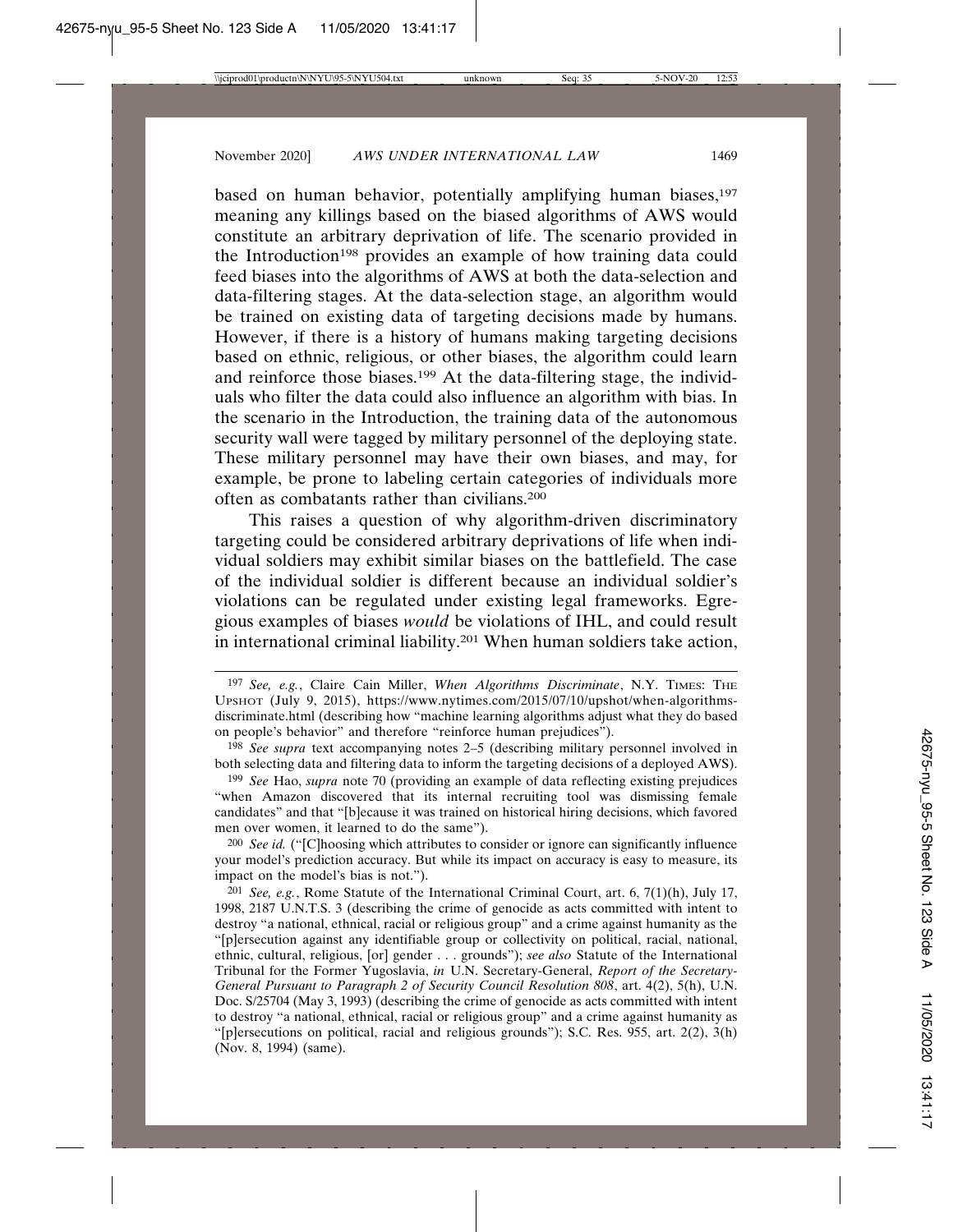the ultimate decision to use lethal force remains in the hands of a human being who can be held accountable. Algorithms, in contrast, could discriminate in unpredictable and unknowable ways, making it difficult to hold anyone accountable, as discussed in the next Section.

## *4. Transparency and Accountability*

AWS also raise transparency and accountability problems that render their targeting decisions arbitrary. General Comment 36 indicates that states should maintain transparency by "disclos[ing] the criteria for attacking with lethal force . . . including the legal basis for specific attacks, the process of identification of military targets and combatants or persons taking a direct part in hostilities, [and] the circumstances in which relevant means and methods of warfare have been used . . . . "202 However, even an algorithm's programmer may find it impossible to predict its sophisticated decisions.203 Without transparency in targeting decisions, it would be exceptionally challenging to determine where an erroneous attack went wrong and how to prevent similar errors from reoccurring. Moreover, the drafters of General Comment 36 have indicated that a deprivation of life can be rendered arbitrary through "a failure to investigate potentially unlawful deprivation of life during armed conflict."204 A lack of transparency in AWS' use of lethal force decisions creates precisely the kind of procedural shortcoming that the drafters imagined.

Another problem related to transparency is an accountability gap from potential violations of targeting rules. General Comment 36 notes that states must abide by procedural requirements to "investigate alleged or suspected violations of Article 6 in situations of armed conflict in accordance with the relevant international standards."205 However, use of lethal force by AWS could mean a lack of accountability for any alleged or suspected violations.<sup>206</sup> Under international law, there are two forms of accountability: state responsibility and

<sup>202</sup> General Comment 36, *supra* note 80, ¶ 64. The African Commission for Human Rights concurs with this assessment of transparency, noting that "[t]ransparency is a necessary part of accountability. Transparency about laws, policies, practices and the circumstances of any limitations of the right to life . . . is a necessary element in fulfilling the right to life." General Comment 3, *supra* note 177, ¶ 21.

<sup>203</sup> *See, e.g.*, Yavar Bathaee, *The Artificial Intelligence Black Box and the Failure of Intent and Causation*, 31 HARV. J.L. & TECH. 889, 901 (2018) (noting that "machinelearning algorithms . . . internalize data in ways that are not easily audited or understood by humans").

<sup>204</sup> Goodman, Heyns & Shany, *supra* note 181.

<sup>205</sup> General Comment 36, *supra* note 80, ¶ 64.

<sup>206</sup> *See, e.g.*, MIND THE GAP, *supra* note 86, at 1 (arguing that "[n]either criminal law nor civil law guarantees adequate accountability for individuals directly or indirectly involved in the use of fully autonomous weapons").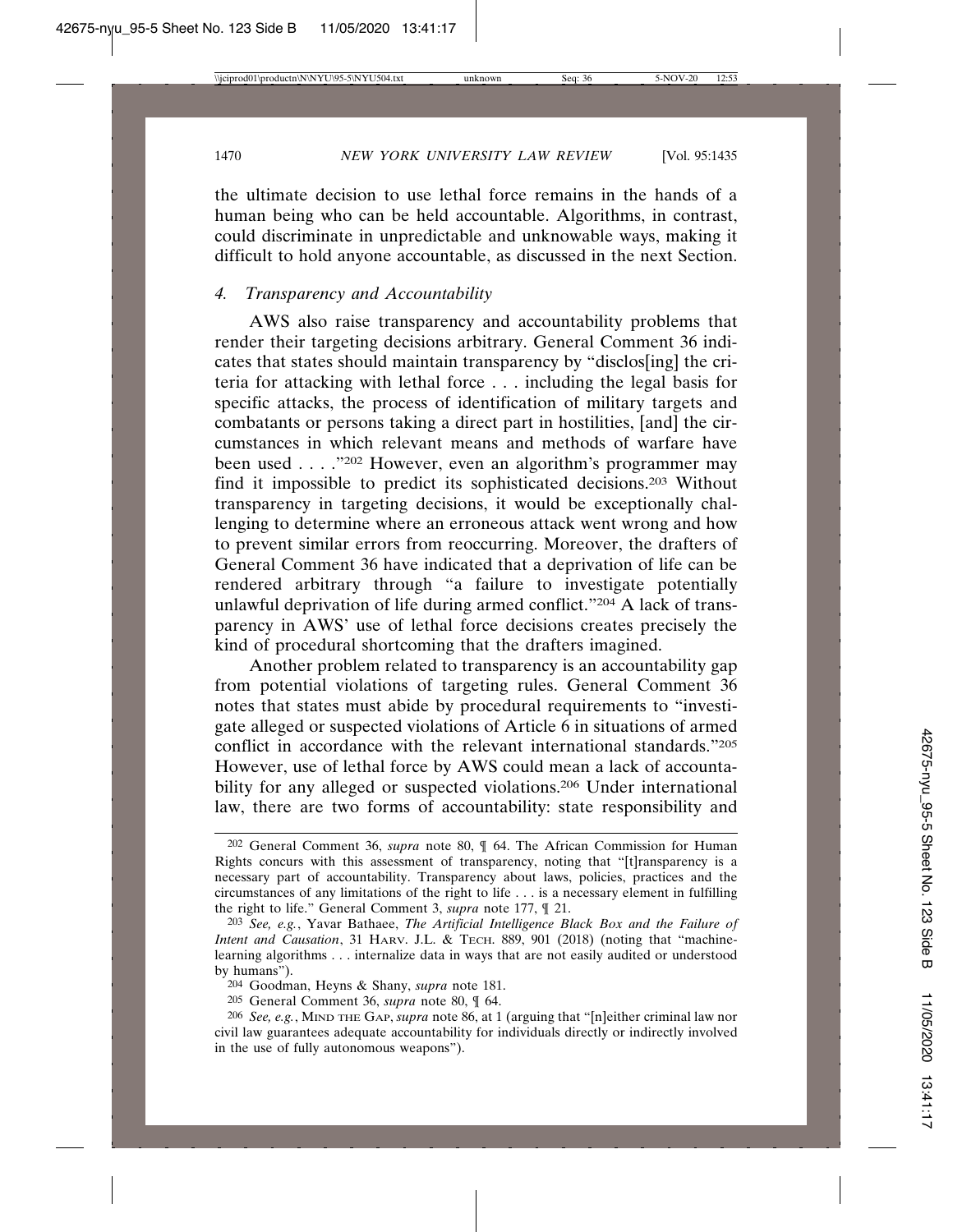individual responsibility.207 State responsibility is perhaps the obvious answer to AWS accountability problems—hold the state that deployed the AWS responsible. Wrongful acts of states require accountability from the state.208 The Articles on State Responsibility209—rules of an "international torts" system—provides that wrongful acts consist of "breach of an international obligation of the State."210 The legal consequences of a wrongful act are for the state to "cease that act"<sup>211</sup> and "make full reparation for the injury caused by the internationally wrongful act."<sup>212</sup> But there are limitations to state responsibility as a solution to AWS violations. Without sufficient transparency on how AWS come to their targeting decisions, it would be difficult to attribute resposibility for any AWS errors to a deploying state. Furthermore, states often vigorously deny that they have committed wrongful acts, and there are jurisdictional and procedural hurdles to bringing a claim in the ICJ or in domestic courts for damages.213 Additionally, state responsibility is often an inadequate solution for individual victims of human rights violations because "the State responsible for the violation has to compensate the State injured by the violation; it does not confer a right to compensation on the individual victims of violations."214

The second category of accountability is individual responsibility. AWS' algorithmic transparency problem could entirely preclude a finding of individual responsibility, undermining the objectives of

<sup>207</sup> *See id.* at 13 (distinguishing between state responsibility, which aims to change a state's conduct, and personal accountability, which punishes an individual's conduct).

<sup>208</sup> *See* Int'l Law Comm'n, Responsibility of States for Internationally Wrongful Acts, art. 1 (2001) [hereinafter Articles on State Responsibility] ("Every internationally wrongful act of a State entails the international responsibility of that State.").

<sup>209</sup> These Articles on State Responsibility are considered a codification of the customary international law on state responsibility. *See Customary Law on State Responsibility*, GEO. L. LIBR., https://guides.ll.georgetown.edu/c.php?g=371540&p=2511830 (last visited June 30, 2020).

<sup>210</sup> Articles on State Responsibility, *supra* note 208, art. 2(b).

<sup>211</sup> *Id.* art. 30(a).

<sup>212</sup> *Id.* art. 31(1). Similarly, Additional Protocol I, which governs situations of armed conflict, also states that "A Party to the conflict which violates the provisions of the [Geneva] Conventions or of this Protocol shall, if the case demands, be liable to pay compensation." Additional Protocol I, *supra* note 74, art. 91.

<sup>213</sup> *See, e.g.*, Hammond, *supra* note 54, at 657 (noting that "the sharp limitations on [the ICJ's] personal jurisdiction will likely obstruct its power to hear AWS disputes" and that "the doctrine of sovereign immunity could very well bar [domestic suits] from proceeding past the filing stage"); *see also* MIND THE GAP, *supra* note 86 at 28.

<sup>214</sup> *State Responsibility*, INT'L COMM. RED CROSS, https://casebook.icrc.org/law/stateresponsibility (last visited June 30, 2020); *see also* DEP'T OF DEF., LAW OF WAR MANUAL ¶ 18.16.4 (2016) ("Customary international law and the 1949 Geneva Conventions do not provide a private right for individuals to claim compensation directly from a State; rather, such claims are made by other States.").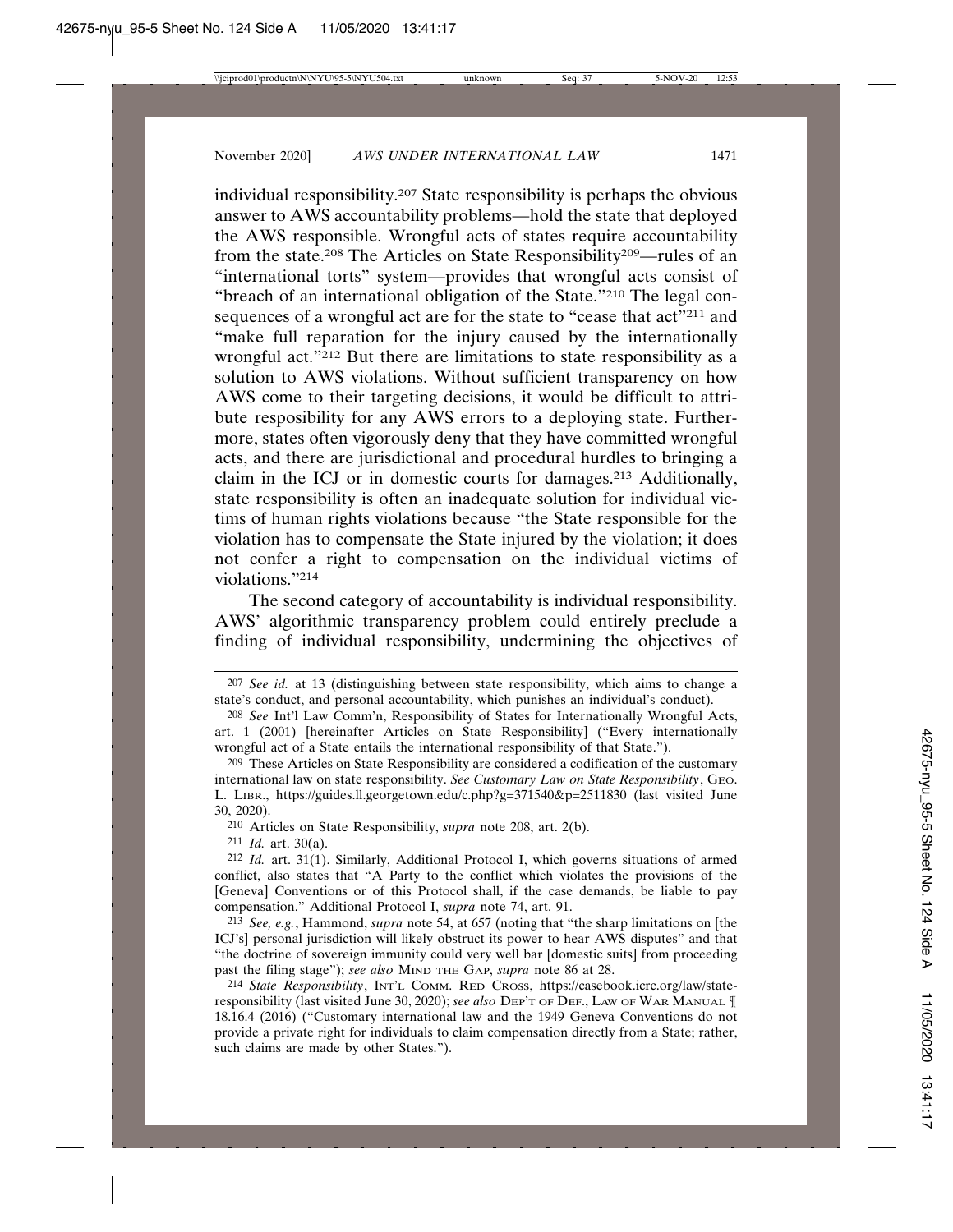international criminal law.215 International criminal law recognizes that in armed conflict, despite acting under the auspices of state authority, a soldier who commits certain crimes would nevertheless be held *individually* responsible.<sup>216</sup> One of the principal crimes over which the International Criminal Court has jurisdiction is war crimes, defined as violations of the laws of armed conflict.217 Similarly, the UN created the International Criminal Tribunal for the Former Yugoslavia and the International Criminal Tribunal for Rwanda in order to prosecute crimes that occurred during armed conflicts in these states.218 However, the use of lethal force by AWS threatens to upset the norms underpinning international criminal law, because AWS' "propensity for unpredictable action . . . undermine a foundational principle of international criminal law: that serious violations of international humanitarian law will not occur without an individual acting intentionally or recklessly."219

Even though it is often difficult to establish individual accountability in various areas of international law,<sup>220</sup> what makes accountability especially challenging in the AWS context is that it may be impossible, not merely improbable, to establish—whether in the form of direct individual responsibility, command responsibility, or strict liability for designers, manufacturers, and programmers of AWS. Establishing direct individual responsibility could be impossible because the algorithm's decisionmaking process can obscure the true source of a violation. The "sheer complexity of an autonomous weapon system's program may make it impossible for human beings to predict how it will act . . . or even reconstruct why it acted a certain

217 *See* Rome Statute of the International Criminal Court, *supra* note 201, art. 8(2)(a) (defining war crimes as grave breaches of the Geneva Conventions).

218 *See* S.C. Res. 827, at 2 (May 15, 1993) (establishing the International Criminal Tribunal for the Former Yugoslavia); S.C. Res. 955, *supra* note 201, at 2 (establishing the International Criminal Tribunal for Rwanda).

219 Crootof, *supra* note 49, at 1354.

<sup>215</sup> *See* Crootof, *supra* note 49, at 1351 ("Individual criminal liability for war crimes grew from a deep-seated desire to hold individuals accountable for atrocities and to discourage future occurrences.").

<sup>216</sup> *See id.* at 1385 ("[T]he Nuremberg judges declared that [c]rimes against international law are committed by men, not by abstract entities, and only by punishing individuals who commit such crimes can the provisions of international law be enforced." (internal quotations omitted)).

<sup>220</sup> *See, e.g.*, Carolyn Kenney & John Norris, *International Justice on Trial?: Taking Stock of International Justice over the Past Quarter Century*, CTR. FOR AM. PROGRESS (Mar. 28, 2018, 9:01 AM), https://www.americanprogress.org/issues/security/reports/2018/ 03/28/448415/international-justice-trial (noting gaps in international criminal investigations and challenges international criminal tribunals face in prosecuting perpetrators of war crimes).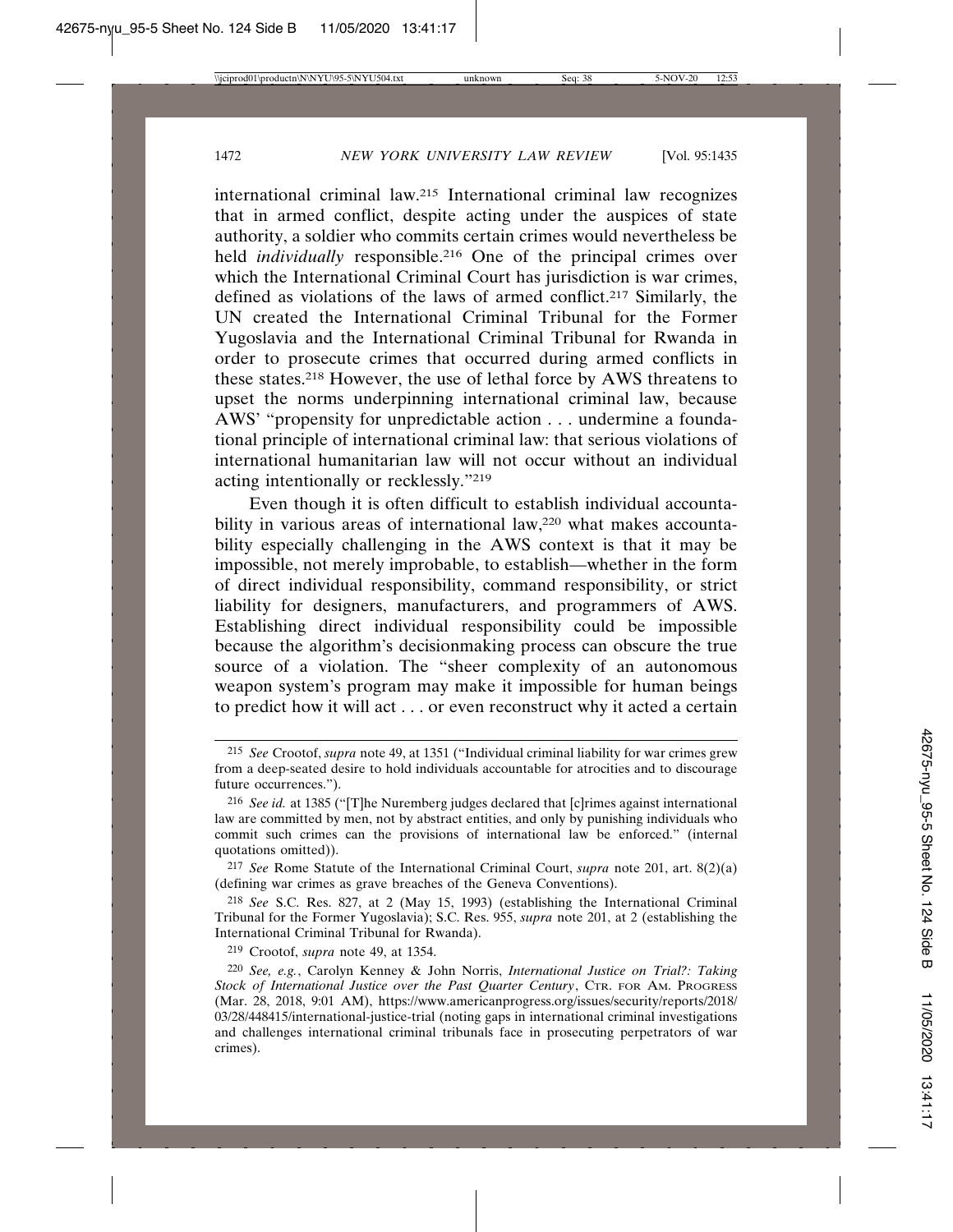way after the fact,"<sup>221</sup> and if the programming does not result in predictable outcomes, "it would be almost impossible to attribute the autonomous system's behavior directly to a particular human."222

Furthermore, command responsibility would also be nearly impossible to establish. Command responsibility, an international criminal law principle, attributes responsibility to commanders any failures to prevent crimes committed by forces under their effective control, with the purpose of incentivizing commanders to supervise their subordinates' actions.223 The requirement is that the commander "either knew or . . . should have known"224 that a subordinate would commit a crime. A fully autonomous weapon, however, would be able to make decisions to target certain individuals outside of what a commander would know or reasonably should know. In the scenario in the Introduction,<sup>225</sup> the deploying state constructed the AWS precisely because the "decisions are made so rapidly that second-guessing by humans is practically impossible."<sup>226</sup> For any real-life AWS deployed with this kind of processing speed, no human soldier supervising the machine would be able to predict or intervene in the machine's targeting decisions. Thus command responsibility is an imperfect solution for establishing individual accountability.227

Finally, just as AWS' decisionmaking processes are unknown to the individual soldier or commander, they would also be obscure to a designer, manufacturer, or programmer.<sup>228</sup> For these reasons, holding these actors strictly liable for AWS errors is infeasible, as "the entire concept of autonomy presupposes that AWSs will take actions other than those that its designers predicted or intended."229

The challenges of establishing state responsibility is not unique to the problem of AWS, but paired with the likelihood that individual responsibility may be impossible to establish, the absence of these

- 225 *See supra* text accompanying notes 2–5.
- 226 Jessup Fact Pattern, *supra* note 2, ¶ 24.

<sup>221</sup> Crootof, *supra* note 49, at 1373.

<sup>222</sup> Beard, *supra* note 51, at 65 (quoting Darren M. Stewart, *New Technology and the Law of Armed Conflict: Technological Meteorites and Legal Dinosaurs?*, 87 INT'L L. STUD. 271, 290 (2011)).

<sup>223</sup> *See* MIND THE GAP, *supra* note 86 at 2–3, 25.

<sup>224</sup> Rome Statute of the International Criminal Court, *supra* note 201, art. 28(a).

<sup>227</sup> *See, e.g.*, Hammond, *supra* note 54, at 665 ("[Holding] a commander responsible for an AWS action that he could neither control nor foresee would thus go beyond the traditional scope of command responsibility.").

<sup>228</sup> *See* Crootof, *supra* note 49, at 1373 ("To the extent autonomous weapon systems employ artificial neural networks—which are designed to mimic biological neural networks and take action based on varied kinds of inputs—the reason for the resulting action may be opaque even to the system's designers.").

<sup>229</sup> Hammond, *supra* note 54, at 667.